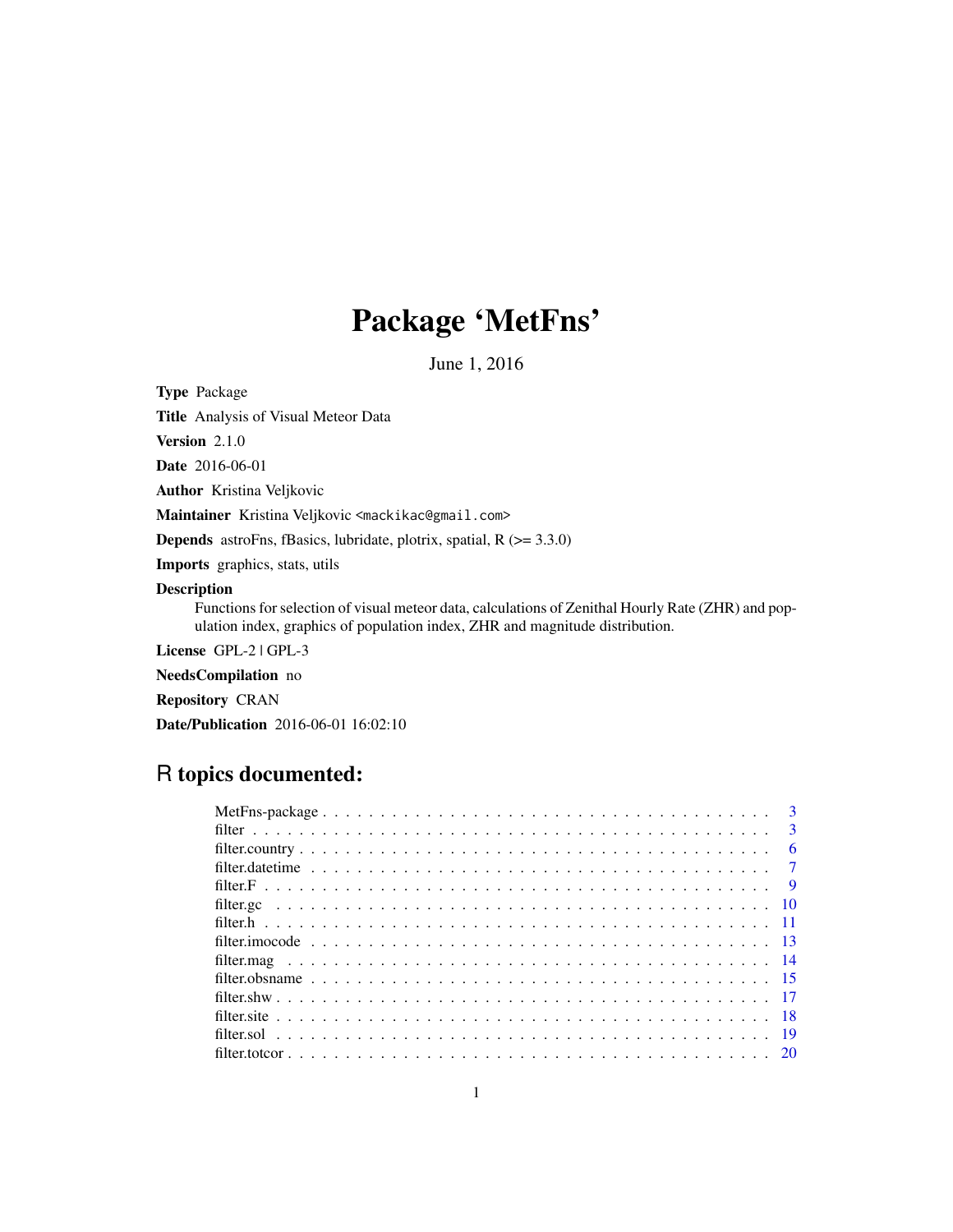| mag.distr                                                                                                        | 22 |
|------------------------------------------------------------------------------------------------------------------|----|
| magn00<br>.                                                                                                      | 23 |
| magn01                                                                                                           | 24 |
| magn04                                                                                                           | 25 |
| magn05                                                                                                           | 27 |
| magn06                                                                                                           | 28 |
| magn07<br>$\sim$                                                                                                 | 29 |
| magn08<br>$\sim$                                                                                                 | 30 |
| magn09<br>$\mathbb{R}^2$                                                                                         | 32 |
| magn10                                                                                                           | 33 |
| magn11                                                                                                           | 34 |
| magn95                                                                                                           | 35 |
| magn97                                                                                                           | 37 |
| magn98                                                                                                           | 38 |
| magn99                                                                                                           | 39 |
| pop.index                                                                                                        | 40 |
| pop.index2                                                                                                       | 43 |
|                                                                                                                  | 45 |
| popind.err                                                                                                       | 46 |
| radiant                                                                                                          | 47 |
| rate00                                                                                                           | 49 |
| rate01                                                                                                           | 50 |
| rate <sub>02</sub>                                                                                               | 51 |
| rate04                                                                                                           | 53 |
| rate05                                                                                                           | 54 |
| rate06                                                                                                           | 55 |
| rate07                                                                                                           | 57 |
| rate08                                                                                                           | 58 |
| rate09<br>$\sim$                                                                                                 | 59 |
| rate10<br>$\sim$                                                                                                 | 60 |
| rate11<br>$\sim$                                                                                                 | 62 |
| rate95                                                                                                           | 63 |
| rate96                                                                                                           | 64 |
| rate97<br>$\ddot{\phantom{0}}$<br>.                                                                              | 66 |
| rate98<br>$\ddot{\phantom{a}}$<br>$\mathbf{r}$<br>$\ddot{\phantom{0}}$<br>$\overline{a}$<br>$\ddot{\phantom{a}}$ | 67 |
| rate99                                                                                                           | 68 |
|                                                                                                                  | 70 |
|                                                                                                                  | 71 |
|                                                                                                                  | 72 |
|                                                                                                                  | 72 |
|                                                                                                                  | 73 |
| <i>vmdbpers</i>                                                                                                  | 74 |
|                                                                                                                  | 75 |
|                                                                                                                  | 76 |
|                                                                                                                  |    |

80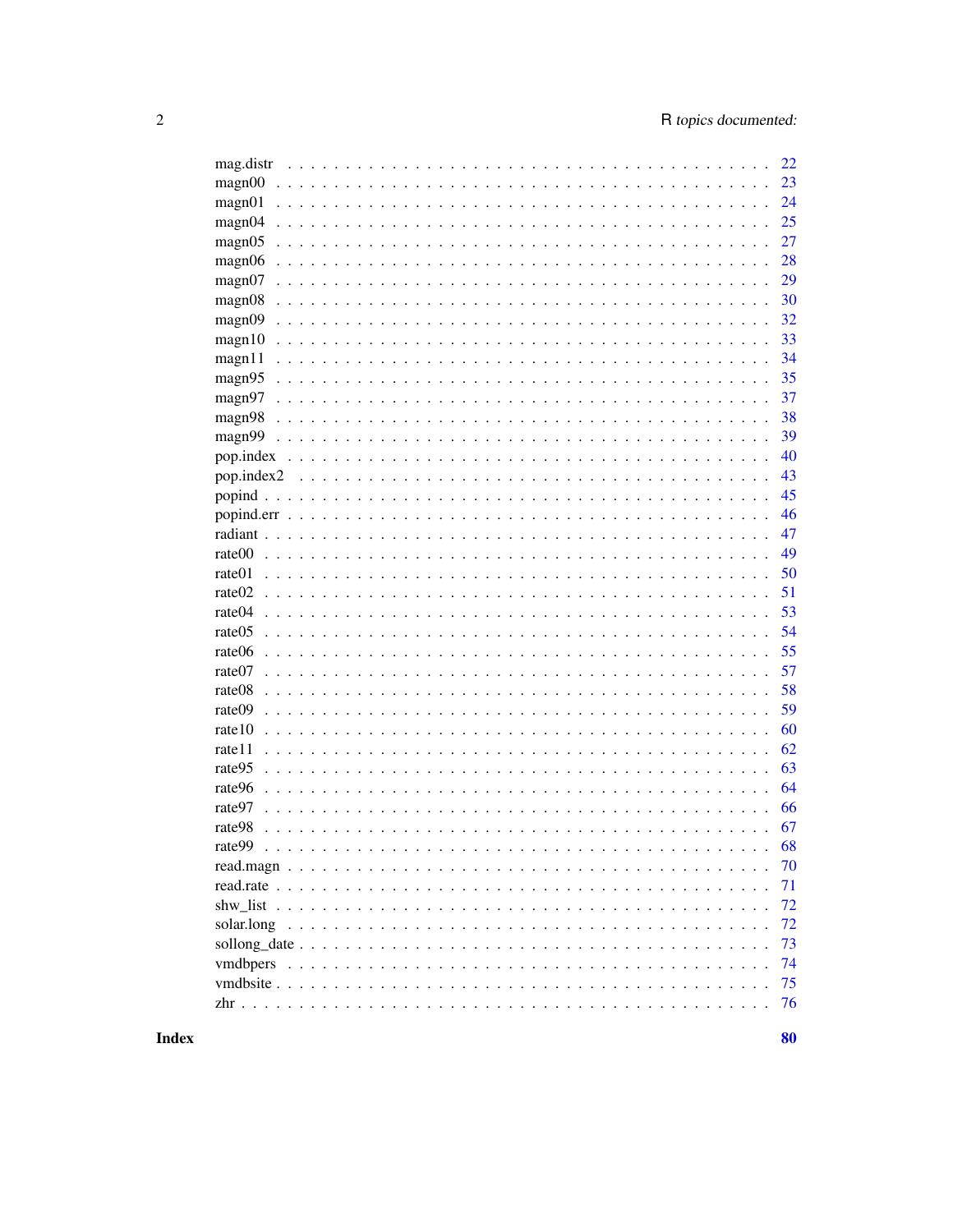<span id="page-2-0"></span>

#### Description

Functions for selection of visual meteor data, calculations of Zenithal Hourly Rate (ZHR) and population index, graphics of population index, ZHR and magnitude distribution.

#### Details

| Package: | MetFns            |
|----------|-------------------|
| Type:    | Package           |
| Version: | 2.1.0             |
| Date:    | 2016-06-01        |
| License: | $GPL-2$   $GPL-3$ |

#### Author(s)

Kristina Veljkovic

Maintainer: Kristina Veljkovic <mackikac@gmail.com>

<span id="page-2-1"></span>filter *Global filter*

#### Description

Various data selections for a given visual meteor data. Wrapper function for filters by shower code, date, time period, IMO observer code, observer's name, geographical coordinates, site, country, limiting magnitude, correction factor for field-of-view obstruction, solar longitude, radiant elevation and total correction factor.

#### Usage

filter(data,year = NULL,month.beg = NULL,month.end=month.beg,day.beg = NULL, day.end = day.beg,time.beg=0,time.end=2359,shw = NULL,imocode = NULL, long.low =  $0, \text{long.up} = 180, \text{ew} = c("E", "W"), \text{lat.low} = 0, \text{lat.up} = 90,$  $ns = c("N", "S")$ , name = NULL, fname = NULL, site = NULL, country = NULL, mag.low = 3,mag.up = 8,F.low = 1,F.up = 3,sol.low = 0,sol.up = 360, Ralpha = NULL, Delta = NULL, h.low = 10, h.up = 90,  $r =$  NULL,  $C = 5$ )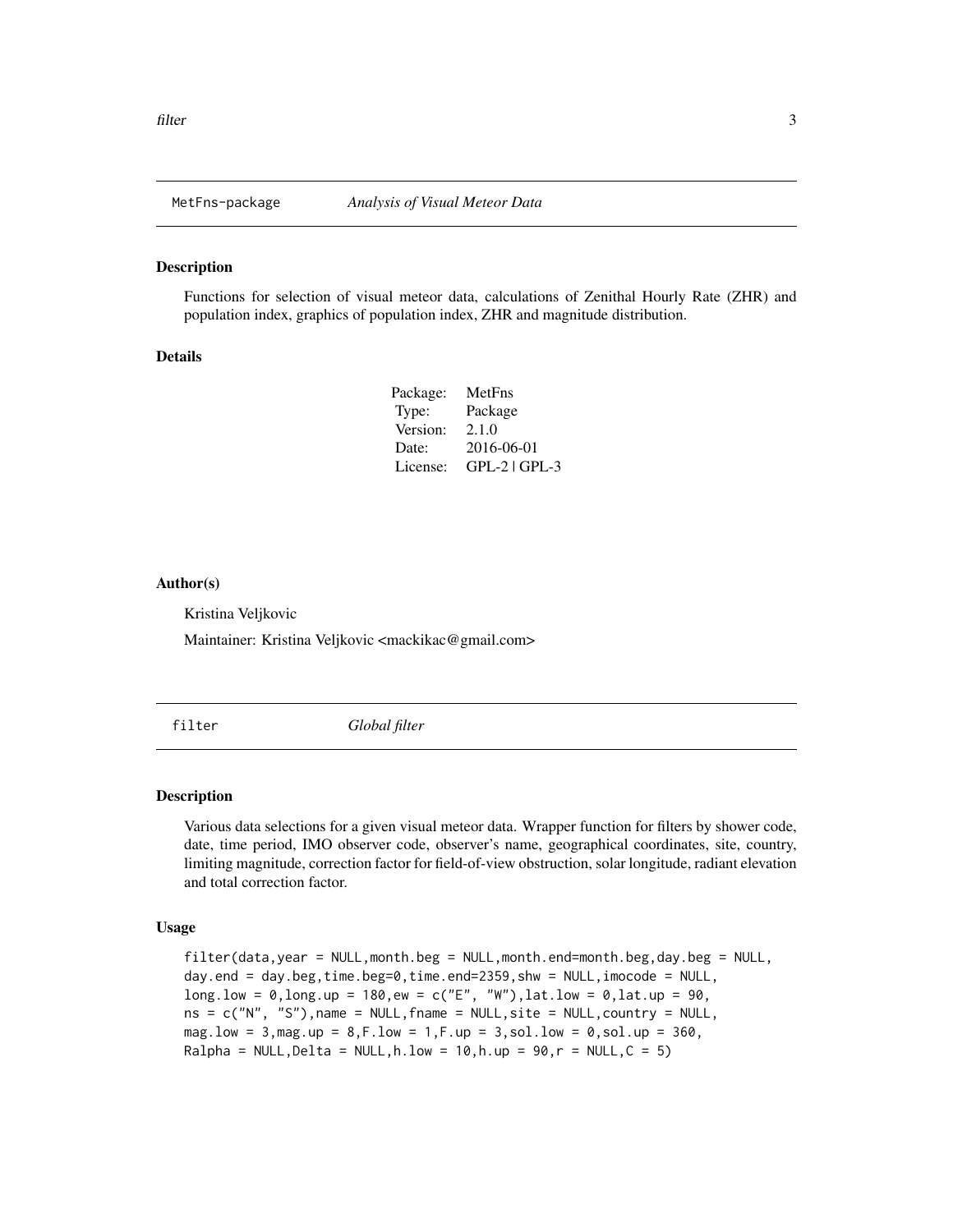# Arguments

| data       | data frame consisting of visual meteor data (rate or magnitude data).                                                                                                |
|------------|----------------------------------------------------------------------------------------------------------------------------------------------------------------------|
| year       | numeric vector of length 4 specifying year.                                                                                                                          |
| month.beg  | numeric vector specifying the beginning month.                                                                                                                       |
| month.end  | numeric vector specifying the ending month. By default, month. end is set to be<br>equal to month.beg.                                                               |
| day.beg    | numeric vector specifying the beginning day.                                                                                                                         |
| day.end    | numeric vector specifying the ending day. By default, day . end is set to be equal<br>to day . beg.                                                                  |
| time.beg   | numeric vector (0-2359) specifying lower boundary of time in hours and min-<br>utes, corresponding to day beg. By default, time beg is set to be equal to 0.         |
| time.end   | numeric vector $(0-2359)$ specifying upper boundary of time in hours and min-<br>utes, corresponding to day.end. By default, time.end is set to be equal to<br>2359. |
| shw        | character string consisting of three capital letters which represent meteor shower<br>code.                                                                          |
| imocode    | character string consisting of five capital letters which represent IMO observer<br>code.                                                                            |
| long. low  | numeric vector taking a value between 0 (default) and 180, specifying lower<br>boundary of longitude in degrees.                                                     |
| long.up    | numeric vector taking a value between 0 and 180 (default), specifying upper<br>boundary of longitude in degrees.                                                     |
| ew         | character vector (E,W), specifying east or west position from the prime merid-<br>ian.                                                                               |
| lat.low    | numeric vector taking a value between 0 (default) and 90, specifying lower<br>boundary of latitude in degrees.                                                       |
| lat.up     | numeric vector taking a value between 0 and 90 (default), specifying upper<br>boundary of latitude in degrees.                                                       |
| ns         | character vector (N,S), specifying north or south position from equator.                                                                                             |
| name       | character string representing observer's last name.                                                                                                                  |
| fname      | character string representing observer's first name.                                                                                                                 |
| site       | character string specifying name of the observing site.                                                                                                              |
| country    | character string specifying name of the country.                                                                                                                     |
| $mag.$ low | numeric vector with value between 3.0 (default) and 8.0, specifying lower bound-<br>ary of limiting magnitude.                                                       |
| mag.up     | numeric vector with value between 3.0 and 8.0 (default), specifying upper bound-<br>ary of limiting magnitude.                                                       |
| F.low      | numeric vector with value between 1.0 (default) and 3.0, specifying lower bound-<br>ary of correction factor for field-of-view obstruction.                          |
| F.up       | numeric vector with value between 1.0 and 3.0 (default), specifying upper bound-<br>ary of correction factor for field-of-view obstruction.                          |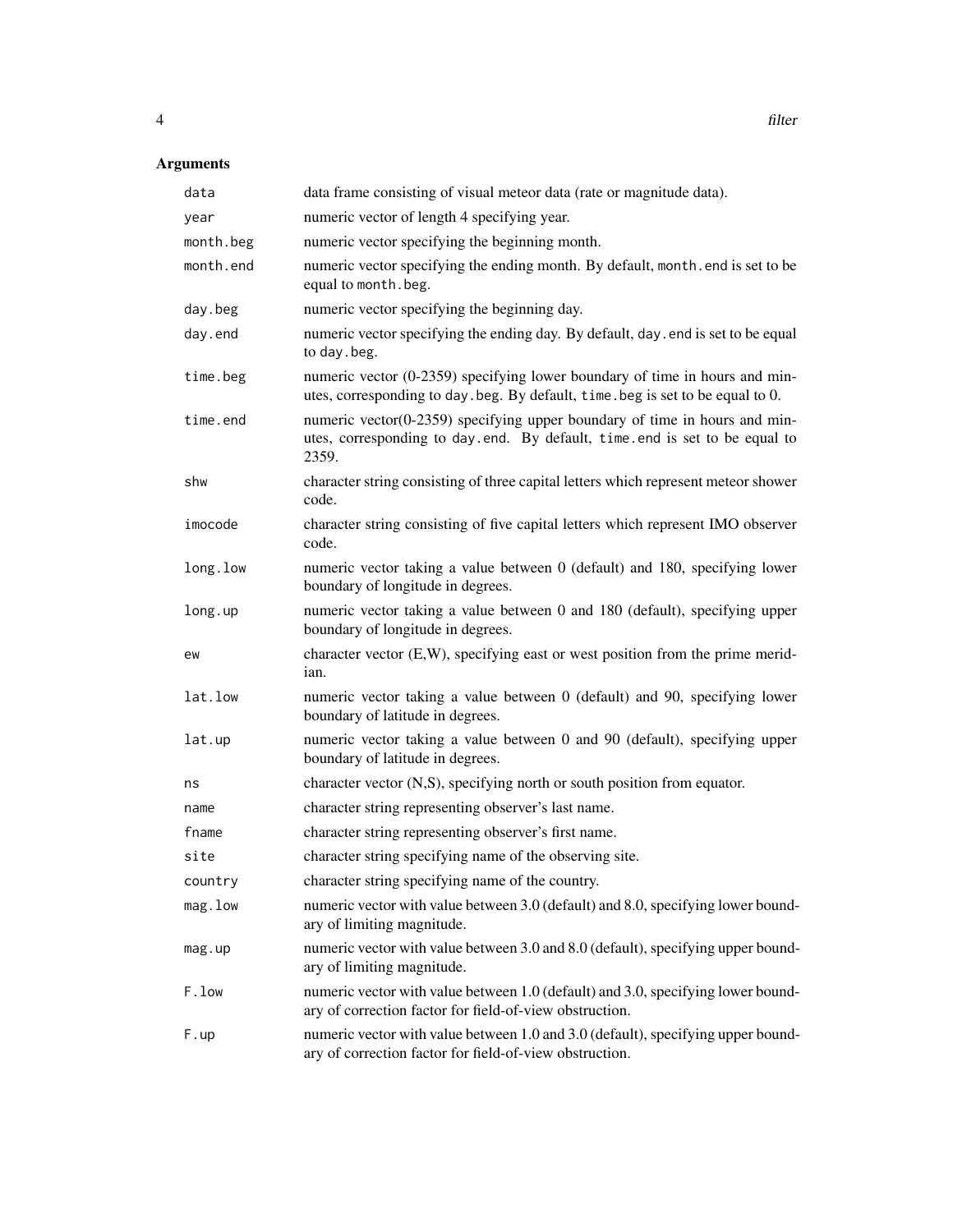filter 5

| sol.low | numeric vector with value between 0 (default) and 360, specifying lower bound-<br>ary of solar longitude in degrees.   |
|---------|------------------------------------------------------------------------------------------------------------------------|
| sol.up  | numeric vector with value between 0 and 360 (default), specifying upper bound-<br>ary of solar longitude in degrees.   |
| Ralpha  | numeric vector with value between 0 and 360, specifying right ascension of the<br>radiant, in degrees.                 |
| Delta   | numeric vector with value between -90 and +90, specifying declination of the<br>radiant, in degrees.                   |
| h.low   | numeric vector with value between 10 (default) and 90, specifying lower bound-<br>ary of radiant elevation in degrees. |
| $h.$ up | numeric vector with value between 10 and 90 (default), specifying upper bound-<br>ary of radiant elevation in degrees. |
| r       | numeric vector specifying population index of a meteor shower.                                                         |
| C       | numeric vector specifying total correction factor. C=5 is set as a default value.                                      |

# Details

Depending on the given arguments, the function filter calls one or more particular filters for selection of visual meteor data.

# Author(s)

Kristina Veljkovic

# References

<http://www.imo.net/data/visual>

Rendtel J. and Arlt R., editors (2008). *IMO Handbook For Meteor Observers*. IMO, Potsdam.

#### See Also

[filter.shw](#page-16-1), [filter.datetime](#page-6-1), [filter.imocode](#page-12-1), [filter.obsname](#page-14-1), [filter.site](#page-17-1), [filter.country](#page-5-1), [filter.gc](#page-9-1), [filter.mag](#page-13-1), [filter.F](#page-8-1), [filter.sol](#page-18-1), [filter.h](#page-10-1), [filter.totcor](#page-19-1)

# Examples

```
## select rate and magnitude data for observations of 1997 Perseids, time period 28th July
## to 16th August, radiant elevation higher than 20 degrees,
## total correction factor smaller than 5(default)
data(rate97)
filter(rate97,year=1997,month.beg=7,month.end=8,day.beg=28,day.end=16,shw="PER",h.low=20)
data(magn97)
```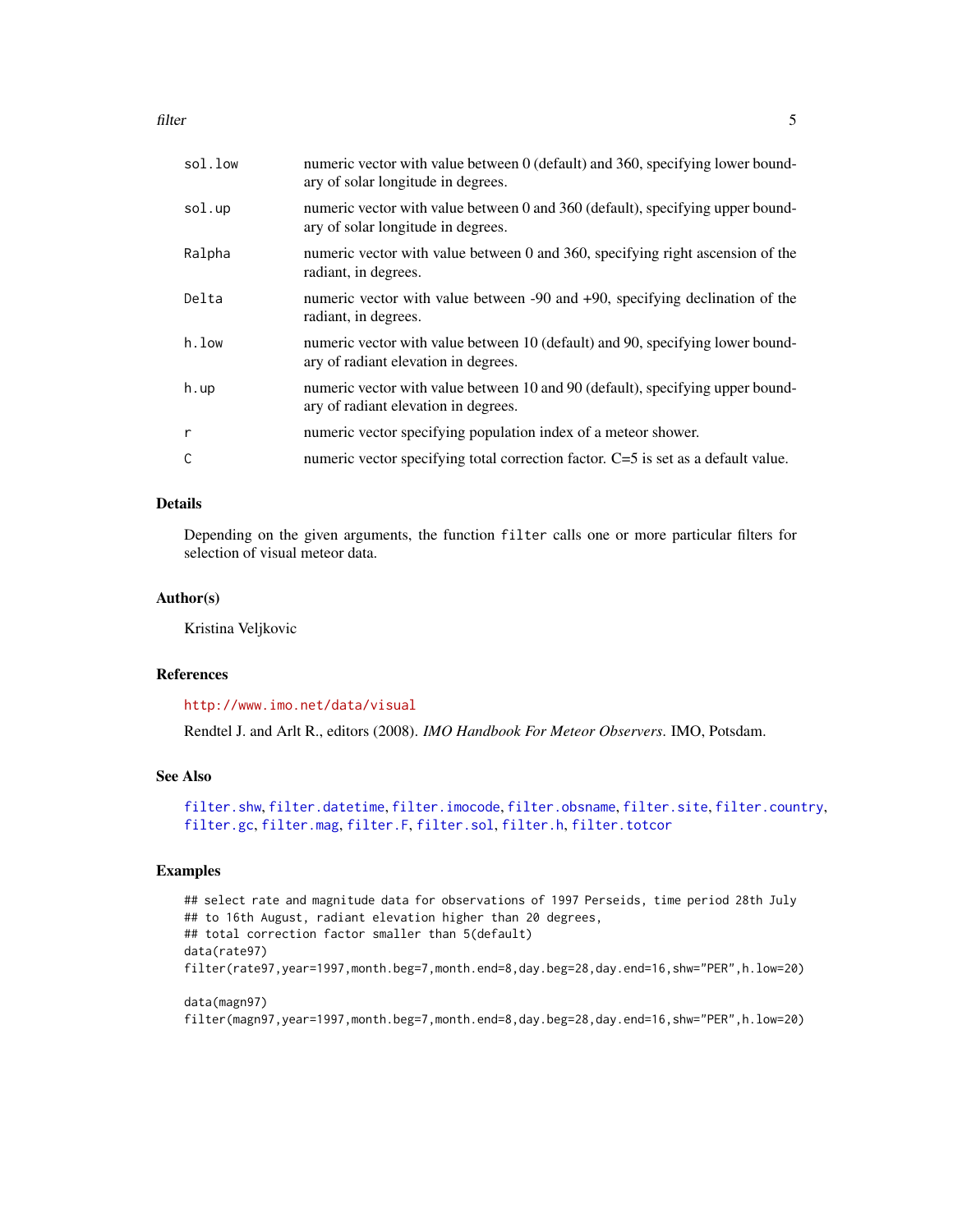<span id="page-5-1"></span><span id="page-5-0"></span>

# Description

Selects data for a given visual meteor dataset and specified country.

#### Usage

filter.country(data,country)

# Arguments

| data    | data frame consisting of visual meteor data (rate or magnitude data). |
|---------|-----------------------------------------------------------------------|
| country | character string specifying the name of the country.                  |

#### Details

List of the countries can be found in the data frame [vmdbsite](#page-74-1). Data selection is performed using [filter.site](#page-17-1) which filters data by codes of all sites belonging to the specified country.

# Value

filter.country returns data frame with the same number of columns as argument data, containing observations corresponding to the specified country.

# Note

Argument data has to consist of the column named "sitecode".

#### Author(s)

Kristina Veljkovic

# References

<http://www.imo.net/data/visual>

Rendtel J. and Arlt R., editors (2008). *IMO Handbook For Meteor Observers*. IMO, Potsdam.

# See Also

[filter](#page-2-1)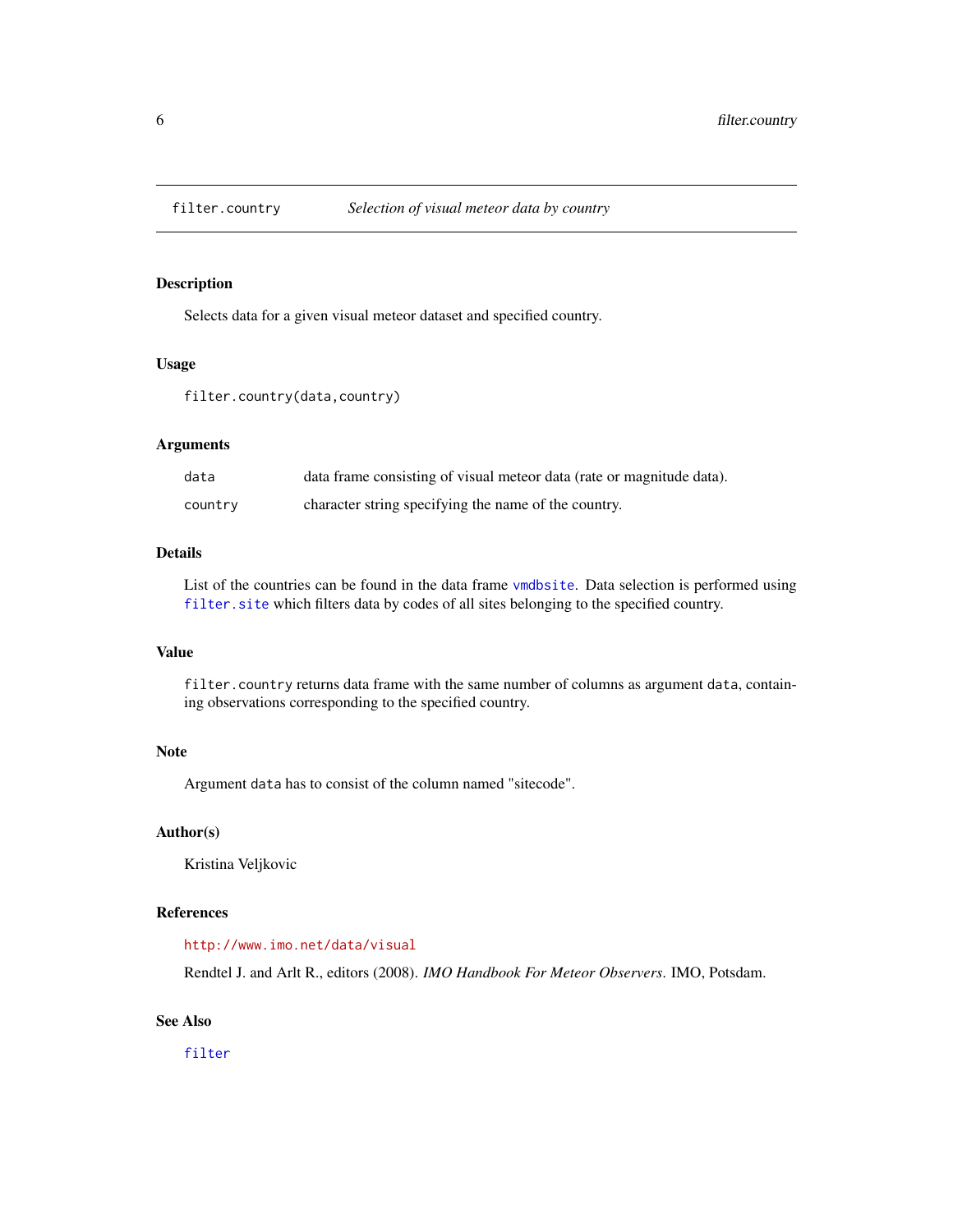# <span id="page-6-0"></span>filter.datetime 7

#### Examples

## select visual meteor data for the year 2009 from Serbia

```
## rate data for the year 2009
data(rate09)
filter.country(rate09,country="Serbia")
## magnitude data for the year 2009
data(magn09)
filter.country(magn09,country="Serbia")
```
<span id="page-6-1"></span>filter.datetime *Selection of visual meteor data by date(s)*

#### Description

Selects data for a given visual meteor dataset and specified year, month (s), day (s) and time period.

#### Usage

```
filter.datetime(data,year,month.beg,month.end=month.beg,day.beg,
day.end = day.beg,time.beg=0,time.end=2359)
```
# Arguments

| data      | data frame consisting of visual meteor data (rate or magnitude data).                                                                                                 |
|-----------|-----------------------------------------------------------------------------------------------------------------------------------------------------------------------|
| year      | numeric vector of length 4 specifying year.                                                                                                                           |
| month.beg | numeric vector specifying the beginning month.                                                                                                                        |
| month.end | numeric vector specifying the ending month. By default, month, end is set to be<br>equal to month. beg.                                                               |
| day.beg   | numeric vector specifying the beginning day.                                                                                                                          |
| day.end   | numeric vector specifying the ending day. By default, day, end is set to be equal<br>to day beg.                                                                      |
| time.beg  | numeric vector (0-2359) specifying lower boundary of time in hours and min-<br>utes, corresponding to day beg. By default, time beg is set to be equal to 0.          |
| time.end  | numeric vector( $0-2359$ ) specifying upper boundary of time in hours and min-<br>utes, corresponding to day.end. By default, time.end is set to be equal to<br>2359. |

#### Details

Day given in meteor datasets corresponds to the beginning of the observing time period. In selection of the data, day corresponding to the middle of the observing time period is used.

If argument day.end is not provided, the function filter.datetime selects data for a given date, otherwise it selects data for a period of days, bounded by day.beg and day.end, in one or more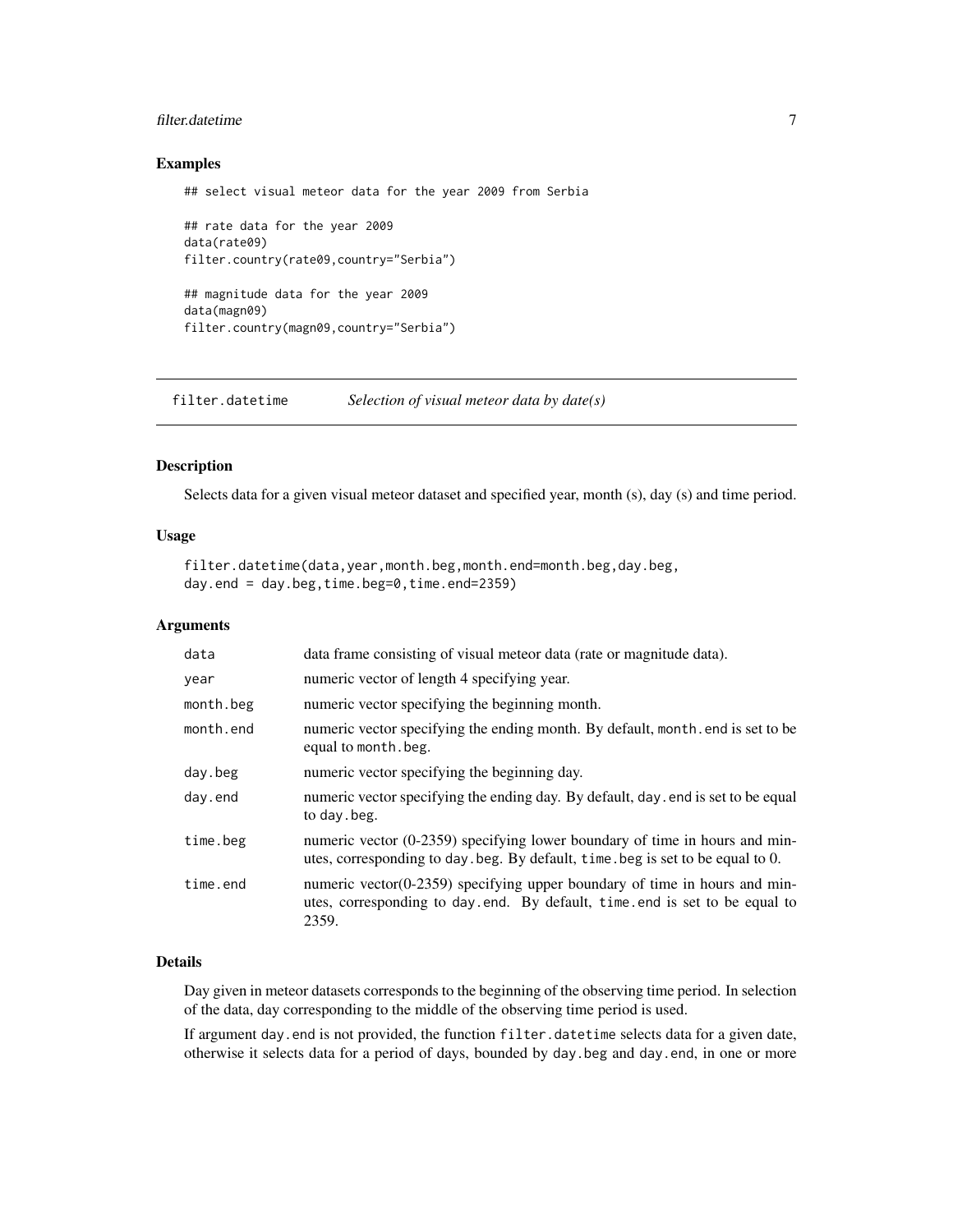months, bounded by month.beg and month.end. Arguments time.beg and time.end correspond to day.beg and day.end, respectively. If they are provided, the middle of the observing time period is used in data selection.

Data selection is performed using filter. sol which filters data by solar longitudes corresponding to specified dates.

# Value

filter.datetime returns data frame with the same number of columns as the argument data, containing observations which correspond to the specified time period.

#### **Note**

Argument data has to consist of the columns named "year" and "sollong".

#### Author(s)

Kristina Veljkovic

# References

<http://www.imo.net/data/visual>

Rendtel J. and Arlt R., editors (2008). *IMO Handbook For Meteor Observers*. IMO, Potsdam.

#### See Also

#### [filter](#page-2-1), [filter.sol](#page-18-1)

#### Examples

## select visual meteor data for the period from 5-15 August 2007

## rate data for the year 2007 data(rate07) filter.datetime(rate07,year=2007,month.beg=8,day.beg=5,day.end=15)

```
## magnitude data for the year 2007
data(magn07)
filter.datetime(magn07,year=2007,month.beg=8,day.beg=5,day.end=15)
```

```
##select rate data for the period from 25 July 20h to 20 August, 3h
filter.datetime(rate07,year=2007,month.beg=7,month.end=8, day.beg=25,day.end=20,
time.beg=2000,time.end=300)
```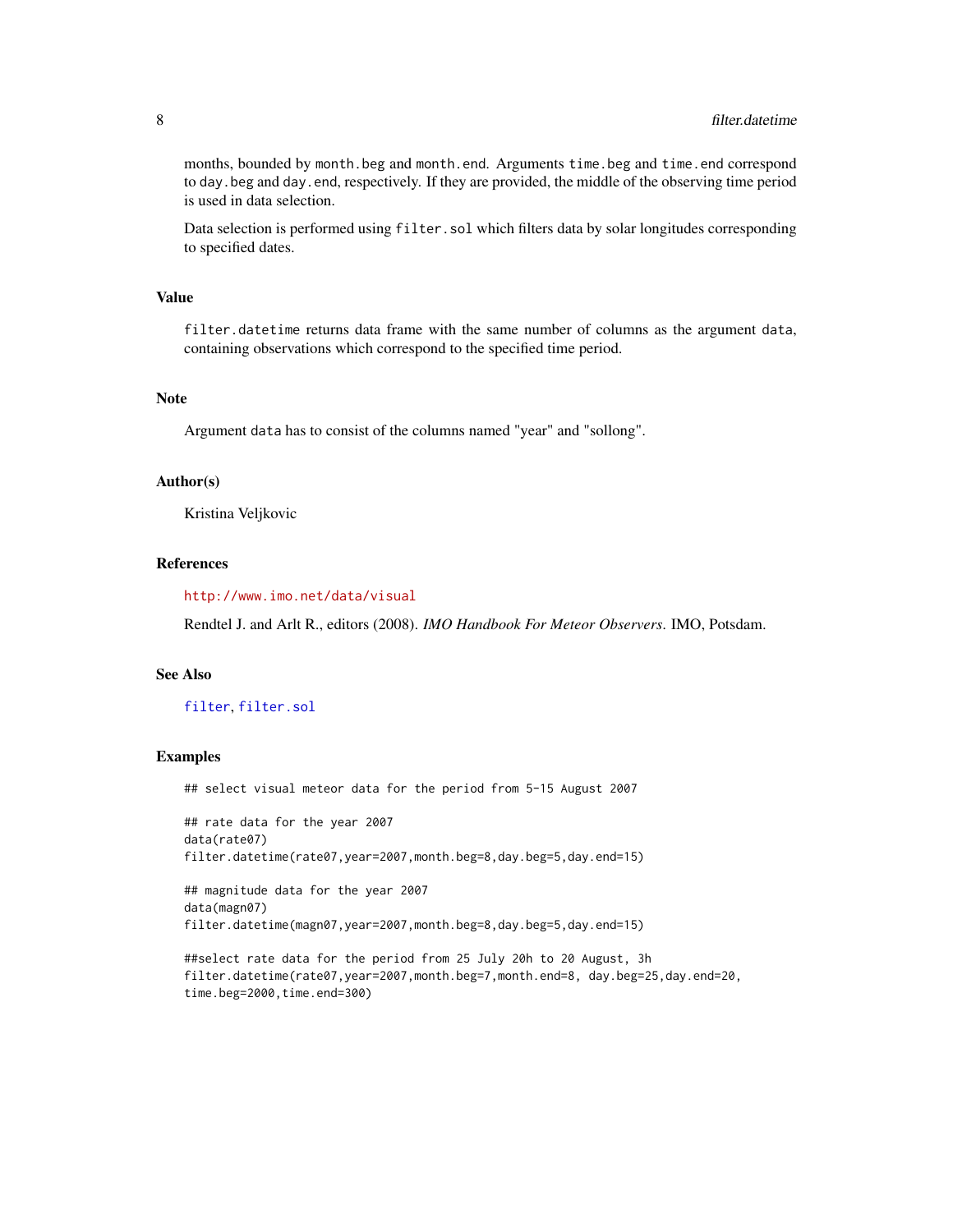<span id="page-8-1"></span><span id="page-8-0"></span>

# Description

Selects data for a given visual meteor rate dataset and specified correction factor or interval of correction factors for field-of-view obstruction.

#### Usage

filter.F(data,F.low =  $1, F.$ up =  $3)$ 

# Arguments

| data  | data frame consisting of visual meteor rate data.                                                                                     |
|-------|---------------------------------------------------------------------------------------------------------------------------------------|
| F.low | numeric vector with value between 1 (default) and 3, specifying lower boundary<br>of correction factor for field-of-view obstruction. |
| F.up  | numeric vector with value between 1 and 3 (default), specifying upper boundary<br>of correction factor for field-of-view obstruction. |

#### Details

Correction factor *F* is calculated by the formula  $F=1/(1-p)$ , where *p* is a fraction ( $0 < p < 1$ ) of fieldof-view obstruction.

# Value

filter. F returns data frame with the same number of columns as the argument data, containing observations with the correction factors for field-of-view obstruction between F.low and F.up.

#### Note

Argument data has to consist of the column named "F".

# Author(s)

Kristina Veljkovic

# References

<http://www.imo.net/data/visual>

Rendtel J. and Arlt R., editors (2008). *IMO Handbook For Meteor Observers*. IMO, Potsdam.

# See Also

[filter](#page-2-1),[filter.totcor](#page-19-1)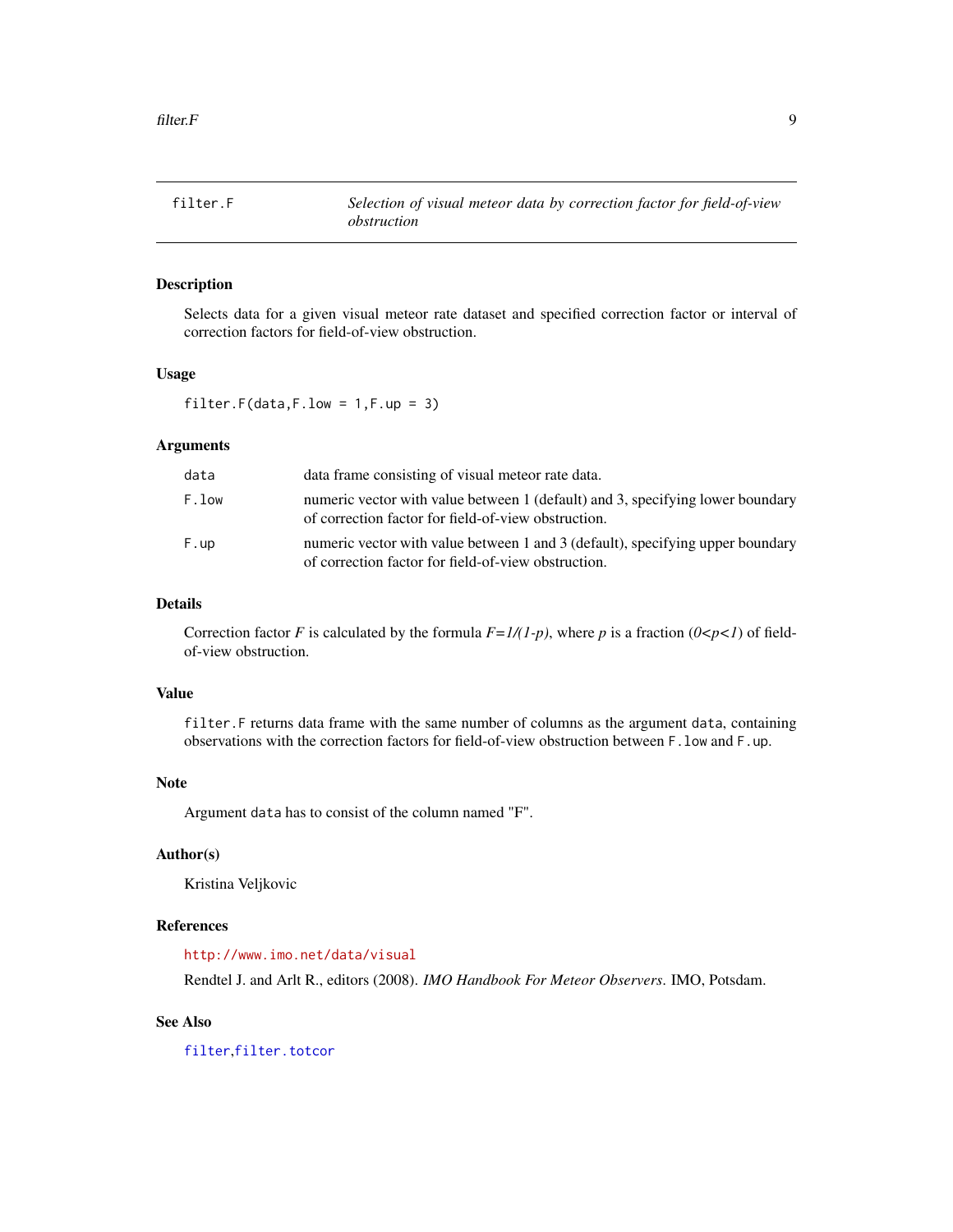# Examples

```
## select visual meteor data for the period between 15-30th October 2005 and
## correction factor for field-of-view obstruction below 1.25 (p=20%)
## rate data for the year 2005
data(rate05)
rateOct<-filter.datetime(rate05,year=2005,month.beg=10,day.beg=15,day.end=30)
filter.F(rateOct,F.up=1.25)
```
<span id="page-9-1"></span>

filter.gc *Selection of visual meteor data by geographical coordinates*

# Description

Selects data for a given visual meteor dataset and specified geographical coordinates of the observing site or interval of geographical coordinates.

# Usage

```
filter.gc(data,long.low = 0,long.up = 180,ew = c("E", "W"),lat.low = 0,
lat.up = 90, ns = c("N", "S")
```
# Arguments

| data     | data frame consisting of visual meteor data (rate or magnitude data).                                            |
|----------|------------------------------------------------------------------------------------------------------------------|
| long.low | numeric vector taking a value between 0 (default) and 180, specifying lower<br>boundary of longitude in degrees. |
| long.up  | numeric vector taking a value between 0 and 180 (default), specifying upper<br>boundary of longitude in degrees. |
| ew       | character vector $(E, W)$ , specifying east or west position from the prime merid-<br>ian.                       |
| lat.low  | numeric vector taking a value between 0 (default) and 90, specifying lower<br>boundary of latitude in degrees.   |
| lat.up   | numeric vector taking a value between 0 and 90 (default), specifying upper<br>boundary of latitude in degrees.   |
| ns       | character vector (N,S), specifying north or south position from equator.                                         |

#### Details

If values of arguments long.low and long.up, as well as lat.low and lat.up, are the same, filter.gc selects data for particular observing site.

filter.gc enables one to select data only by longitude or latitude, with geographical coordinates being between given boundaries, less, greater or equal to a boundary.

<span id="page-9-0"></span>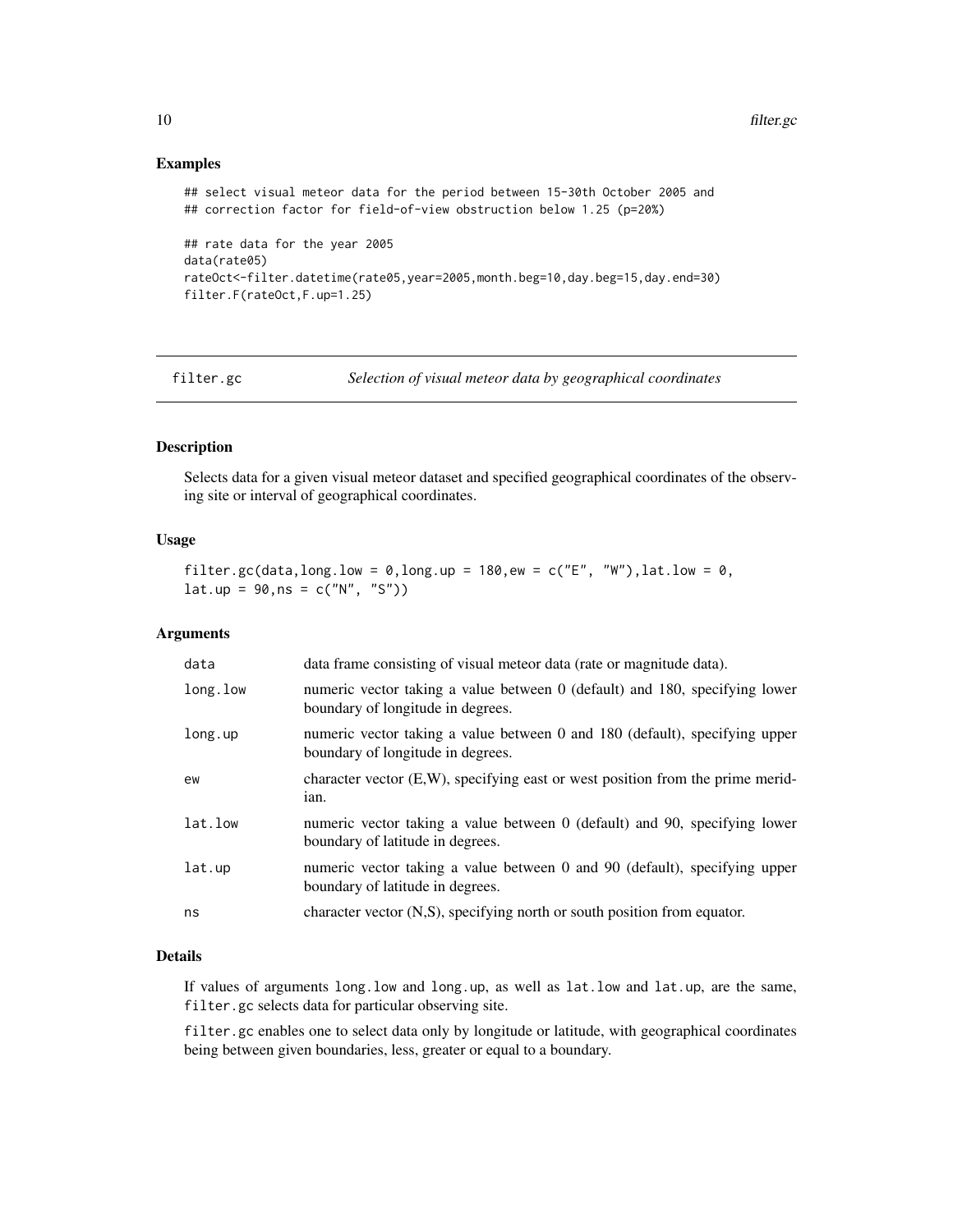#### <span id="page-10-0"></span>filter.h 11

# Value

filter.gc returns data frame with the same number of columns as the argument data, containing observations corresponding to geographical coordinates with longitude between long.low and long.up and latitude between lat.low and lat.up.

# Note

Argument data has to consist of the columns named "long", "EW", "lat" and "NS".

# Author(s)

Kristina Veljkovic

### References

<http://www.imo.net/data/visual>

Rendtel J. and Arlt R., editors (2008). *IMO Handbook For Meteor Observers*. IMO, Potsdam.

#### See Also

#### [filter](#page-2-1)

# Examples

```
## select visual meteor data for 2004, site with longitude 19.7E and latitude 44.2N
```

```
## rate data for the year 2004
data(rate04)
filter.gc(rate04,long.low=19.7,long.up=19.7,ew="E",lat.low=44.2,lat.up=44.2,ns="N")
```

```
## magnitude data for the year 2004
data(magn04)
filter.gc(magn04,long.low=19.7,long.up=19.7,ew="E",lat.low=44.2,lat.up=44.2,ns="N")
```

```
## select visual meteor data corresponding to sites with latitude 44.2N and above
filter.gc(rate04,lat.low=44.2,ns="N")
filter.gc(magn04,lat.low=44.2,ns="N")
```
<span id="page-10-1"></span>filter.h *Selection of visual meteor data by radiant elevation*

#### Description

Selects data for a given visual meteor dataset, specified shower and its radiant elevation or interval of radiant elevations.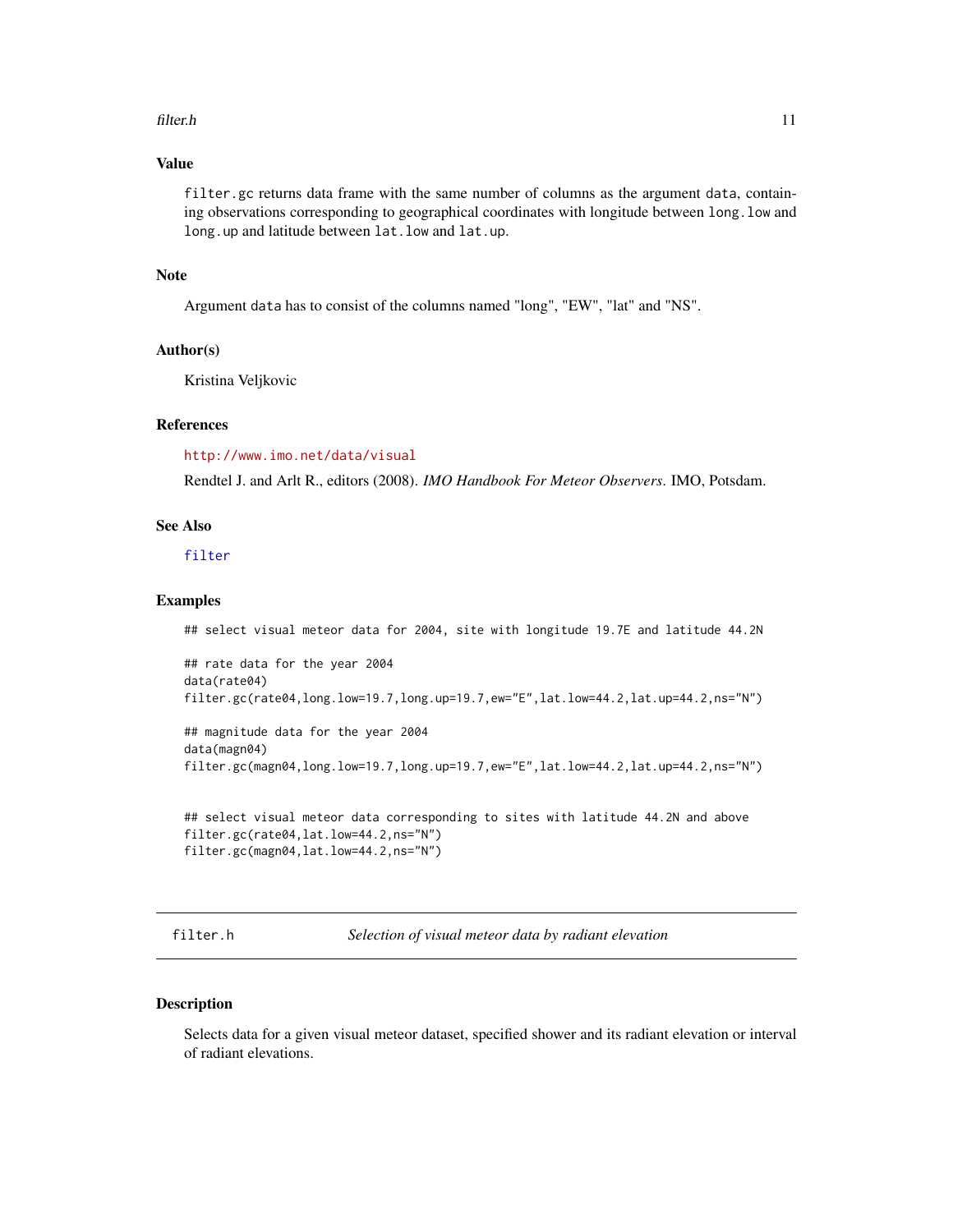#### Usage

filter.h(data,shw,Ralpha = NULL,Delta = NULL,h.low =  $10$ ,h.up =  $90$ )

#### Arguments

| data   | data frame consisting of visual meteor data (rate or magnitude data).                                                  |
|--------|------------------------------------------------------------------------------------------------------------------------|
| shw    | character string consisting of three capital letters which represent meteor shower<br>code.                            |
| Ralpha | numeric vector with value between 0 and 360, specifying right ascension of the<br>radiant, in degrees.                 |
| Delta  | numeric vector with value between -90 and +90, specifying declination of the<br>radiant, in degrees.                   |
| h.low  | numeric vector with value between 10 (default) and 90, specifying lower bound-<br>ary of radiant elevation in degrees. |
| h.up   | numeric vector with value between 10 and 90 (default), specifying upper bound-<br>ary of radiant elevation in degrees. |

# Details

Radiant elevation *h* is measured from the observer's horizon towards zenith and it takes value between 10 and 90 degrees.

If right ascension and declination of shower radiant are not specified, the values from the data frame [radiant](#page-46-1) are used.

# Value

filter.h returns data frame containing observations corresponding to the radiant elevation between h.low and h.up.

#### Note

Argument data has to consist of the column named "SPO" in rate data frames (placed before the columns for showers) and columns "zero" and "Shw" in magnitude data frames.

Also, data has to consist of the columns named "long", "EW", "lat", "day", "month", "year".

# Author(s)

Kristina Veljkovic

#### References

<http://www.imo.net/data/visual>

Rendtel J. and Arlt R., editors (2008). *IMO Handbook For Meteor Observers*. IMO, Potsdam.

#### See Also

[filter](#page-2-1),[filter.totcor](#page-19-1)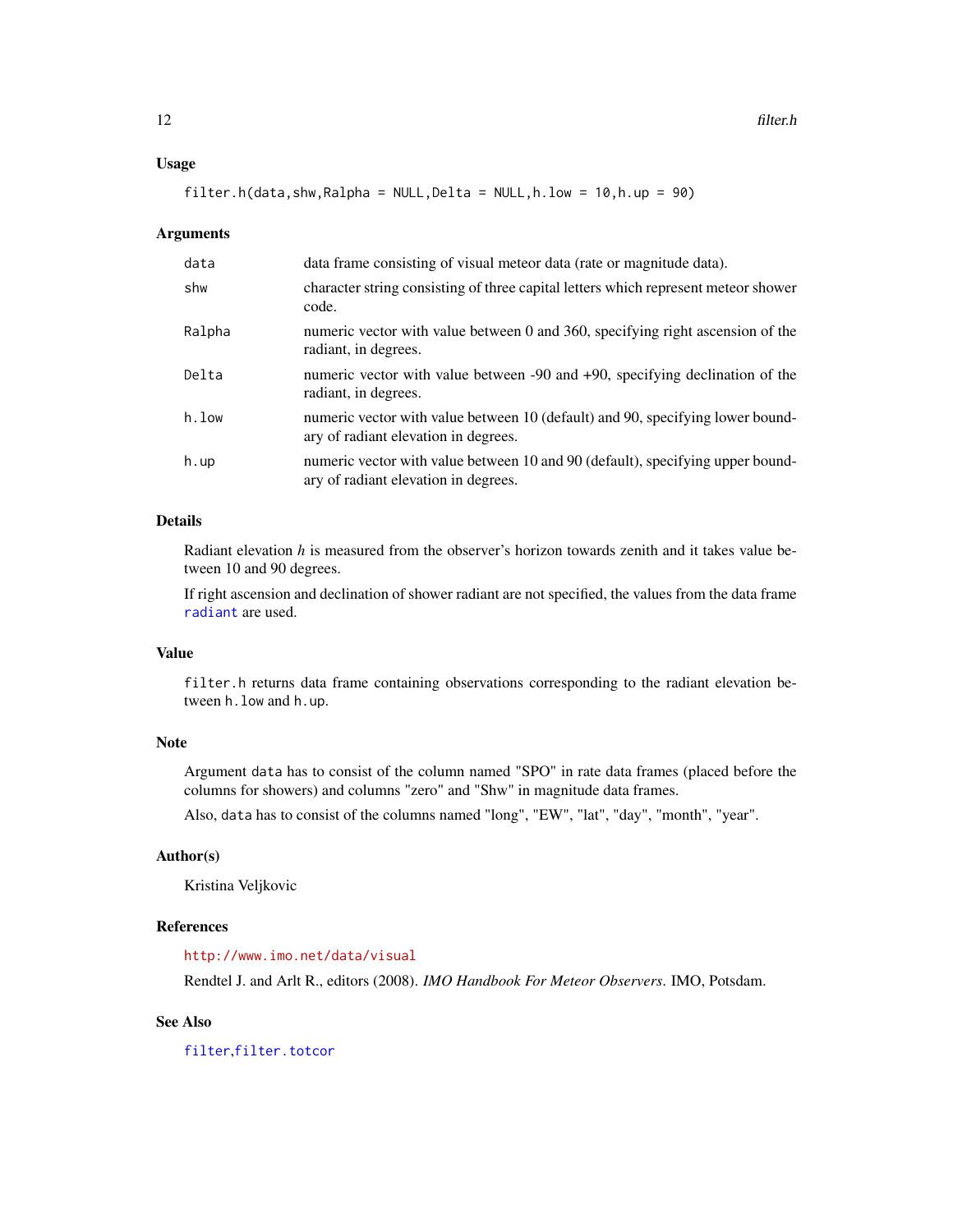# <span id="page-12-0"></span>filter.imocode 13

#### Examples

```
## select visual meteor data for the elevation of Perseids radiant between 30 and 60 degrees,
## period between 1-20th August 2011
## rate data for the year 2011
data(rate11)
ratePer<-filter.datetime(rate11,year=2011,month.beg=8,day.beg=1,day.end=20)
filter.h(ratePer,shw="PER", h.low=30,h.up=60)
## magnitude data for the year 2011
data(magn11)
magnPer<-filter.datetime(magn11,year=2011,month.beg=8,day.beg=1,day.end=20)
filter.h(magnPer,shw="PER",h.low=30,h.up=60)
```
<span id="page-12-1"></span>filter.imocode *Selection of visual meteor data by IMO observer code*

# Description

Selects data for a given visual meteor dataset and specified IMO observer code.

#### Usage

filter.imocode(data,imocode)

#### Arguments

| data    | data frame consisting of visual meteor data (rate or magnitude data).                     |
|---------|-------------------------------------------------------------------------------------------|
| imocode | character string consisting of five capital letters which represent IMO observer<br>code. |

#### Details

IMO observer code is a combination of the first three letters of the last name and the first two letters of the first name. List of IMO observer codes can be found in the dataframe [vmdbpers](#page-73-1). IMO observer codes are unique, meaning that if 5-letter combination is already used, the observer gets modified IMO code.

# Value

filter.imocode returns data frame with the same number of columns as the argument data, containing values corresponding to the observer with specified IMO code.

# Note

Argument data has to consist of the column named "IMOcode".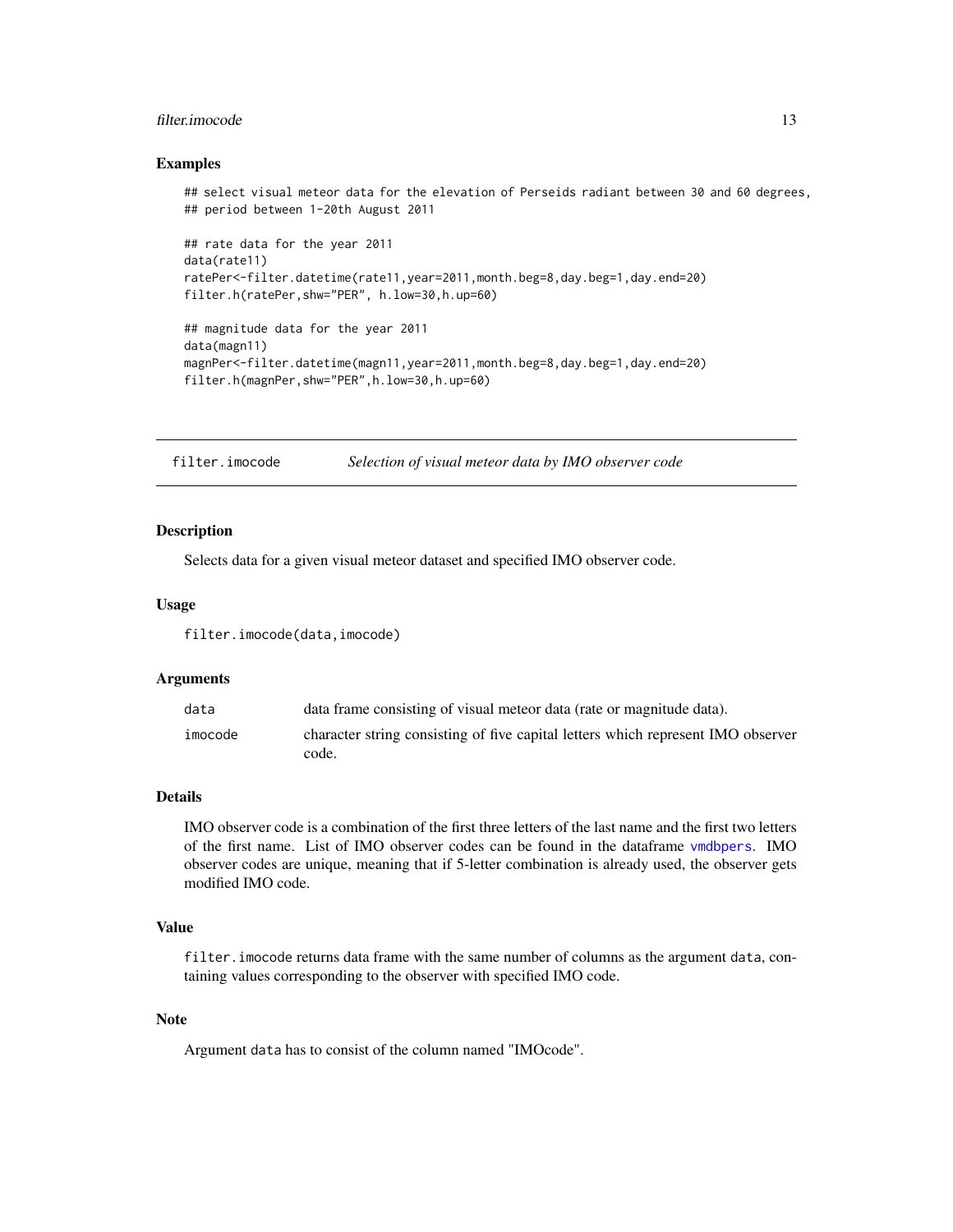#### <span id="page-13-0"></span>Author(s)

Kristina Veljkovic

#### References

<http://www.imo.net/data/visual>

Rendtel J. and Arlt R., editors (2008). *IMO Handbook For Meteor Observers*. IMO, Potsdam.

# See Also

[filter](#page-2-1),[filter.obsname](#page-14-1)

#### Examples

```
## select visual meteor data for 2010. corresponding to the observer with IMO code SAVBR
```

```
## rate data for the year 2010
data(rate10)
filter.imocode(rate10,imocode="SAVBR")
```
## magnitude data for the year 2010 data(magn10) filter.imocode(magn10,imocode="SAVBR")

<span id="page-13-1"></span>filter.mag *Selection of visual meteor data by limiting magnitude*

# Description

Selects data for a given visual meteor dataset and specified limiting magnitude or interval of magnitudes.

# Usage

filter.mag(data,mag.low =  $3$ ,mag.up =  $8$ )

# Arguments

| data       | data frame consisting of visual meteor data (rate or magnitude data).                                    |
|------------|----------------------------------------------------------------------------------------------------------|
| $mag.$ low | numeric vector with value between 3 (default) and 8, specifying lower boundary<br>of limiting magnitude. |
| mag.up     | numeric vector with value between 3 and 8 (default), specifying upper boundary<br>of limiting magnitude. |

# Value

filter.mag returns data frame with the same number of columns as the argument data, containing observations with the limiting magnitudes between mag. low and mag.up.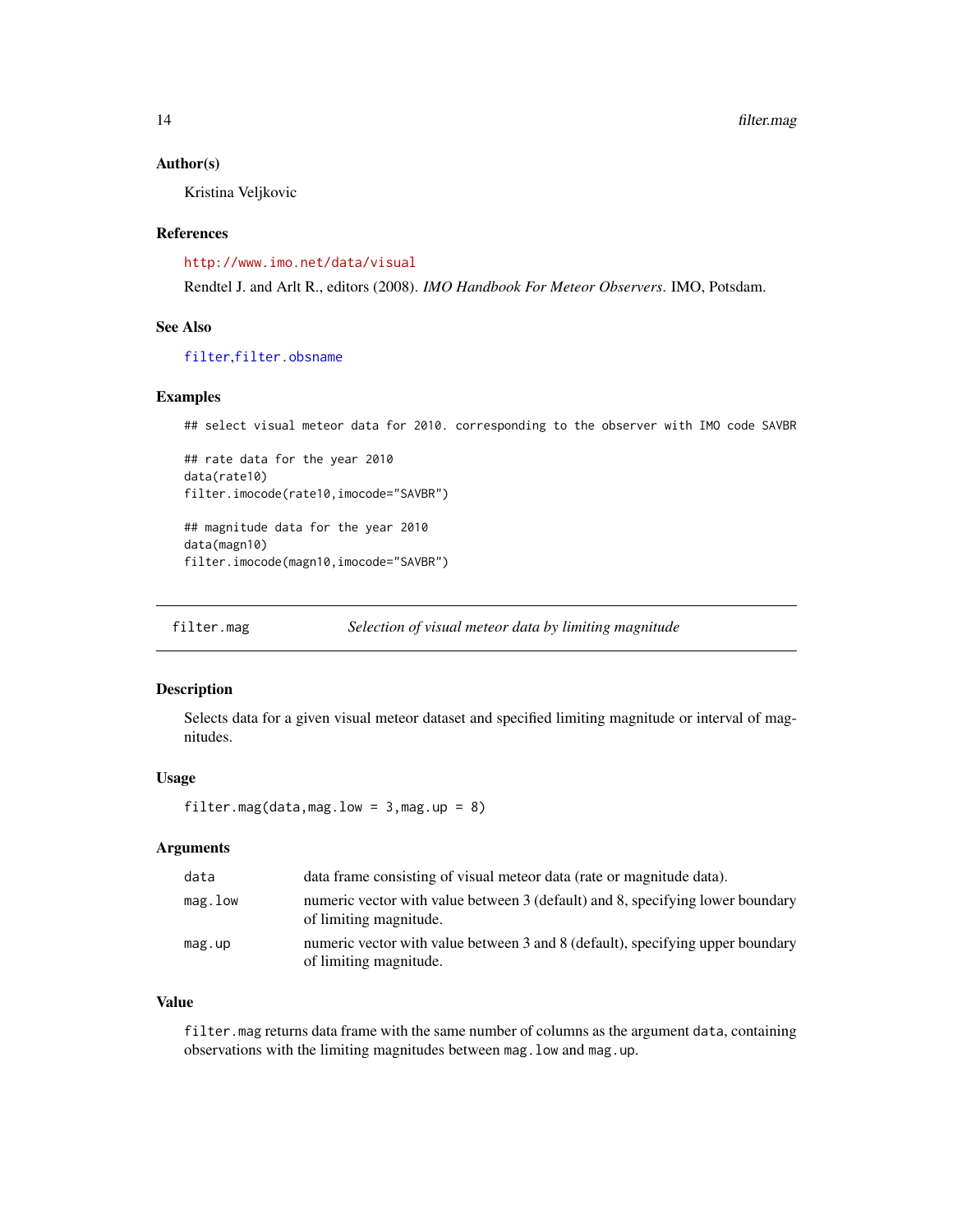# <span id="page-14-0"></span>filter.obsname 15

# Note

Argument data has to consist of the column named "lmg".

# Author(s)

Kristina Veljkovic

# References

<http://www.imo.net/data/visual>

Rendtel J. and Arlt R., editors (2008). *IMO Handbook For Meteor Observers*. IMO, Potsdam.

# See Also

[filter](#page-2-1),[filter.totcor](#page-19-1)

# Examples

## select visual meteor data for 13th August 2007, limiting magnitude between 5.5 and 6.5

```
## rate data for the year 2007
data(rate07)
rate1308<-filter.datetime(rate07,year=2007,month.beg=8,day.beg=13)
filter.mag(rate1308,mag.low=5.5,mag.up=6.5)
## magnitude data for the year 2007
data(magn07)
magn1308<-filter.datetime(magn07,year=2007,month.beg=8,day.beg=13)
filter.mag(magn1308,mag.low=5.5,mag.up=6.5)
```

```
## select visual meteor data for the 13th August 2007 and limiting magnitude above 5.5
filter.mag(rate1308,mag.low=5.5)
filter.mag(magn1308,mag.low=5.5)
```
<span id="page-14-1"></span>filter.obsname *Selection of visual meteor data by observer's first and last name*

#### Description

Selects data for a given visual meteor dataset and specified observer's first and last name.

# Usage

filter.obsname(data,name,fname)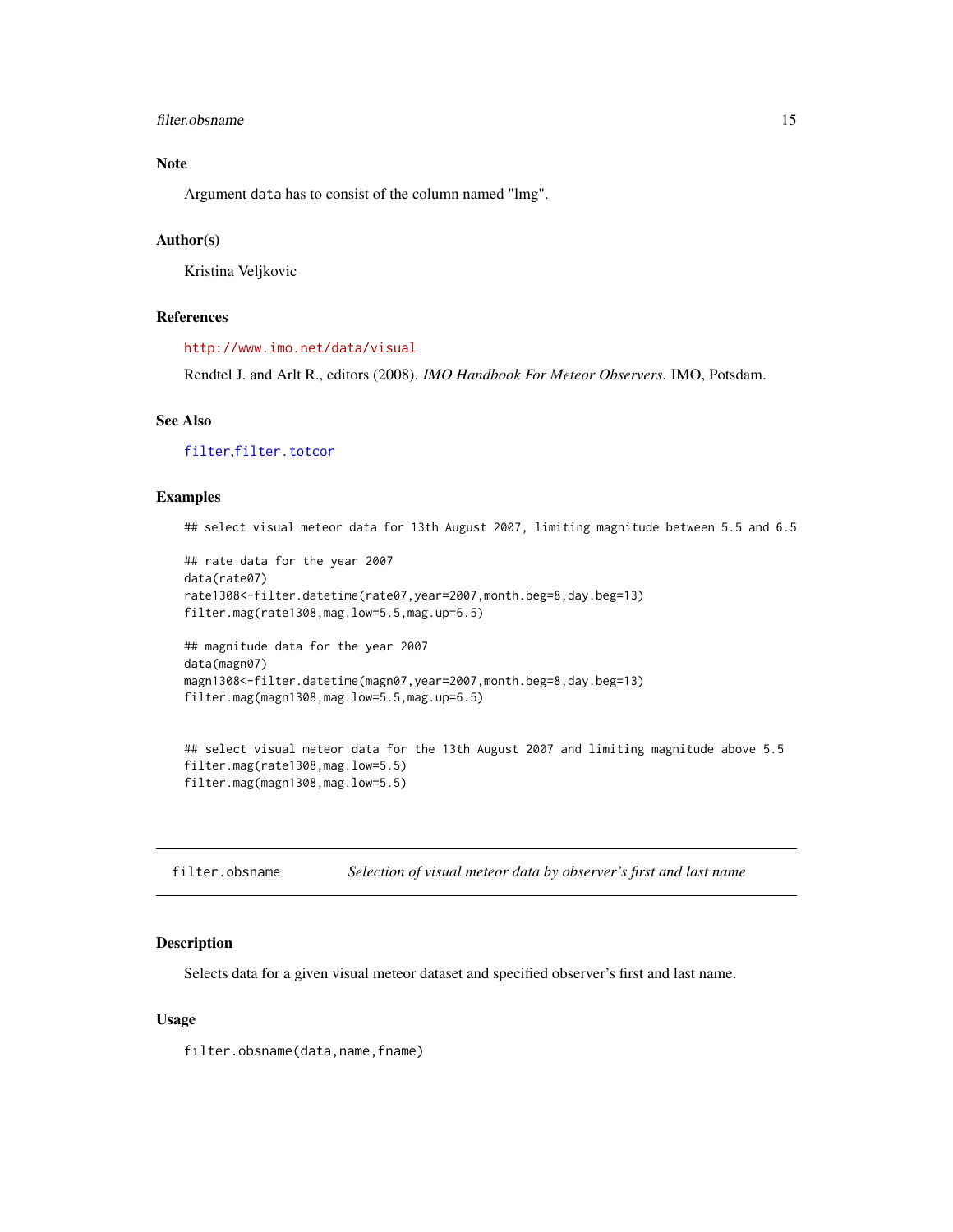16 filter.obsname

#### Arguments

| data  | data frame consisting of visual meteor data (rate or magnitude data). |
|-------|-----------------------------------------------------------------------|
| name  | character string specifying observer's last name.                     |
| fname | character string specifying observer's first name.                    |

# Details

List of observer's names can be found in the data frame [vmdbpers](#page-73-1).

filter.obsname can be used when one is not certain of IMO observer code (due to possible nonuniqueness of five letter combination).

# Value

filter.obsname returns data frame with the same number of columns as the argument data, containing values which correspond to the observer with specified first and last name.

#### Note

Argument data has to consist of the column named "IMOcode".

#### Author(s)

Kristina Veljkovic

# References

<http://www.imo.net/data/visual>

Rendtel J. and Arlt R., editors (2008). *IMO Handbook For Meteor Observers*. IMO, Potsdam.

#### See Also

[filter.imocode](#page-12-1), [filter](#page-2-1)

#### Examples

## select visual meteor data for the year 2004 corresponding to Ivana Marjanovic

```
## rate data for the year 2004
data(rate04)
filter.obsname(rate04,name="Marjanovic",fname="Ivana")
## magnitude data for the year 2004
data(magn04)
filter.obsname(magn04,name="Marjanovic",fname="Ivana")
```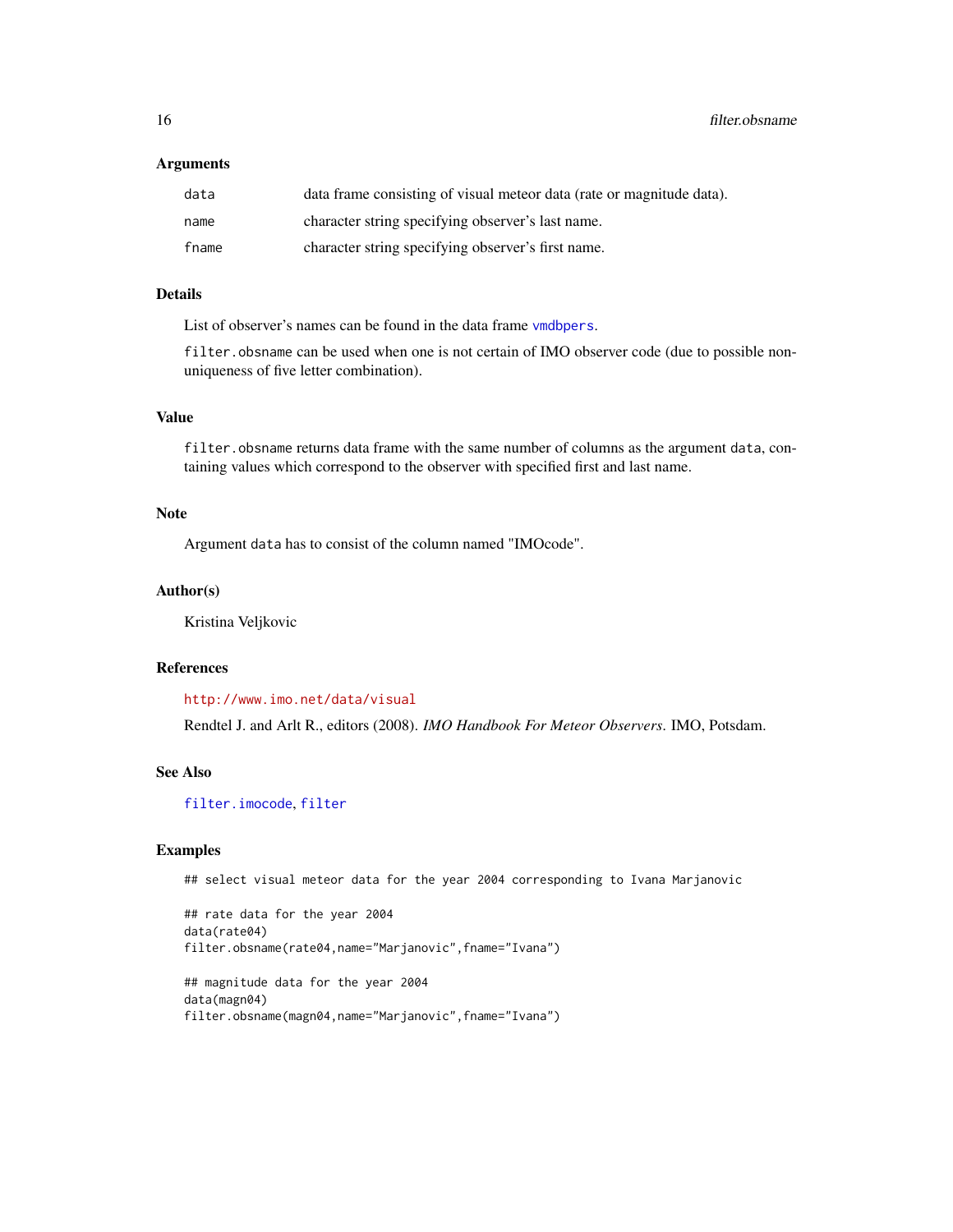<span id="page-16-1"></span><span id="page-16-0"></span>

# Description

Selects data for a given visual meteor dataset and specified shower code.

#### Usage

filter.shw(data,shw)

# Arguments

| data | data frame consisting of visual meteor data (rate or magnitude data).                       |
|------|---------------------------------------------------------------------------------------------|
| shw  | character string consisting of three capital letters which represent meteor shower<br>code. |

#### Details

List of meteor shower codes can be found in the dataframe [shw\\_list](#page-71-1).

# Value

filter.shw returns data frame containing observations which correspond to specified meteor shower.

# Note

Argument data has to consist of the column named "SPO" in rate data frames (placed before the columns for showers) and columns "zero" and "Shw" in magnitude data frames.

# Author(s)

Kristina Veljkovic

# References

#### <http://www.imo.net/data/visual>

Rendtel J. and Arlt R., editors (2008). *IMO Handbook For Meteor Observers*. IMO, Potsdam.

# See Also

[filter](#page-2-1)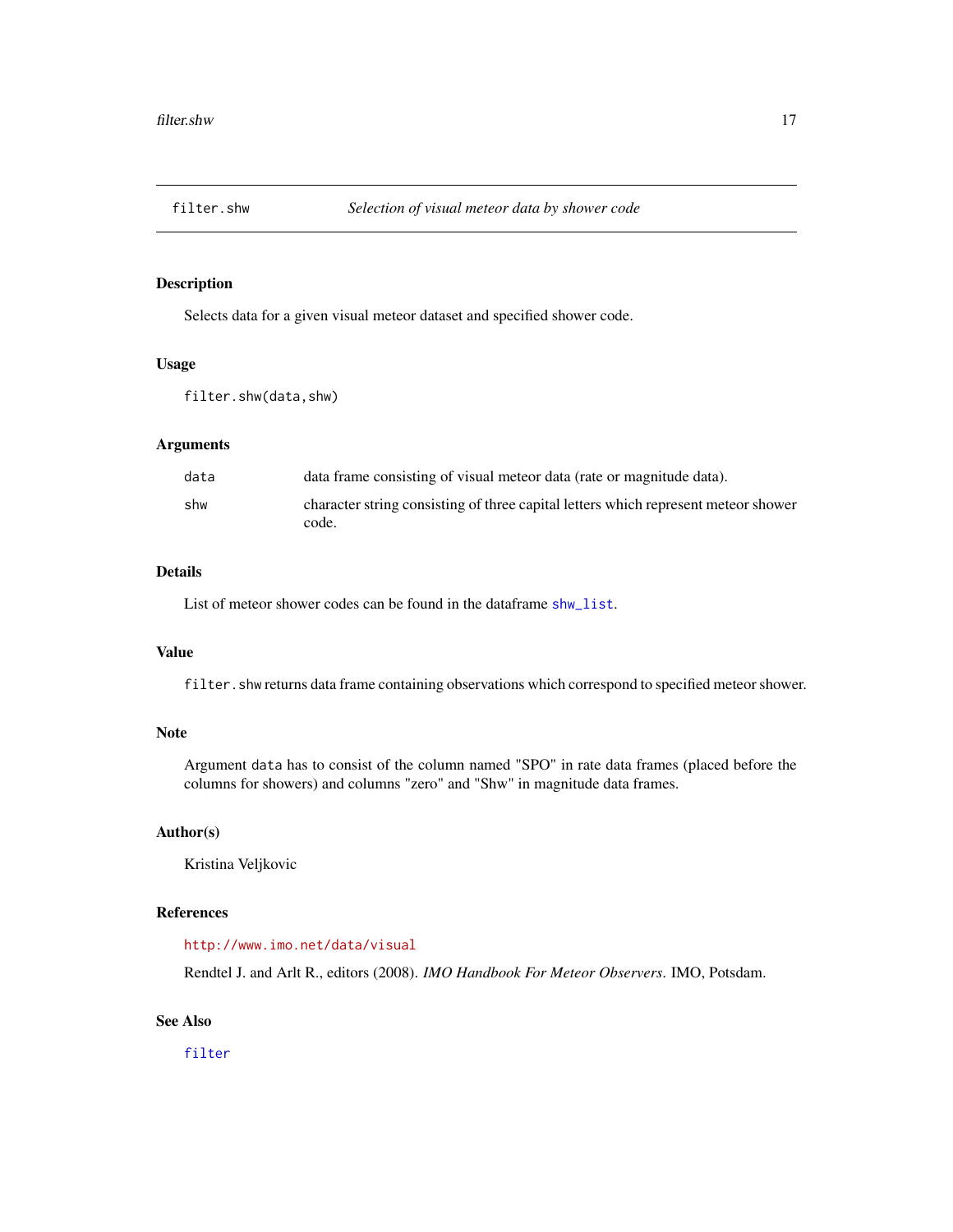#### <span id="page-17-0"></span>18 filter.site and the state of the state of the state of the state of the state of the state of the state of the state of the state of the state of the state of the state of the state of the state of the state of the stat

#### Examples

## select visual meteor data for Perseids 2000

## rate data for the year 2000 data(rate00) filter.shw(rate00,shw="PER") ## magnitude data for the year 2000 data(magn00) filter.shw(magn00,shw="PER")

<span id="page-17-1"></span>filter.site *Selection of visual meteor data by observing site*

# Description

Selects data for a given visual meteor dataset and specified observing site.

#### Usage

```
filter.site(data,site)
```
#### Arguments

| data | data frame consisting of visual meteor data (rate or magnitude data). |
|------|-----------------------------------------------------------------------|
| site | character string specifying name of the observing site.               |

# Details

List of site names can be found in the dataframe [vmdbsite](#page-74-1).

#### Value

filter.site returns data frame with the same number of columns as the argument data, containing observations which correspond to specified observing site.

# Note

Argument data has to consist of the column named "sitecode".

#### Author(s)

Kristina Veljkovic

#### References

<http://www.imo.net/data/visual>

Rendtel J. and Arlt R., editors (2008). *IMO Handbook For Meteor Observers*. IMO, Potsdam.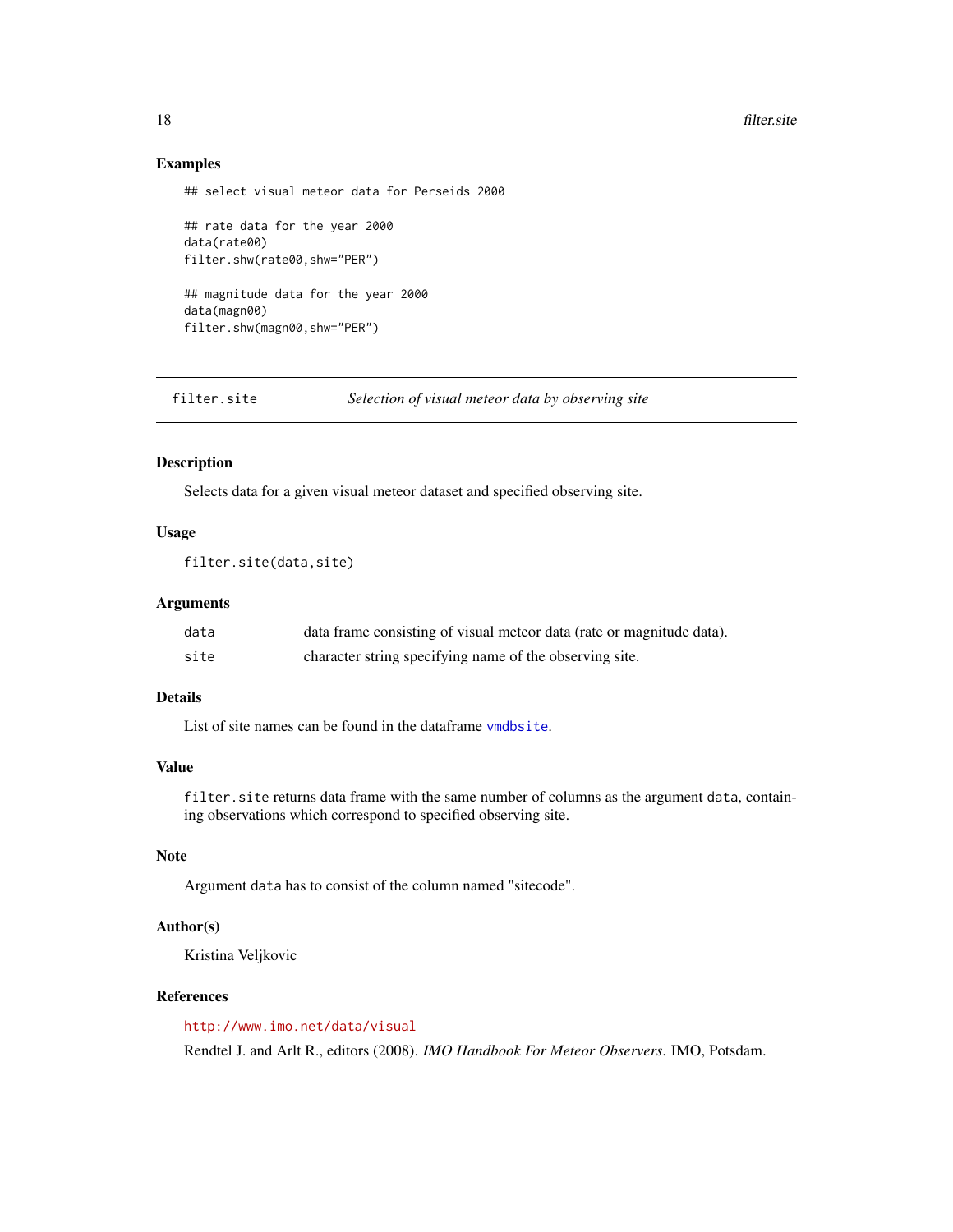#### <span id="page-18-0"></span>filter.sol 19

# See Also

[filter](#page-2-1),[filter.country](#page-5-1)

#### Examples

```
## select visual meteor data for the year 2009 from Debelo brdo site
```
## rate data for the year 2009 data(rate09) filter.site(rate09,site="Debelo brdo") ## magnitude data for the year 2009 data(magn09) filter.site(magn09,site="Debelo brdo")

<span id="page-18-1"></span>filter.sol *Selection of visual meteor data by solar longitude*

# Description

Selects data for a given visual meteor dataset and specified solar longitude or interval of solar longitudes.

#### Usage

filter.sol(data,sol.low =  $0$ ,sol.up =  $360$ )

# Arguments

| data    | data frame consisting of visual meteor data (rate or magnitude data).                                                |
|---------|----------------------------------------------------------------------------------------------------------------------|
| sol.low | numeric vector with value between 0 (default) and 360, specifying lower bound-<br>ary of solar longitude in degrees. |
| sol.up  | numeric vector with value between 0 and 360 (default), specifying upper bound-<br>ary of solar longitude in degrees. |

# Value

filter.sol returns data frame with the same number of columns as the argument data, containing observations with solar longitudes between sol.low and sol.up.

# Note

Argument data has to consist of the columns named "year" and "sollong".

# Author(s)

Kristina Veljkovic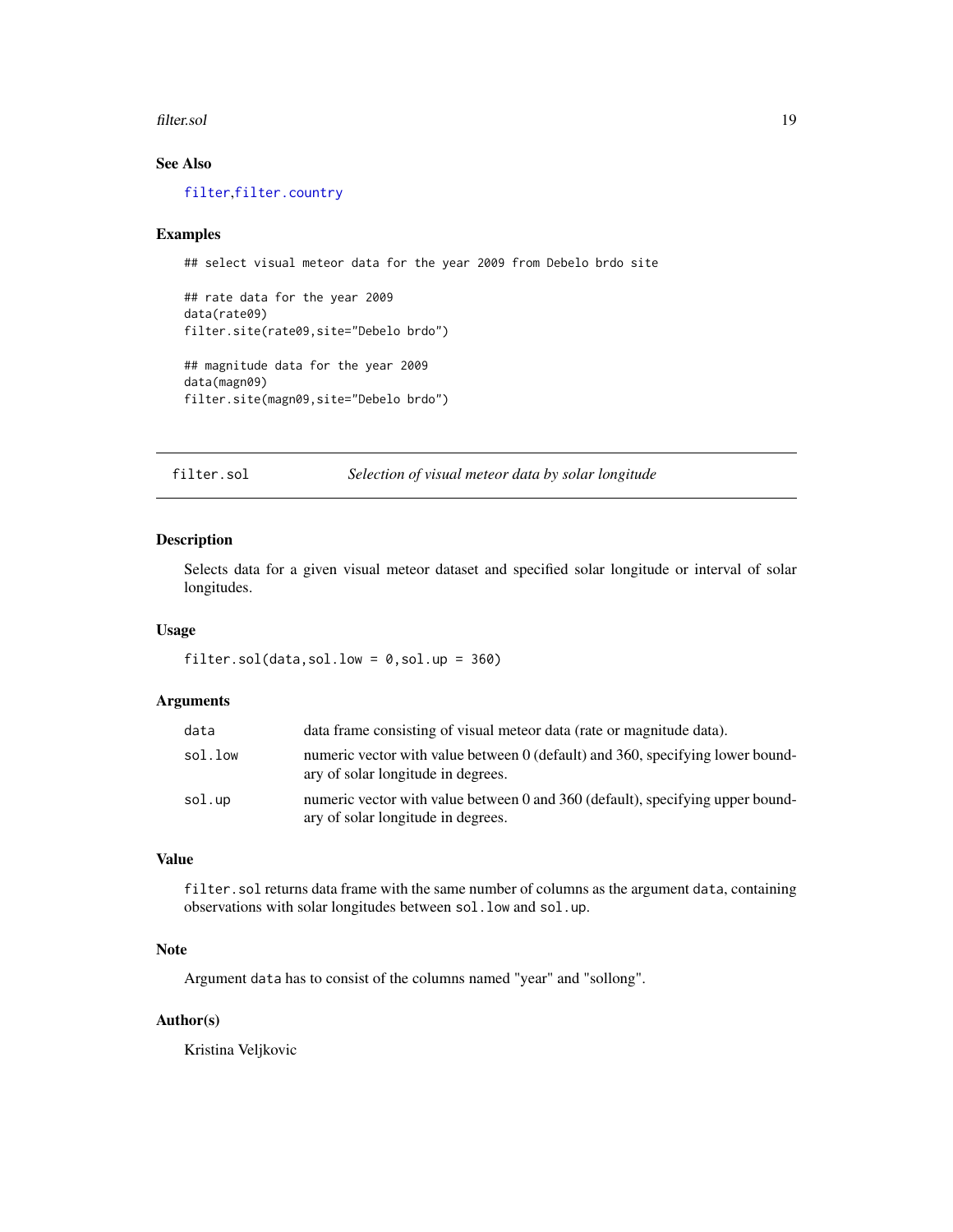# <span id="page-19-0"></span>References

<http://www.imo.net/data/visual>

Rendtel J. and Arlt R., editors (2008). *IMO Handbook For Meteor Observers*. IMO, Potsdam.

# See Also

[filter](#page-2-1),[solar.long](#page-71-2)

# Examples

## select visual meteor data for 2005. with solar longitudes between 200 and 215 degrees

```
## rate data for the year 2005
data(rate05)
filter.sol(rate05,sol.low=200,sol.up=215)
## magnitude data for the year 2005
data(magn05)
filter.sol(magn05,sol.low=200,sol.up=215)
```
<span id="page-19-1"></span>filter.totcor *Selection of visual meteor data by total correction factor*

# Description

Selects data for a given visual meteor rate dataset, specified shower, population index and total correction factor.

# Usage

 $filter.totor(data, shw, Ralpha = NULL, Delta = NULL, r, C = 5)$ 

### Arguments

| data         | data frame consisting of visual meteor rate data.                                                      |
|--------------|--------------------------------------------------------------------------------------------------------|
| shw          | character string consisting of three capital letters which represent meteor shower<br>code.            |
| Ralpha       | numeric vector with value between 0 and 360, specifying right ascension of the<br>radiant, in degrees. |
| Delta        | numeric vector with value between -90 and +90, specifying declination of the<br>radiant, in degrees.   |
| $\mathsf{r}$ | numeric vector specifying population index of a meteor shower.                                         |
| C            | numeric vector specifying total correction factor. C=5 is set as a default value.                      |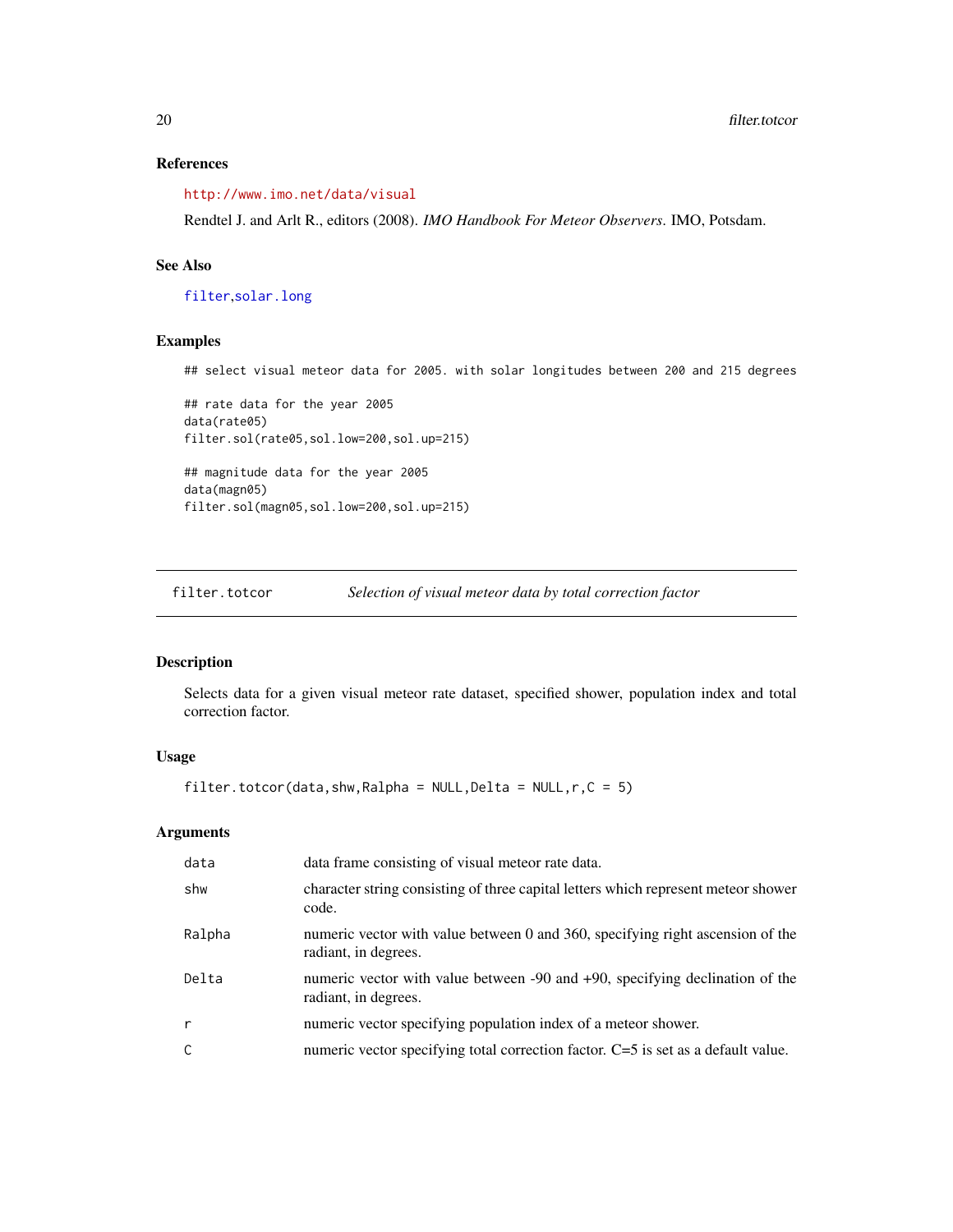#### filter.totcor 21

# Details

Total correction factor accounts for all non-ideal observing conditions such as clouds, low radiant, low limiting magnitude.

Total correction factor is equal to  $C=r^{\prime}(6.5-lmg)F/sin(h)$ , where *r* is population index, *lmg* limiting magnitude, *F* correction factor for field-of-view obstruction, *h* radiant elevation.

If right ascension and declination of shower radiant are not specified, the values from the data frame [radiant](#page-46-1) are used.

# Value

filter. totcor returns data frame containing observations with total correction factors upper bounded by argument C.

# Note

Argument data has to consist of the columns named "SPO" (placed before the columns for showers), "long", "EW", "lat", "day", "month", "year", "lmg" and "F".

#### Author(s)

Kristina Veljkovic

#### References

<http://www.imo.net/data/visual>

Rendtel J. and Arlt R., editors (2008). *IMO Handbook For Meteor Observers*. IMO, Potsdam.

# See Also

[filter](#page-2-1),[filter.F](#page-8-1),[filter.mag](#page-13-1),[zhr](#page-75-1)

# Examples

## select visual meteor data for the period between 15-30 October 2006 and then ## select observations of Orionids with total correction factor equal to 5

```
## rate data for the year 2006
data(rate06)
rateOri<-filter.datetime(rate06,year=2006,month.beg=10,day.beg=15,day.end=30)
filter.totcor(rateOri,shw="ORI",r=2.5)
```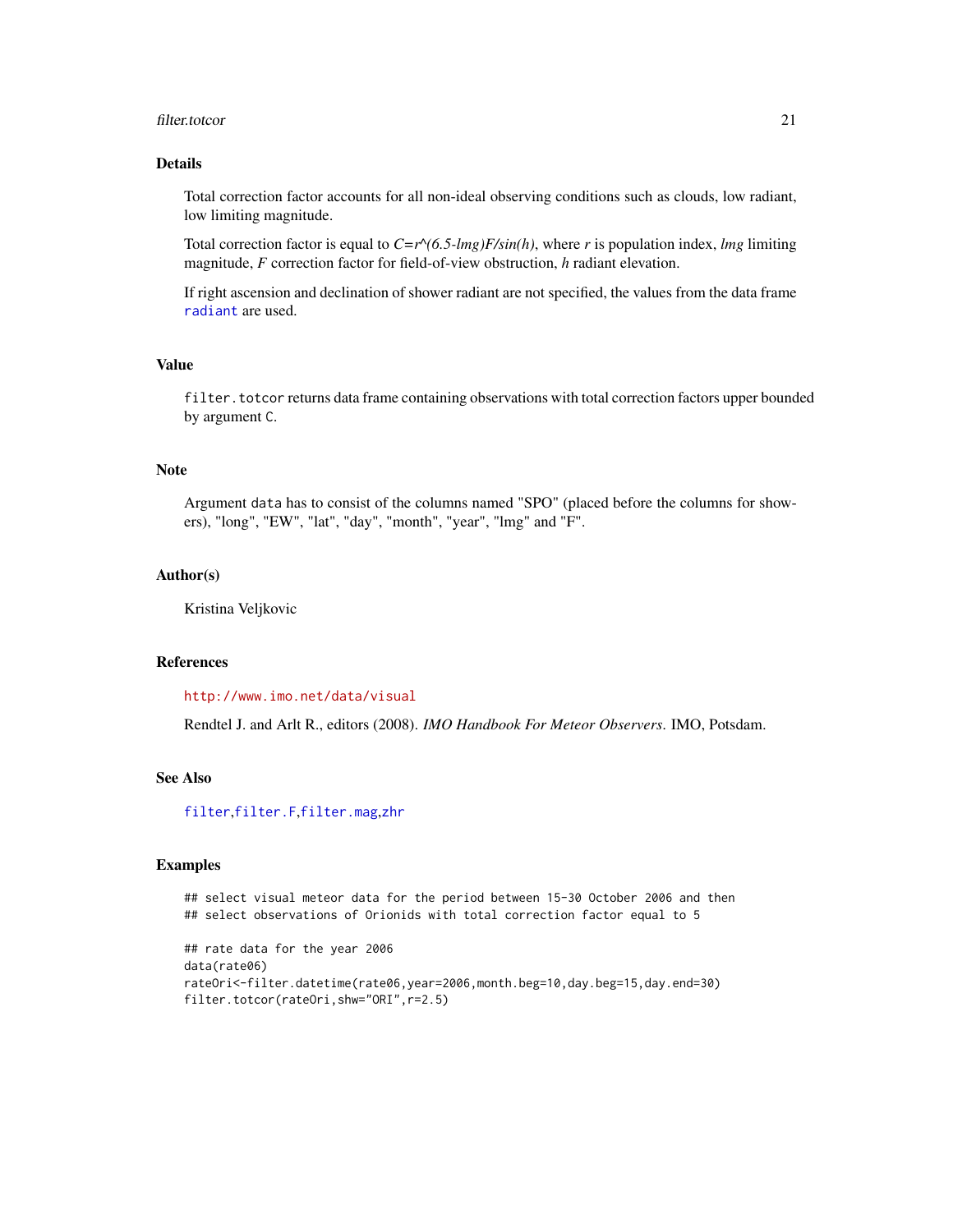# Description

Table and graphical representation of summarized magnitude distribution for a given magnitude dataset, specified meteor shower and time period.

# Usage

```
mag.distr(data,year,month.beg,month.end=month.beg,day.beg,day.end=day.beg,
time.beg=0,time.end=2359,shw)
```
# Arguments

| data      | data frame consisting of visual meteor magnitude data.                                                                                                            |
|-----------|-------------------------------------------------------------------------------------------------------------------------------------------------------------------|
| year      | numeric vector of length 4 specifying year.                                                                                                                       |
| month.beg | numeric vector specifying the beginning month.                                                                                                                    |
| month.end | numeric vector specifying the ending month. By default, month end is set to be<br>equal to month. beg.                                                            |
| day.beg   | numeric vector specifying the beginning day.                                                                                                                      |
| day.end   | numeric vector specifying the ending day. By default, day, end is set to be equal<br>to day . beg.                                                                |
| time.beg  | numeric vector (0-2359) specifying lower boundary of time in hours and min-<br>utes, corresponding to day beg. By default, time beg is set to be equal to 0.      |
| time.end  | numeric vector(0-2359) specifying upper boundary of time in hours and min-<br>utes, corresponding to day end. By default, time end is set to be equal to<br>2359. |
| shw       | character string consisting of three capital letters which represent meteor shower<br>code.                                                                       |

# Details

Summarized magnitude distribution is formed by summing frequencies of all observers for each magnitude value.

# Value

Table and plot of summarized magnitude distribution consisting of histogram and boxplot.

The histogram cells are intervals of length 1, with midpoints at magnitude values.

# Author(s)

Kristina Veljkovic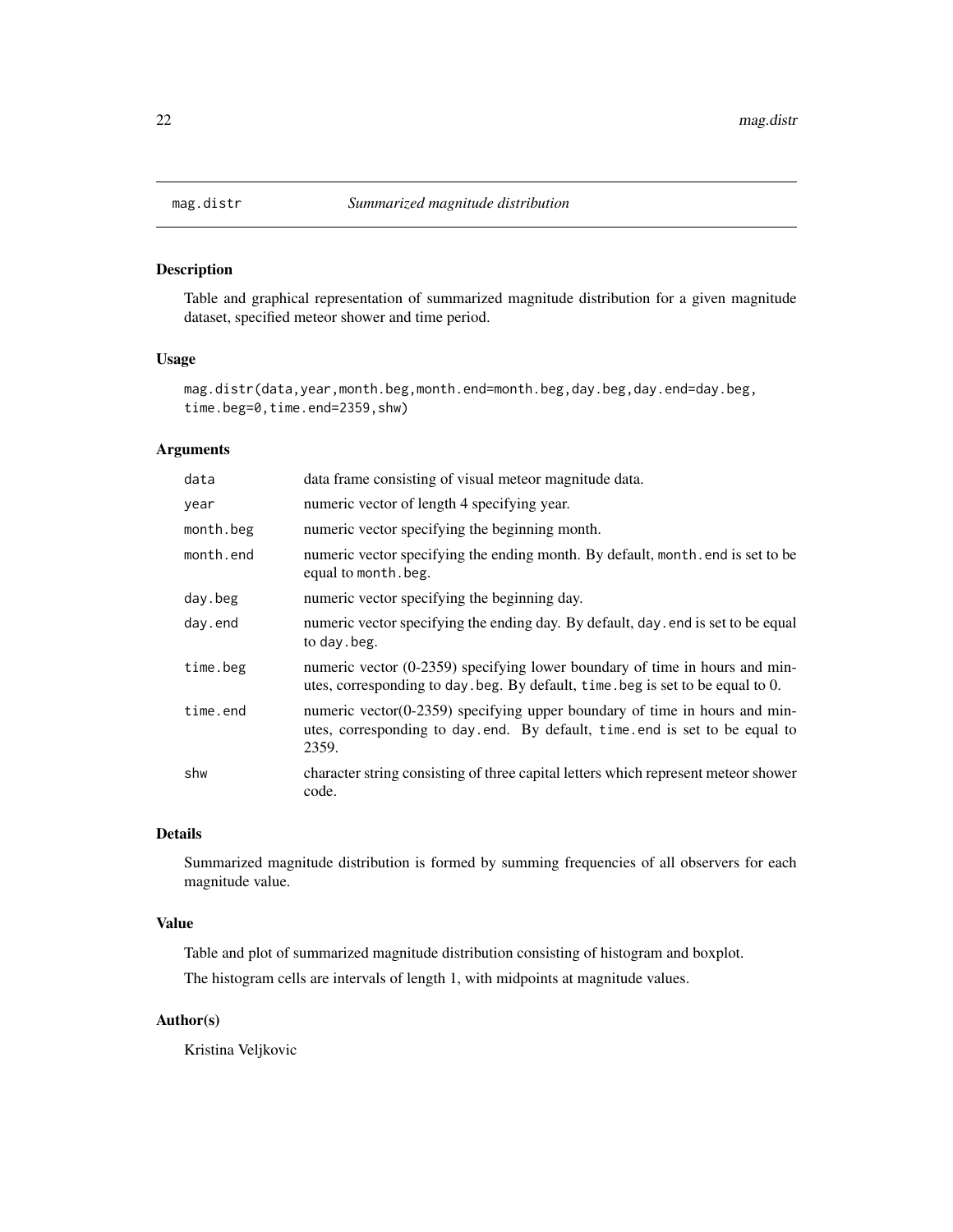#### <span id="page-22-0"></span> $magn00$  and  $23$

# References

<http://www.imo.net/data/visual>

#### See Also

[pop.index](#page-39-1)

# Examples

```
## select data for observations of Perseids, period 12-14th August 2007
## and make graphics of magnitude distribution
data(magn07)
magnPer<-filter(magn07,shw="PER", year=2007, month.beg=8, day.beg=12, day.end=14)
mag.distr(magnPer,year=2007, month.beg=8, day.beg=12, day.end=14, shw="PER")
```
magn00 *Magnitude data for the year 2000*

#### Description

Visual meteor magnitude dataset for the year 2000.

#### Usage

magn00

# Format

A data frame with 9311 observations on the following 29 variables.

IMOcode factor IMO observer code

sitecode numeric IMO site code

long numeric Longitude of the observing site in degrees

EW factor East  $(E)$  or west  $(W)$  position from the prime meridian

lat numeric Latitude of the observing site in degrees

NS factor North  $(N)$  or south  $(S)$  position from the equator

day numeric Day of the month

month numeric Month of the year

year numeric Year 2000

start numeric Beginning of the observing time period

stop numeric End of the observing time period

sollong numeric Solar longitude of the middle of observing time period

Shw factor Abbreviation of the observed shower

lmg numeric Limiting magnitude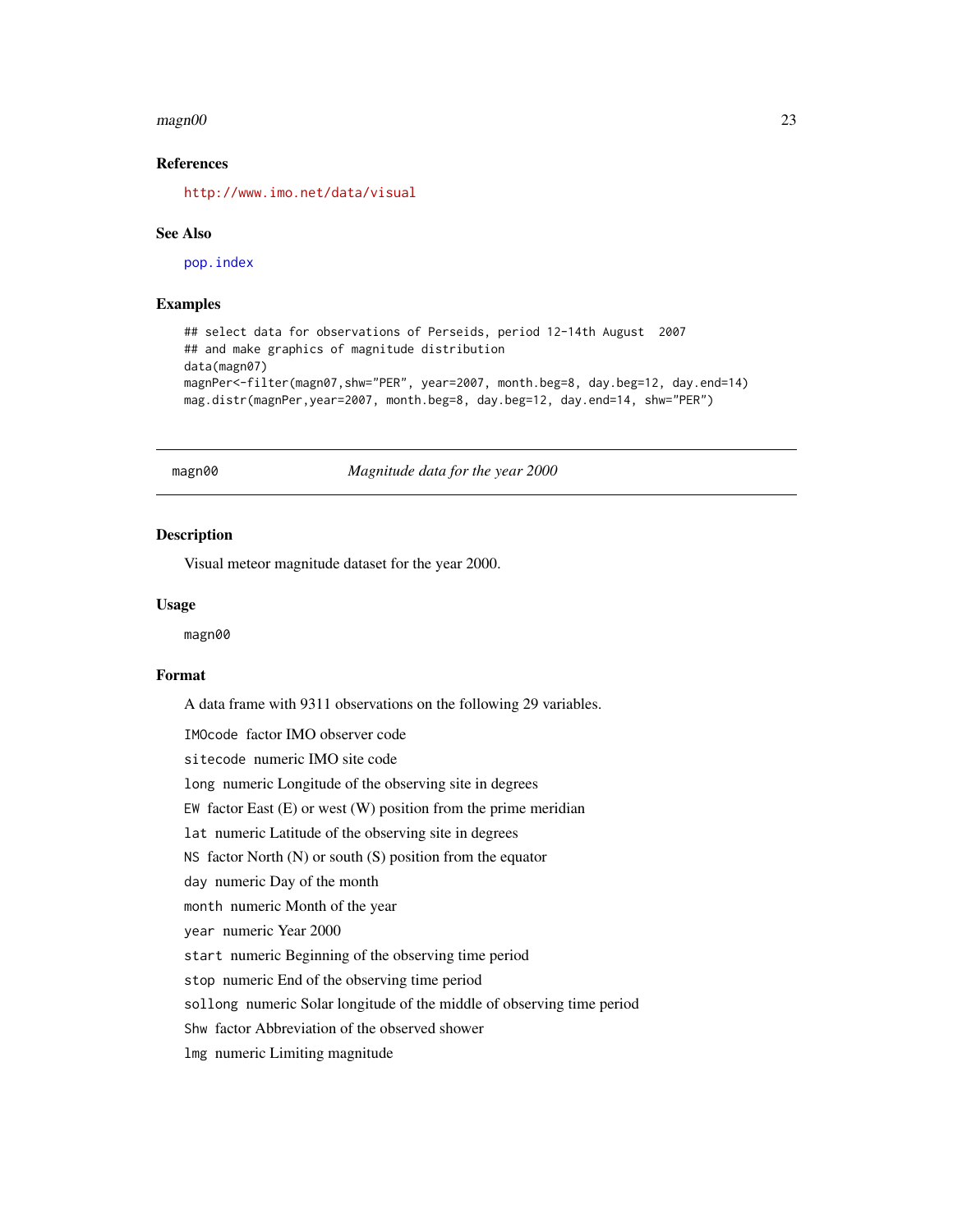<span id="page-23-0"></span>24 magn01

m6 numeric Number of observed meteors of -6 magnitude m5 numeric Number of observed meteors of -5 magnitude m4 numeric Number of observed meteors of -4 magnitude m3 numeric Number of observed meteors of -3 magnitude m2 numeric Number of observed meteors of -2 magnitude m1 numeric Number of observed meteors of -1 magnitude zero numeric Number of observed meteors of 0 magnitude p1 numeric Number of observed meteors of +1 magnitude p2 numeric Number of observed meteors of +2 magnitude p3 numeric Number of observed meteors of +3 magnitude p4 numeric Number of observed meteors of +4 magnitude p5 numeric Number of observed meteors of +5 magnitude p6 numeric Number of observed meteors of +6 magnitude p7 numeric Number of observed meteors of +7 magnitude N numeric Total number of observed meteors

#### Source

Visual Meteor Database, <http://www.imo.net/data/visual>

magn01 *Magnitude data for the year 2001*

# Description

Visual meteor magnitude dataset for the year 2001.

#### Usage

magn01

#### Format

A data frame with 13731 observations on the following 29 variables.

IMOcode factor IMO observer code

sitecode numeric IMO site code

long numeric Longitude of the observing site in degrees

EW factor East  $(E)$  or west  $(W)$  position from the prime meridian

lat numeric Latitude of the observing site in degrees

NS factor North  $(N)$  or south  $(S)$  position from the equator

day numeric Day of the month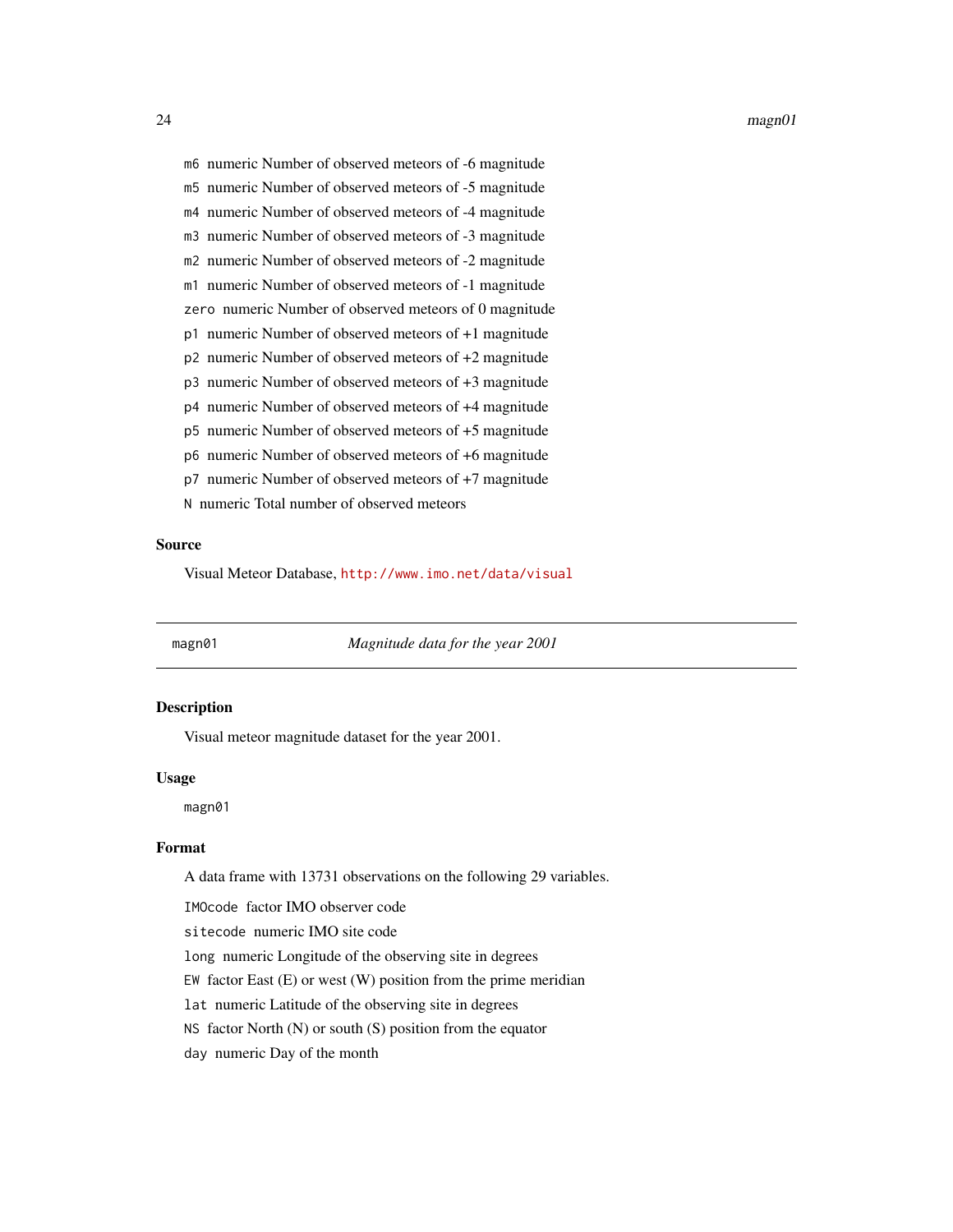#### <span id="page-24-0"></span> $magn04$  25

month numeric Month of the year

year numeric Year 2001

start numeric Beginning of the observing time period

stop numeric End of the observing time period

sollong numeric Solar longitude of the middle of observing time period

Shw factor Abbreviation of the observed shower

lmg numeric Limiting magnitude

m6 numeric Number of observed meteors of -6 magnitude

m5 numeric Number of observed meteors of -5 magnitude

m4 numeric Number of observed meteors of -4 magnitude

m3 numeric Number of observed meteors of -3 magnitude

m2 numeric Number of observed meteors of -2 magnitude

m1 numeric Number of observed meteors of -1 magnitude

zero numeric Number of observed meteors of 0 magnitude

p1 numeric Number of observed meteors of +1 magnitude

p2 numeric Number of observed meteors of +2 magnitude

p3 numeric Number of observed meteors of +3 magnitude

p4 numeric Number of observed meteors of +4 magnitude

p5 numeric Number of observed meteors of +5 magnitude

p6 numeric Number of observed meteors of +6 magnitude

p7 numeric Number of observed meteors of +7 magnitude

N numeric Total number of observed meteors

#### Source

Visual Meteor Database, <http://www.imo.net/data/visual>

magn04 *Magnitude data for the year 2004*

#### **Description**

Visual meteor magnitude dataset for the year 2004.

#### Usage

magn04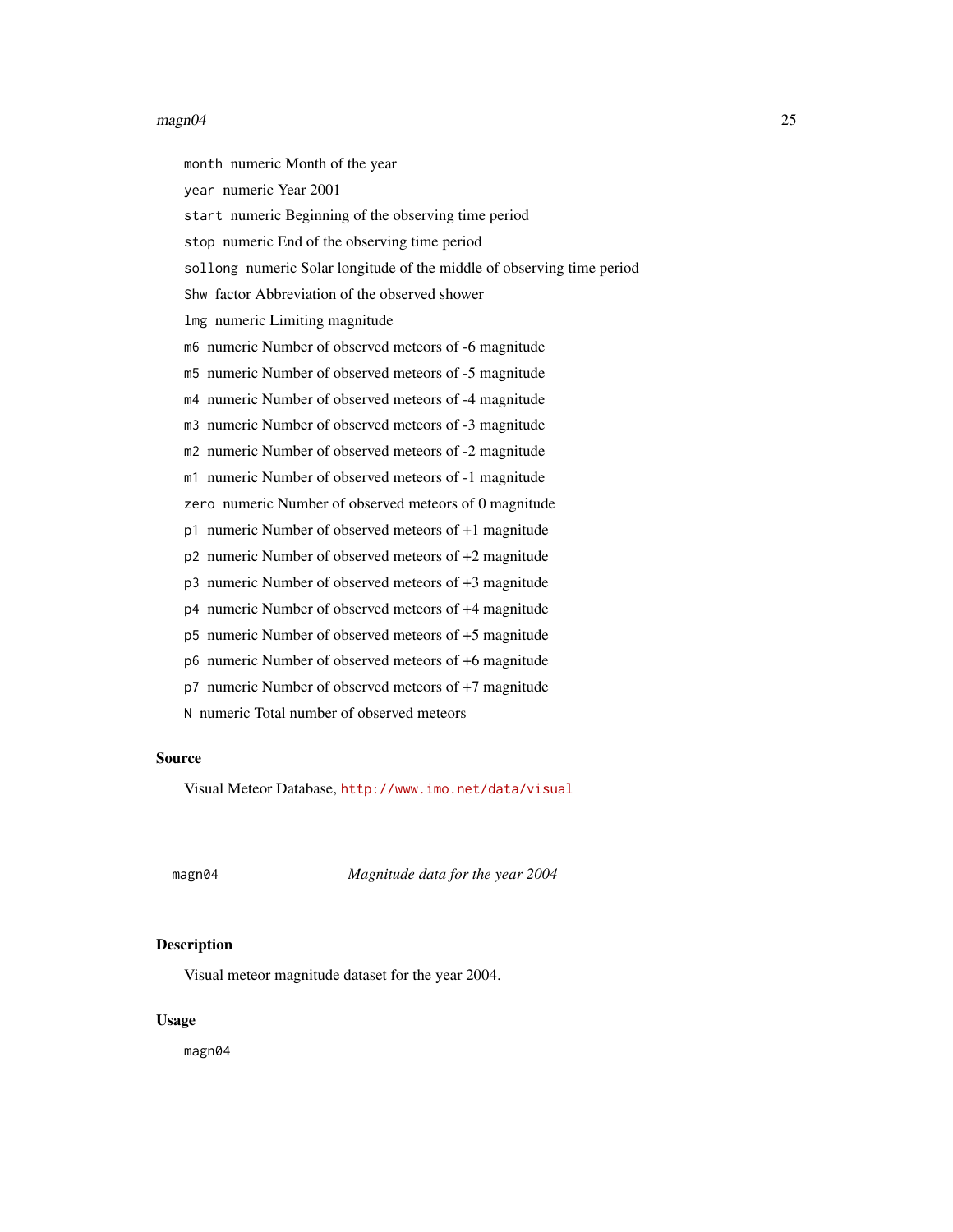#### 26 magn04

#### Format

| A data frame with 12742 observations on the following 29 variables. |
|---------------------------------------------------------------------|
|---------------------------------------------------------------------|

IMOcode factor IMO observer code

sitecode numeric IMO site code

long numeric Longitude of the observing site in degrees

EW factor East  $(E)$  or west  $(W)$  position from the prime meridian

lat numeric Latitude of the observing site in degrees

NS factor North (N) or south (S) position from the equator

day numeric Day of the month

month numeric Month of the year

year numeric Year 2004

start numeric Beginning of the observing time period

stop numeric End of the observing time period

sollong numeric Solar longitude of the middle of observing time period

Shw factor Abbreviation of the observed shower

lmg numeric Limiting magnitude

m6 numeric Number of observed meteors of -6 magnitude

m5 numeric Number of observed meteors of -5 magnitude

m4 numeric Number of observed meteors of -4 magnitude

m3 numeric Number of observed meteors of -3 magnitude

m2 numeric Number of observed meteors of -2 magnitude

m1 numeric Number of observed meteors of -1 magnitude

zero numeric Number of observed meteors of 0 magnitude

- p1 numeric Number of observed meteors of +1 magnitude
- p2 numeric Number of observed meteors of +2 magnitude
- p3 numeric Number of observed meteors of +3 magnitude

p4 numeric Number of observed meteors of +4 magnitude

p5 numeric Number of observed meteors of +5 magnitude

p6 numeric Number of observed meteors of +6 magnitude

p7 numeric Number of observed meteors of +7 magnitude

N numeric Total number of observed meteors

#### Source

Visual Meteor Database, <http://www.imo.net/data/visual>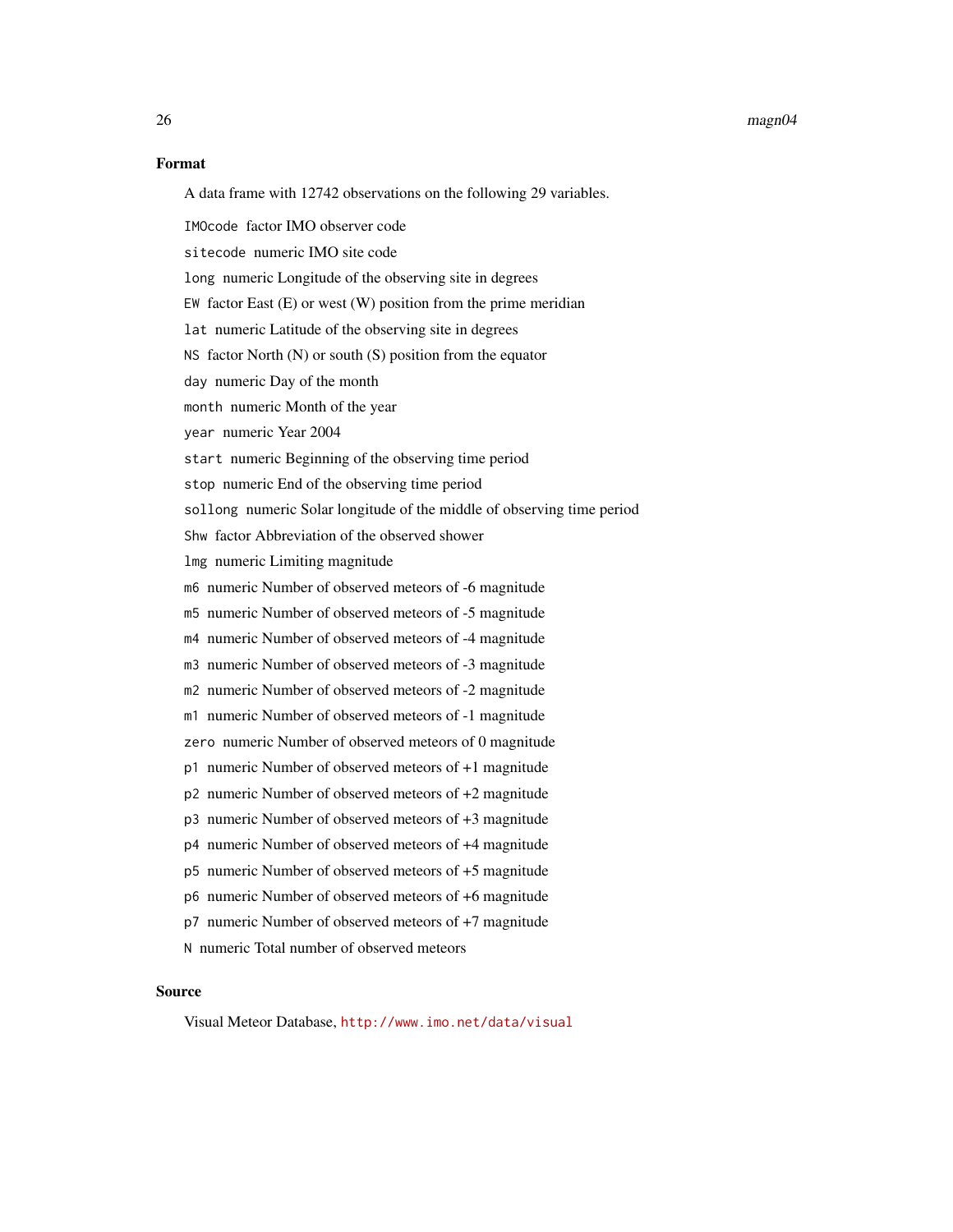<span id="page-26-0"></span>

### Description

Visual meteor magnitude dataset for the year 2005.

#### Usage

magn05

# Format

A data frame with 7271 observations on the following 29 variables.

IMOcode factor IMO observer code

sitecode numeric IMO site code

long numeric Longitude of the observing site in degrees

EW factor East  $(E)$  or west  $(W)$  position from the prime meridian

lat numeric Latitude of the observing site in degrees

NS factor North (N) or south (S) position from the equator

day numeric Day of the month

month numeric Month of the year

year numeric Year 2005

start numeric Beginning of the observing time period

stop numeric End of the observing time period

sollong numeric Solar longitude of the middle of observing time period

Shw factor Abbreviation of the observed shower

lmg numeric Limiting magnitude

m6 numeric Number of observed meteors of -6 magnitude

m5 numeric Number of observed meteors of -5 magnitude

m4 numeric Number of observed meteors of -4 magnitude

m3 numeric Number of observed meteors of -3 magnitude

m2 numeric Number of observed meteors of -2 magnitude

m1 numeric Number of observed meteors of -1 magnitude

zero numeric Number of observed meteors of 0 magnitude

p1 numeric Number of observed meteors of +1 magnitude

p2 numeric Number of observed meteors of +2 magnitude

p3 numeric Number of observed meteors of +3 magnitude

p4 numeric Number of observed meteors of +4 magnitude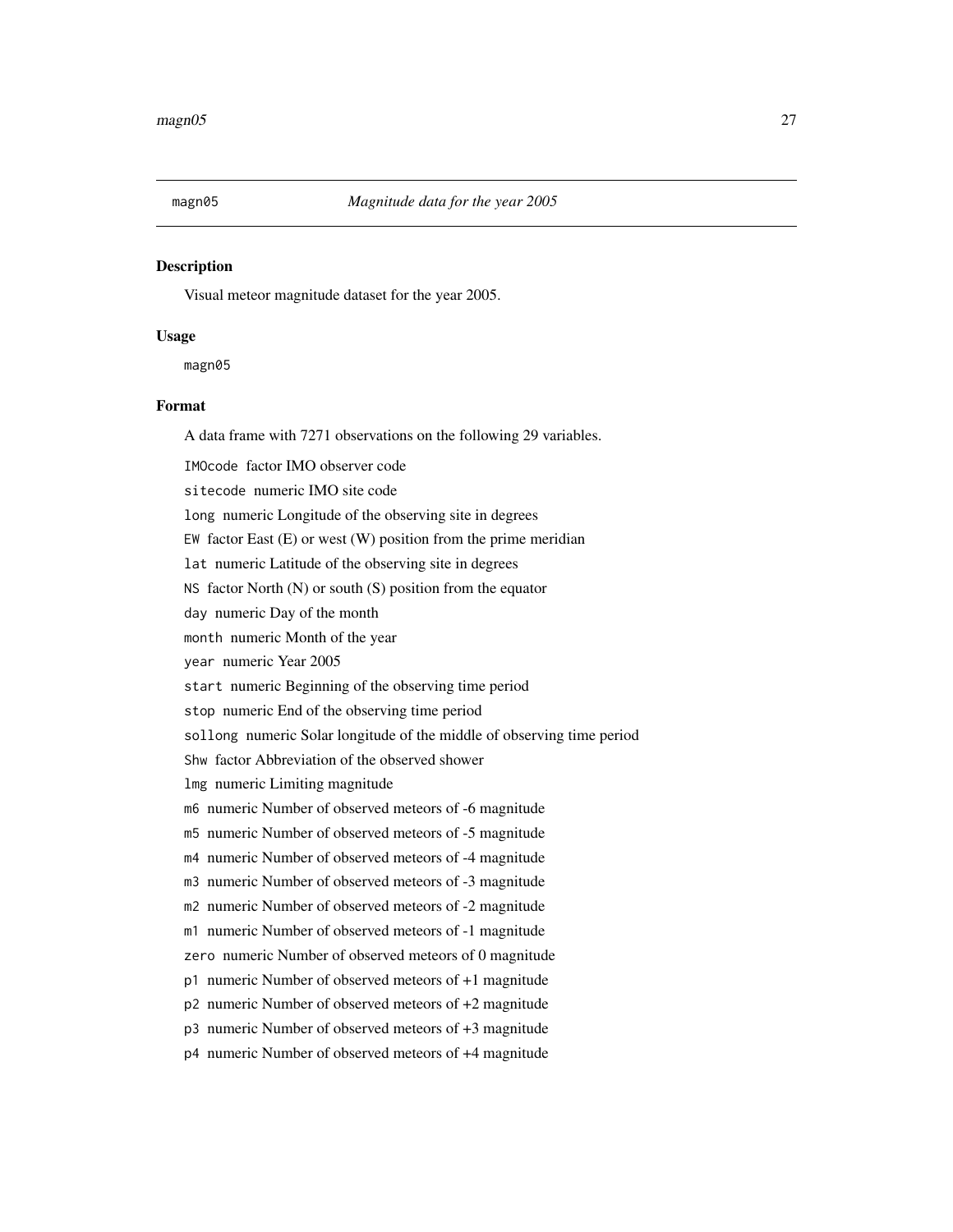#### <span id="page-27-0"></span>28 magn06

- p5 numeric Number of observed meteors of +5 magnitude
- p6 numeric Number of observed meteors of +6 magnitude
- p7 numeric Number of observed meteors of +7 magnitude

N numeric Total number of observed meteors

#### Source

Visual Meteor Database, <http://www.imo.net/data/visual>

magn06 *Magnitude data for the year 2006*

# Description

Visual meteor magnitude dataset for the year 2006.

#### Usage

magn06

# Format

A data frame with 5801 observations on the following 29 variables.

IMOcode factor IMO observer code sitecode numeric IMO site code long numeric Longitude of the observing site in degrees EW factor East  $(E)$  or west  $(W)$  position from the prime meridian lat numeric Latitude of the observing site in degrees NS factor North (N) or south (S) position from the equator day numeric Day of the month month numeric Month of the year year numeric Year 2006 start numeric Beginning of the observing time period stop numeric End of the observing time period sollong numeric Solar longitude of the middle of observing time period Shw factor Abbreviation of the observed shower lmg numeric Limiting magnitude m6 numeric Number of observed meteors of -6 magnitude m5 numeric Number of observed meteors of -5 magnitude m4 numeric Number of observed meteors of -4 magnitude m3 numeric Number of observed meteors of -3 magnitude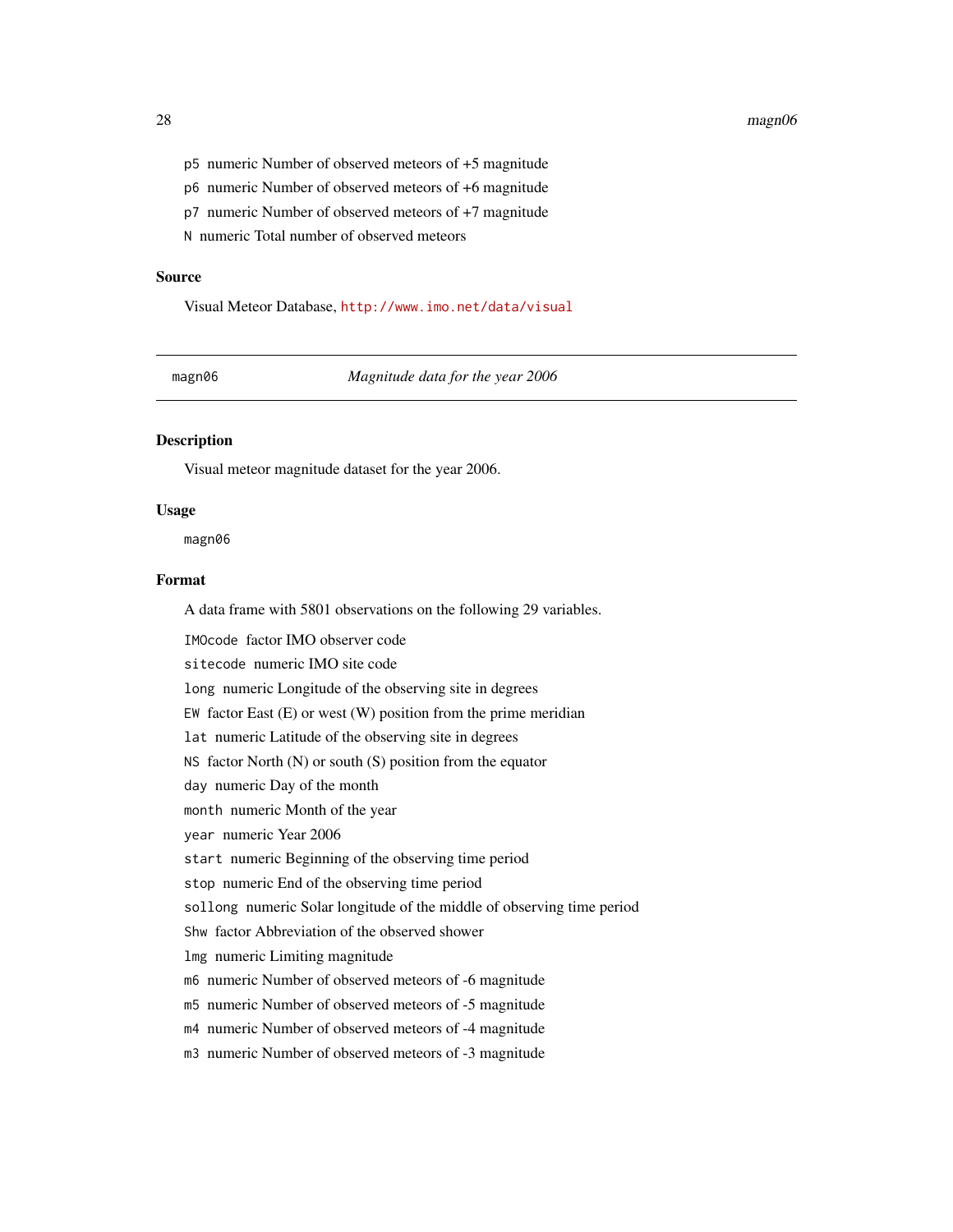#### <span id="page-28-0"></span>magn07 29

m2 numeric Number of observed meteors of -2 magnitude

m1 numeric Number of observed meteors of -1 magnitude

zero numeric Number of observed meteors of 0 magnitude

p1 numeric Number of observed meteors of +1 magnitude

p2 numeric Number of observed meteors of +2 magnitude

p3 numeric Number of observed meteors of +3 magnitude

p4 numeric Number of observed meteors of +4 magnitude

p5 numeric Number of observed meteors of +5 magnitude

p6 numeric Number of observed meteors of +6 magnitude

p7 numeric Number of observed meteors of +7 magnitude

N numeric Total number of observed meteors

# Source

Visual Meteor Database, <http://www.imo.net/data/visual>

magn07 *Magnitude data for the year 2007*

#### Description

Visual meteor magnitude dataset for the year 2007.

#### Usage

magn07

#### Format

A data frame with 5249 observations on the following 29 variables.

IMOcode factor IMO observer code

sitecode numeric IMO site code

long numeric Longitude of the observing site in degrees

EW factor East  $(E)$  or west  $(W)$  position from the prime meridian

lat numeric Latitude of the observing site in degrees

NS factor North (N) or south (S) position from the equator

day numeric Day of the month

month numeric Month of the year

year numeric Year 2007

start numeric Beginning of the observing time period

stop numeric End of the observing time period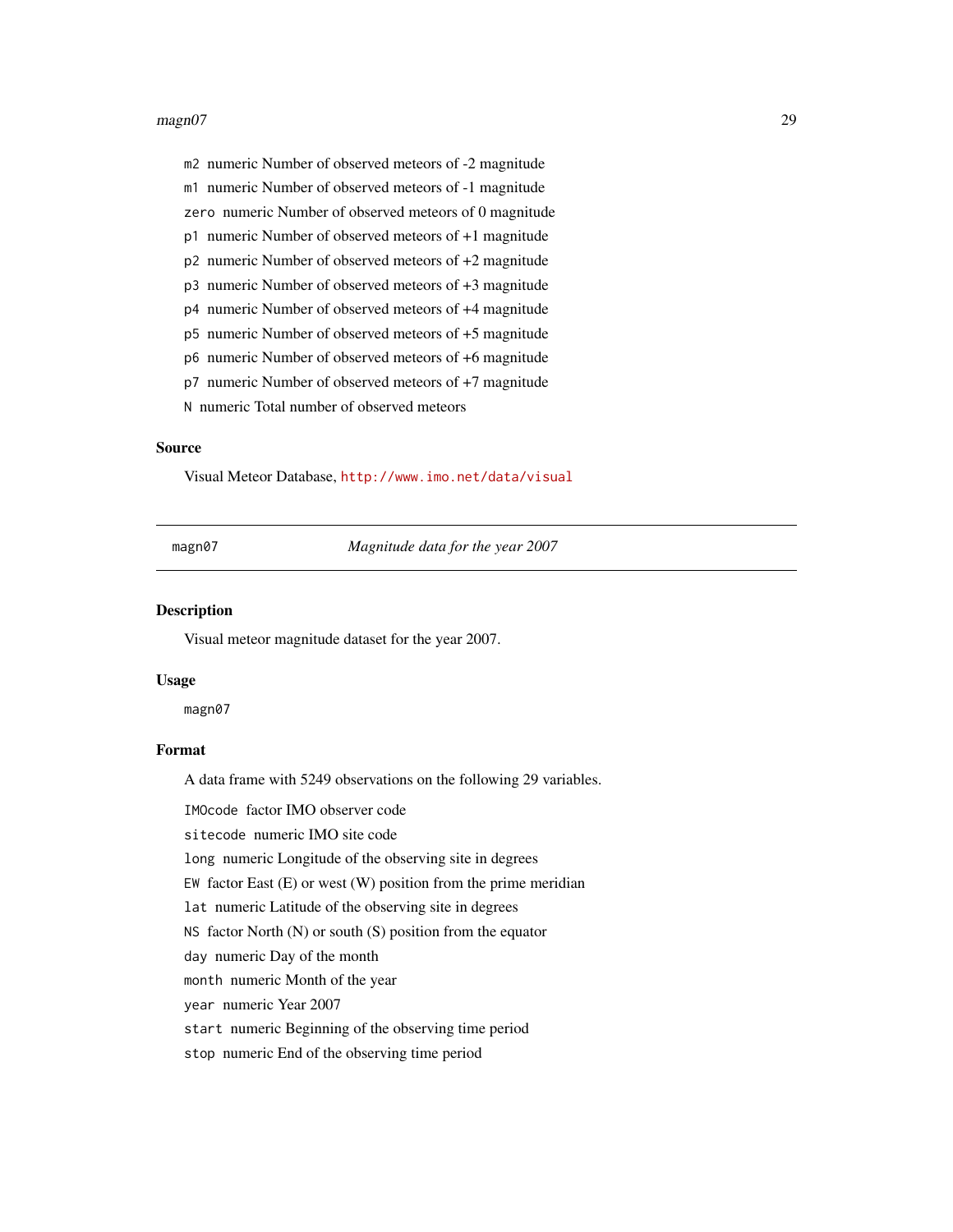<span id="page-29-0"></span>sollong numeric Solar longitude of the middle of observing time period

Shw factor Abbreviation of the observed shower

lmg numeric Limiting magnitude

m6 numeric Number of observed meteors of -6 magnitude

m5 numeric Number of observed meteors of -5 magnitude

m4 numeric Number of observed meteors of -4 magnitude

m3 numeric Number of observed meteors of -3 magnitude

m2 numeric Number of observed meteors of -2 magnitude

m1 numeric Number of observed meteors of -1 magnitude

zero numeric Number of observed meteors of 0 magnitude

p1 numeric Number of observed meteors of +1 magnitude

p2 numeric Number of observed meteors of +2 magnitude

p3 numeric Number of observed meteors of +3 magnitude

p4 numeric Number of observed meteors of +4 magnitude

p5 numeric Number of observed meteors of +5 magnitude

p6 numeric Number of observed meteors of +6 magnitude

p7 numeric Number of observed meteors of +7 magnitude

N numeric Total number of observed meteors

#### Source

Visual Meteor Database, <http://www.imo.net/data/visual>

magn08 *Magnitude data for the year 2008*

# **Description**

Visual meteor magnitude dataset for the year 2008.

#### Usage

magn08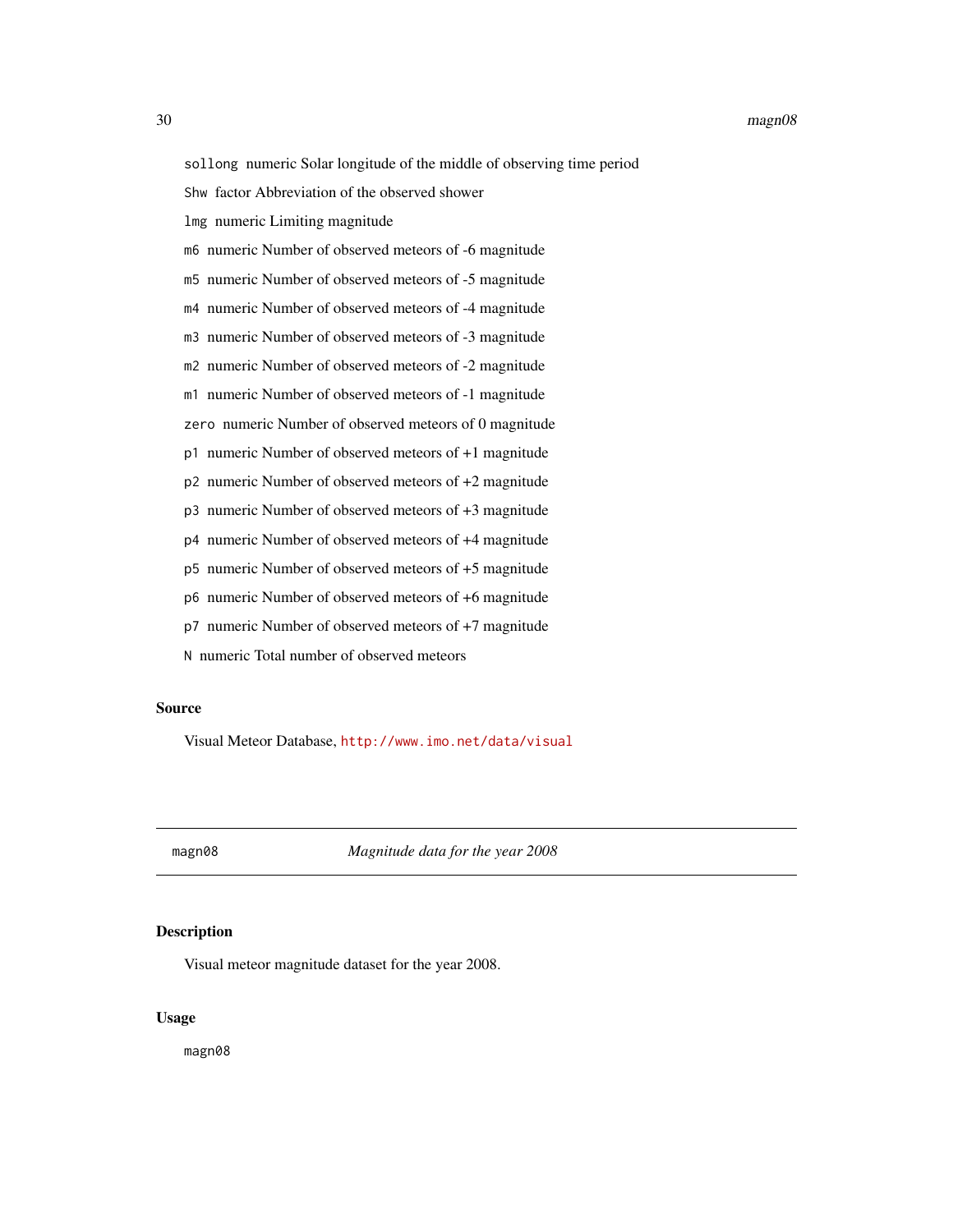#### $magn08$  31

#### Format

A data frame with 729 observations on the following 29 variables.

IMOcode factor IMO observer code

sitecode numeric IMO site code

long numeric Longitude of the observing site in degrees

EW factor East  $(E)$  or west  $(W)$  position from the prime meridian

lat numeric Latitude of the observing site in degrees

NS factor North (N) or south (S) position from the equator

day numeric Day of the month

month numeric Month of the year

year numeric Year 2008

start numeric Beginning of the observing time period

stop numeric End of the observing time period

sollong numeric Solar longitude of the middle of observing time period

Shw factor Abbreviation of the observed shower

lmg numeric Limiting magnitude

m6 numeric Number of observed meteors of -6 magnitude

m5 numeric Number of observed meteors of -5 magnitude

m4 numeric Number of observed meteors of -4 magnitude

m3 numeric Number of observed meteors of -3 magnitude

m2 numeric Number of observed meteors of -2 magnitude

m1 numeric Number of observed meteors of -1 magnitude

zero numeric Number of observed meteors of 0 magnitude

- p1 numeric Number of observed meteors of +1 magnitude
- p2 numeric Number of observed meteors of +2 magnitude
- p3 numeric Number of observed meteors of +3 magnitude

p4 numeric Number of observed meteors of +4 magnitude

p5 numeric Number of observed meteors of +5 magnitude

p6 numeric Number of observed meteors of +6 magnitude

p7 numeric Number of observed meteors of +7 magnitude

N numeric Total number of observed meteors

#### Source

Visual Meteor Database, <http://www.imo.net/data/visual>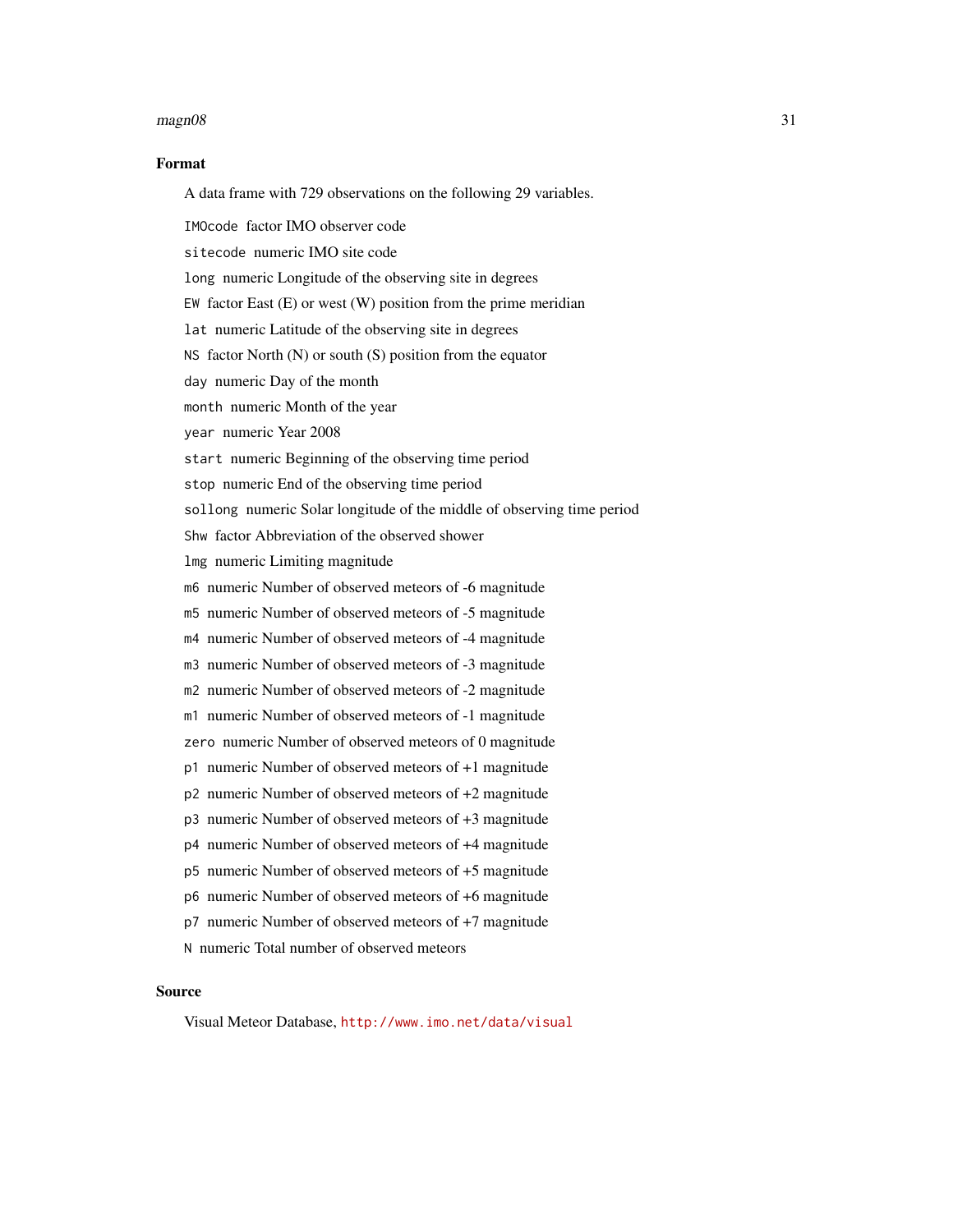# <span id="page-31-0"></span>Description

Visual meteor magnitude dataset for the year 2009.

#### Usage

magn09

#### Format

A data frame with 3486 observations on the following 29 variables.

IMOcode factor IMO observer code

sitecode numeric IMO site code

long numeric Longitude of the observing site in degrees

EW factor East  $(E)$  or west  $(W)$  position from the prime meridian

lat numeric Latitude of the observing site in degrees

NS factor North (N) or south (S) position from the equator

day numeric Day of the month

month numeric Month of the year

year numeric Year 2009

start numeric Beginning of the observing time period

stop numeric End of the observing time period

sollong numeric Solar longitude of the middle of observing time period

Shw factor Abbreviation of the observed shower

lmg numeric Limiting magnitude

m6 numeric Number of observed meteors of -6 magnitude

m5 numeric Number of observed meteors of -5 magnitude

m4 numeric Number of observed meteors of -4 magnitude

m3 numeric Number of observed meteors of -3 magnitude

m2 numeric Number of observed meteors of -2 magnitude

m1 numeric Number of observed meteors of -1 magnitude

zero numeric Number of observed meteors of 0 magnitude

p1 numeric Number of observed meteors of +1 magnitude

p2 numeric Number of observed meteors of +2 magnitude

p3 numeric Number of observed meteors of +3 magnitude

p4 numeric Number of observed meteors of +4 magnitude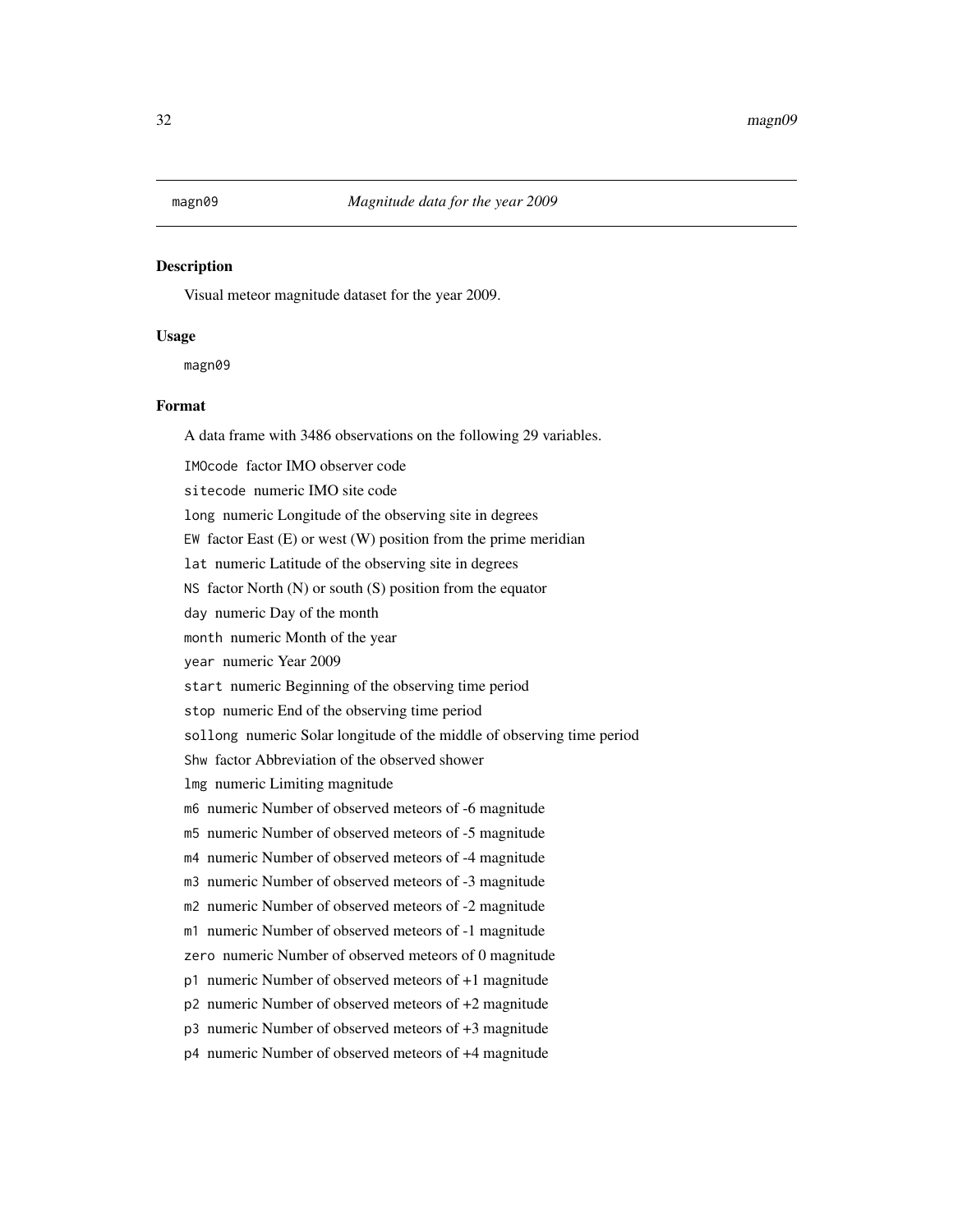#### <span id="page-32-0"></span> $magn10$  33

- p5 numeric Number of observed meteors of +5 magnitude
- p6 numeric Number of observed meteors of +6 magnitude
- p7 numeric Number of observed meteors of +7 magnitude

N numeric Total number of observed meteors

#### Source

Visual Meteor Database, <http://www.imo.net/data/visual>

magn10 *Magnitude data for the year 2010*

# Description

Visual meteor magnitude dataset for the year 2010.

#### Usage

magn10

# Format

A data frame with 5426 observations on the following 29 variables.

IMOcode factor IMO observer code sitecode numeric IMO site code long numeric Longitude of the observing site in degrees EW factor East  $(E)$  or west  $(W)$  position from the prime meridian lat numeric Latitude of the observing site in degrees NS factor North (N) or south (S) position from the equator day numeric Day of the month month numeric Month of the year year numeric Year 2010 start numeric Beginning of the observing time period stop numeric End of the observing time period sollong numeric Solar longitude of the middle of observing time period Shw factor Abbreviation of the observed shower lmg numeric Limiting magnitude m6 numeric Number of observed meteors of -6 magnitude m5 numeric Number of observed meteors of -5 magnitude m4 numeric Number of observed meteors of -4 magnitude m3 numeric Number of observed meteors of -3 magnitude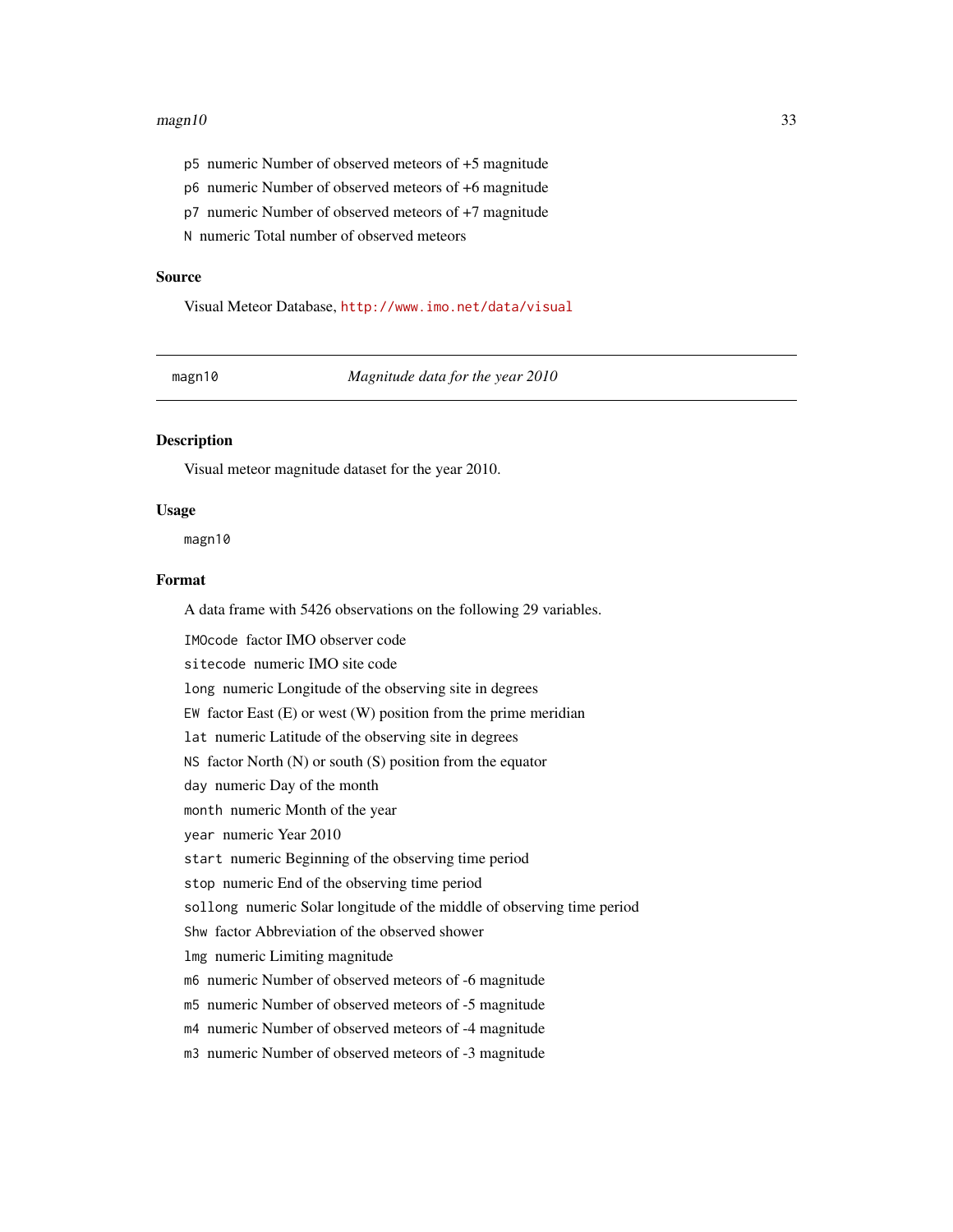- <span id="page-33-0"></span>m2 numeric Number of observed meteors of -2 magnitude
- m1 numeric Number of observed meteors of -1 magnitude
- zero numeric Number of observed meteors of 0 magnitude
- p1 numeric Number of observed meteors of +1 magnitude
- p2 numeric Number of observed meteors of +2 magnitude
- p3 numeric Number of observed meteors of +3 magnitude
- p4 numeric Number of observed meteors of +4 magnitude
- p5 numeric Number of observed meteors of +5 magnitude
- p6 numeric Number of observed meteors of +6 magnitude
- p7 numeric Number of observed meteors of +7 magnitude
- N numeric Total number of observed meteors

#### Source

Visual Meteor Database, <http://www.imo.net/data/visual>

magn11 *Magnitude data for the year 2011*

#### Description

Visual meteor magnitude dataset for the year 2011.

#### Usage

magn11

# Format

A data frame with 5426 observations on the following 29 variables.

IMOcode factor IMO observer code

sitecode numeric IMO site code

long numeric Longitude of the observing site in degrees

EW factor East  $(E)$  or west  $(W)$  position from the prime meridian

lat numeric Latitude of the observing site in degrees

NS factor North (N) or south (S) position from the equator

day numeric Day of the month

month numeric Month of the year

year numeric Year 2011

start numeric Beginning of the observing time period

stop numeric End of the observing time period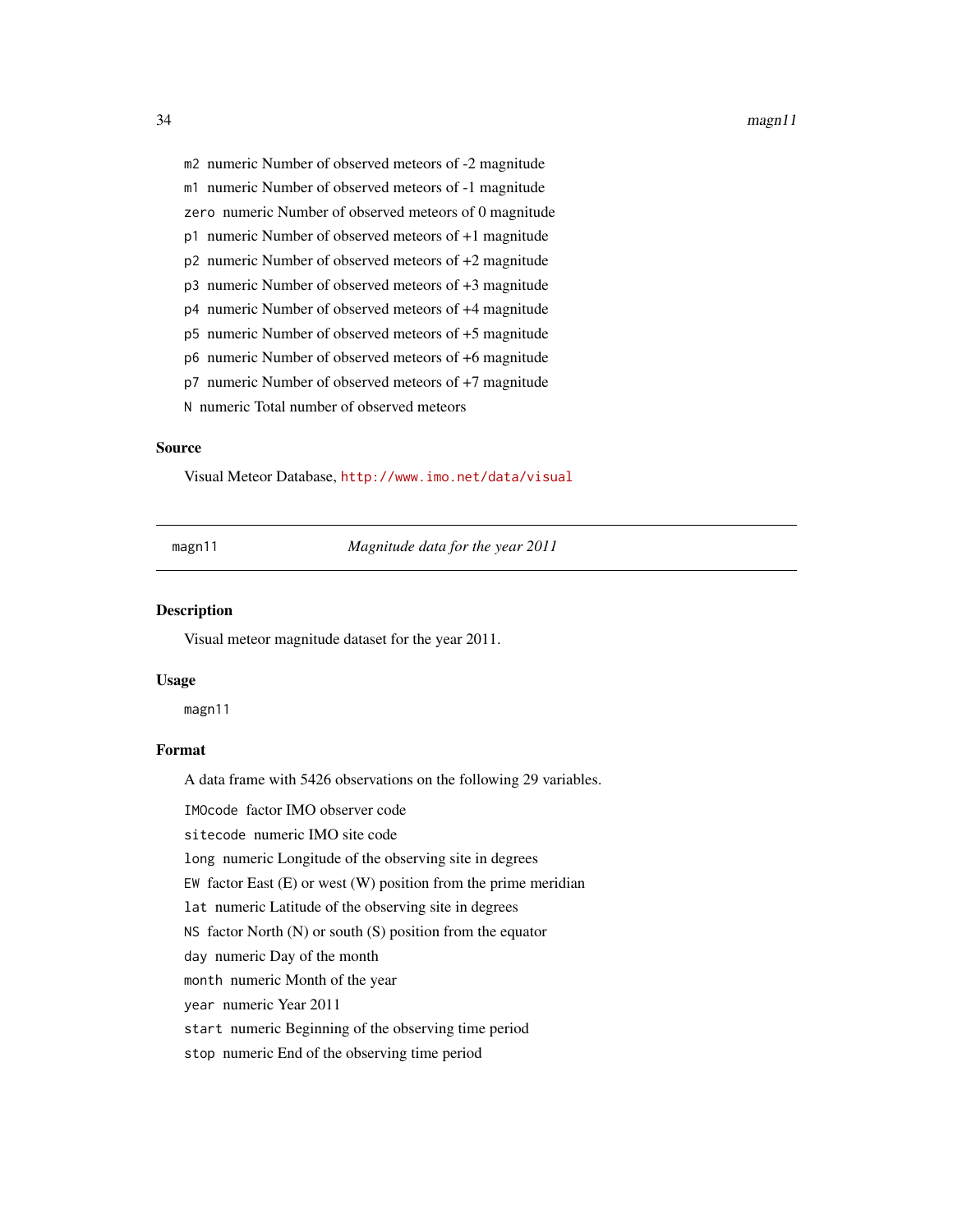#### <span id="page-34-0"></span> $magn95$  35

sollong numeric Solar longitude of the middle of observing time period

Shw factor Abbreviation of the observed shower

lmg numeric Limiting magnitude

m6 numeric Number of observed meteors of -6 magnitude

m5 numeric Number of observed meteors of -5 magnitude

m4 numeric Number of observed meteors of -4 magnitude

m3 numeric Number of observed meteors of -3 magnitude

m2 numeric Number of observed meteors of -2 magnitude

m1 numeric Number of observed meteors of -1 magnitude

zero numeric Number of observed meteors of 0 magnitude

p1 numeric Number of observed meteors of +1 magnitude

p2 numeric Number of observed meteors of +2 magnitude

p3 numeric Number of observed meteors of +3 magnitude

p4 numeric Number of observed meteors of +4 magnitude

p5 numeric Number of observed meteors of +5 magnitude

p6 numeric Number of observed meteors of +6 magnitude

p7 numeric Number of observed meteors of +7 magnitude

N numeric Total number of observed meteors

#### Source

Visual Meteor Database, <http://www.imo.net/data/visual>

magn95 *Magnitude data for the year 1995*

# **Description**

Visual meteor magnitude dataset for the year 1995.

#### Usage

magn95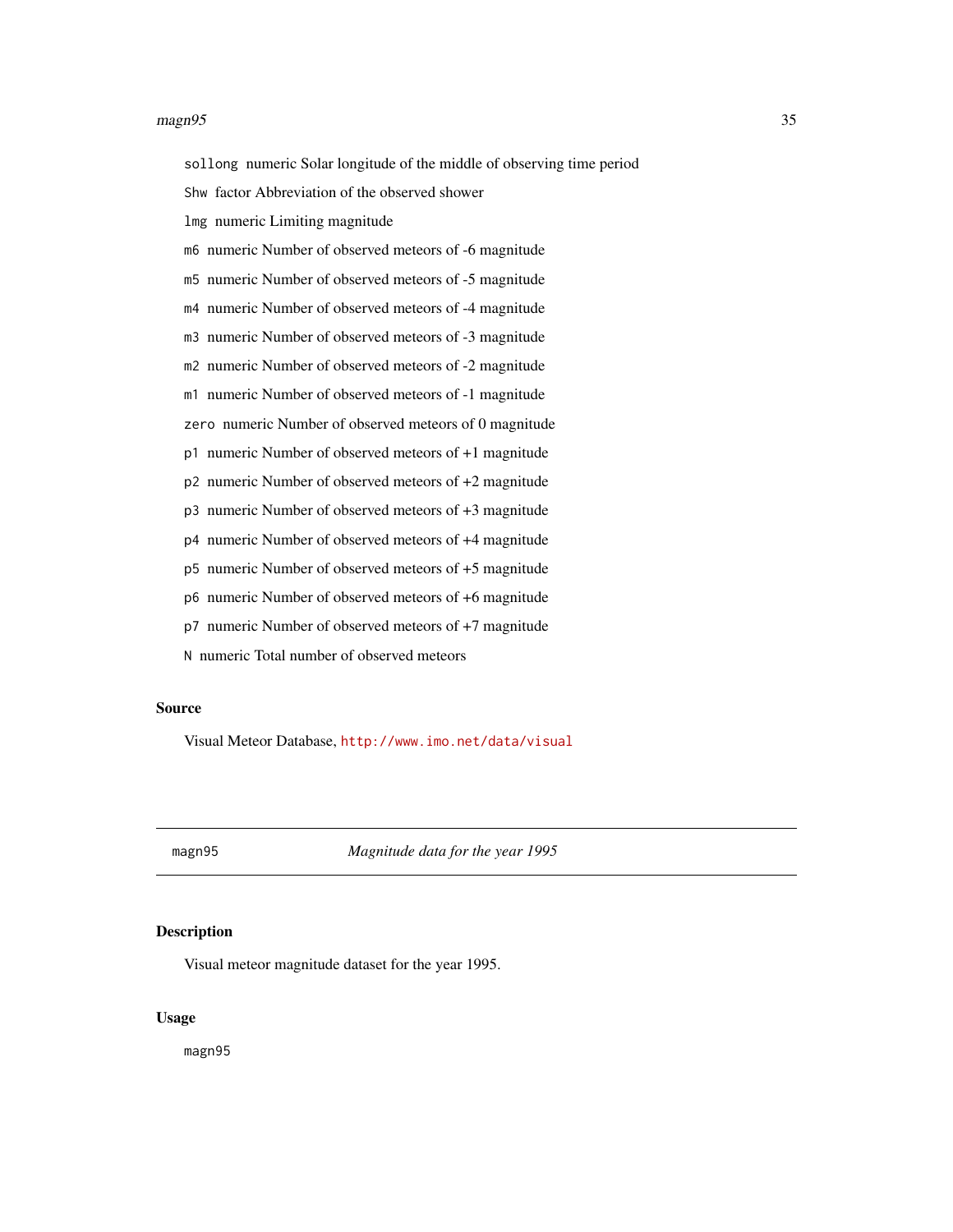#### 36 magn95

#### Format

A data frame with 7751 observations on the following 29 variables.

IMOcode factor IMO observer code

sitecode numeric IMO site code

long numeric Longitude of the observing site in degrees

EW factor East  $(E)$  or west  $(W)$  position from the prime meridian

lat numeric Latitude of the observing site in degrees

NS factor North (N) or south (S) position from the equator

day numeric Day of the month

month numeric Month of the year

year numeric Year 1995

start numeric Beginning of the observing time period

stop numeric End of the observing time period

sollong numeric Solar longitude of the middle of observing time period

Shw factor Abbreviation of the observed shower

lmg numeric Limiting magnitude

m6 numeric Number of observed meteors of -6 magnitude

m5 numeric Number of observed meteors of -5 magnitude

m4 numeric Number of observed meteors of -4 magnitude

m3 numeric Number of observed meteors of -3 magnitude

m2 numeric Number of observed meteors of -2 magnitude

m1 numeric Number of observed meteors of -1 magnitude

zero numeric Number of observed meteors of 0 magnitude

- p1 numeric Number of observed meteors of +1 magnitude
- p2 numeric Number of observed meteors of +2 magnitude
- p3 numeric Number of observed meteors of +3 magnitude

p4 numeric Number of observed meteors of +4 magnitude

p5 numeric Number of observed meteors of +5 magnitude

p6 numeric Number of observed meteors of +6 magnitude

p7 numeric Number of observed meteors of +7 magnitude

N numeric Total number of observed meteors

#### Source

Visual Meteor Database, <http://www.imo.net/data/visual>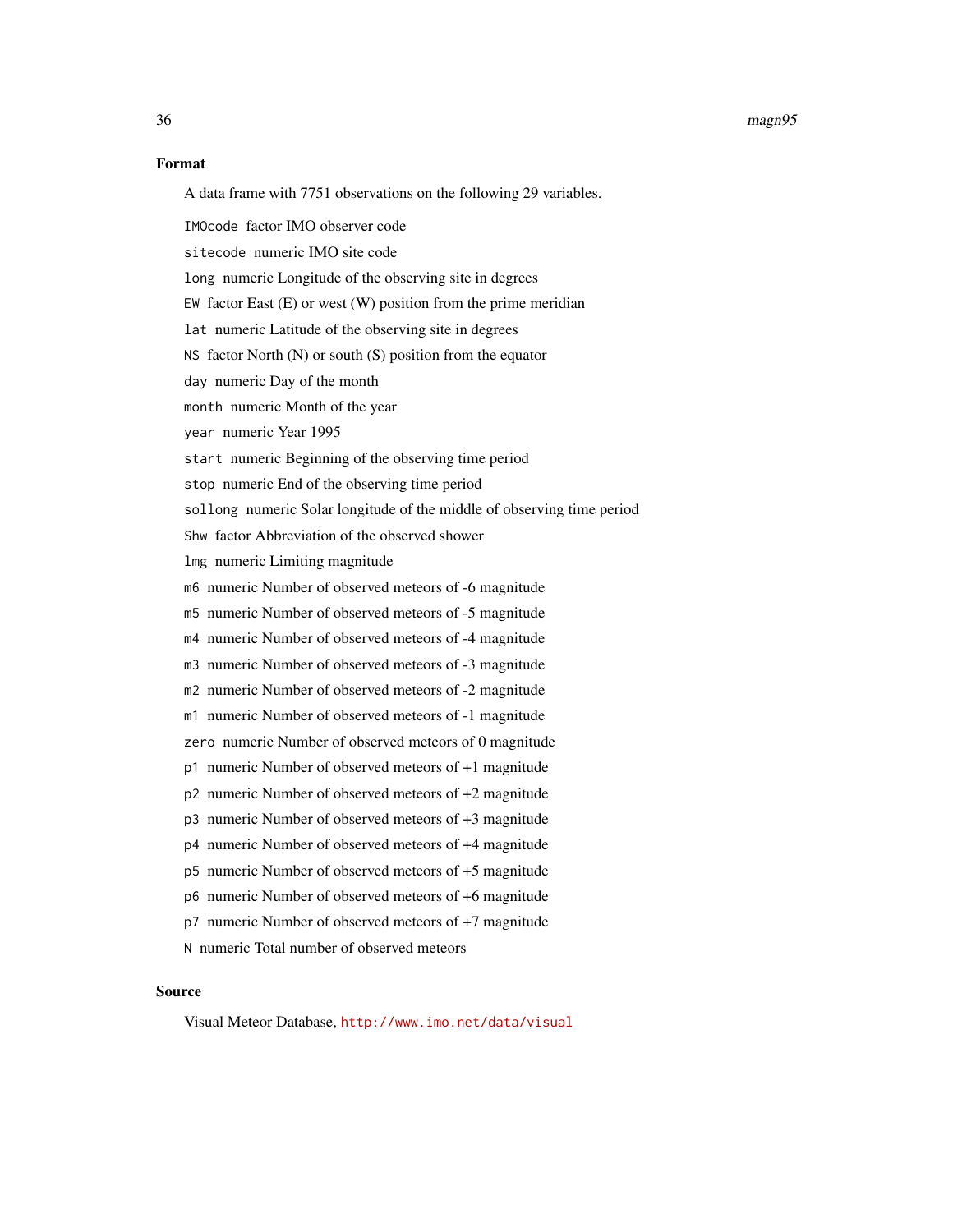Visual meteor magnitude dataset for the year 1997.

## Usage

magn97

# Format

A data frame with 9208 observations on the following 29 variables.

IMOcode factor IMO observer code

sitecode numeric IMO site code

long numeric Longitude of the observing site in degrees

EW factor East  $(E)$  or west  $(W)$  position from the prime meridian

lat numeric Latitude of the observing site in degrees

NS factor North (N) or south (S) position from the equator

day numeric Day of the month

month numeric Month of the year

year numeric Year 1997

start numeric Beginning of the observing time period

stop numeric End of the observing time period

sollong numeric Solar longitude of the middle of observing time period

Shw factor Abbreviation of the observed shower

lmg numeric Limiting magnitude

m6 numeric Number of observed meteors of -6 magnitude

m5 numeric Number of observed meteors of -5 magnitude

m4 numeric Number of observed meteors of -4 magnitude

m3 numeric Number of observed meteors of -3 magnitude

m2 numeric Number of observed meteors of -2 magnitude

m1 numeric Number of observed meteors of -1 magnitude

zero numeric Number of observed meteors of 0 magnitude

p1 numeric Number of observed meteors of +1 magnitude

p2 numeric Number of observed meteors of +2 magnitude

p3 numeric Number of observed meteors of +3 magnitude

p4 numeric Number of observed meteors of +4 magnitude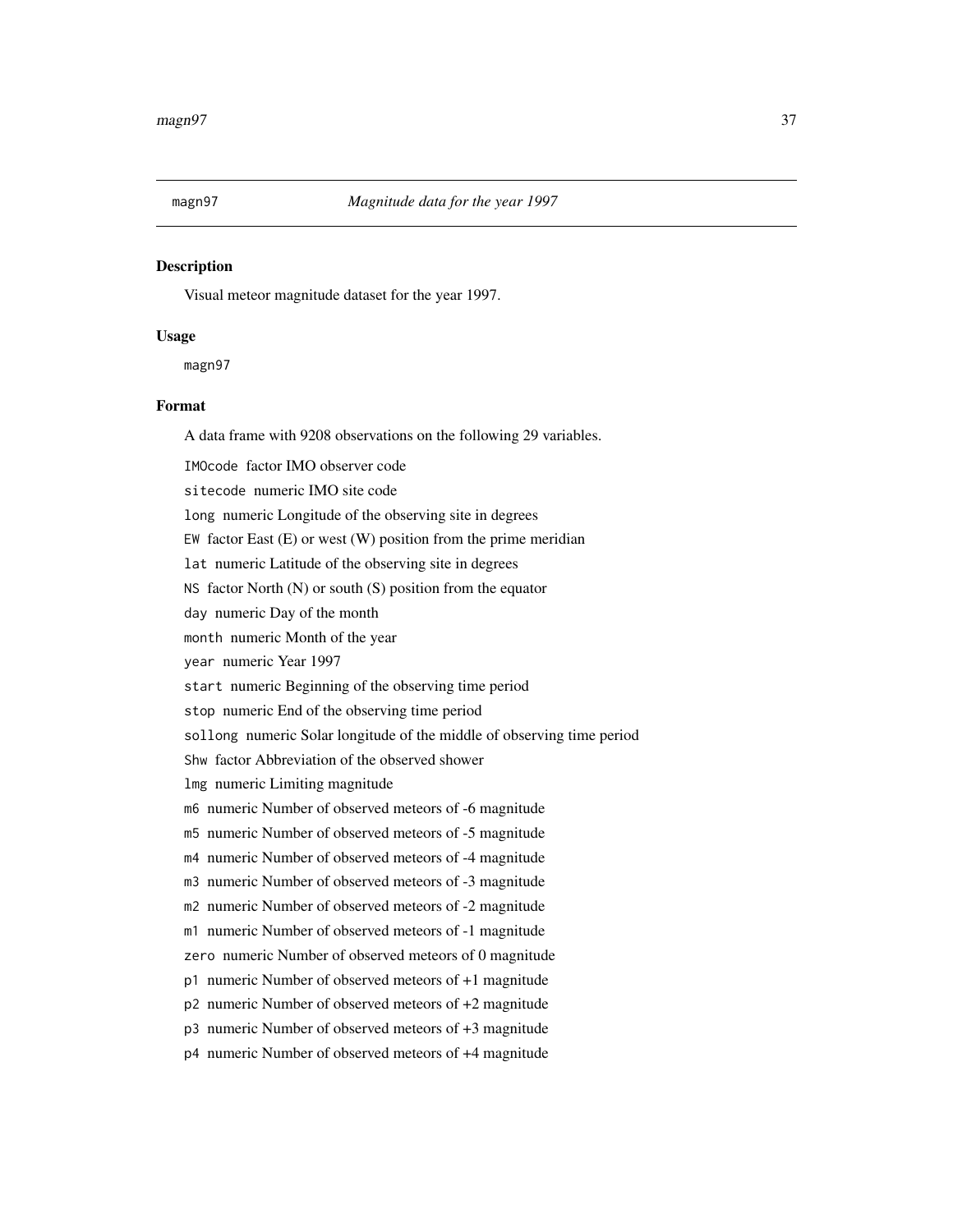#### 38 magn98

- p5 numeric Number of observed meteors of +5 magnitude
- p6 numeric Number of observed meteors of +6 magnitude
- p7 numeric Number of observed meteors of +7 magnitude

N numeric Total number of observed meteors

#### Source

Visual Meteor Database, <http://www.imo.net/data/visual>

magn98 *Magnitude data for the year 1998*

# Description

Visual meteor magnitude dataset for the year 1998.

#### Usage

magn98

# Format

A data frame with 10520 observations on the following 29 variables.

IMOcode factor IMO observer code sitecode numeric IMO site code long numeric Longitude of the observing site in degrees EW factor East  $(E)$  or west  $(W)$  position from the prime meridian lat numeric Latitude of the observing site in degrees NS factor North (N) or south (S) position from the equator day numeric Day of the month month numeric Month of the year year numeric Year 1998 start numeric Beginning of the observing time period stop numeric End of the observing time period sollong numeric Solar longitude of the middle of observing time period Shw factor Abbreviation of the observed shower lmg numeric Limiting magnitude m6 numeric Number of observed meteors of -6 magnitude m5 numeric Number of observed meteors of -5 magnitude m4 numeric Number of observed meteors of -4 magnitude m3 numeric Number of observed meteors of -3 magnitude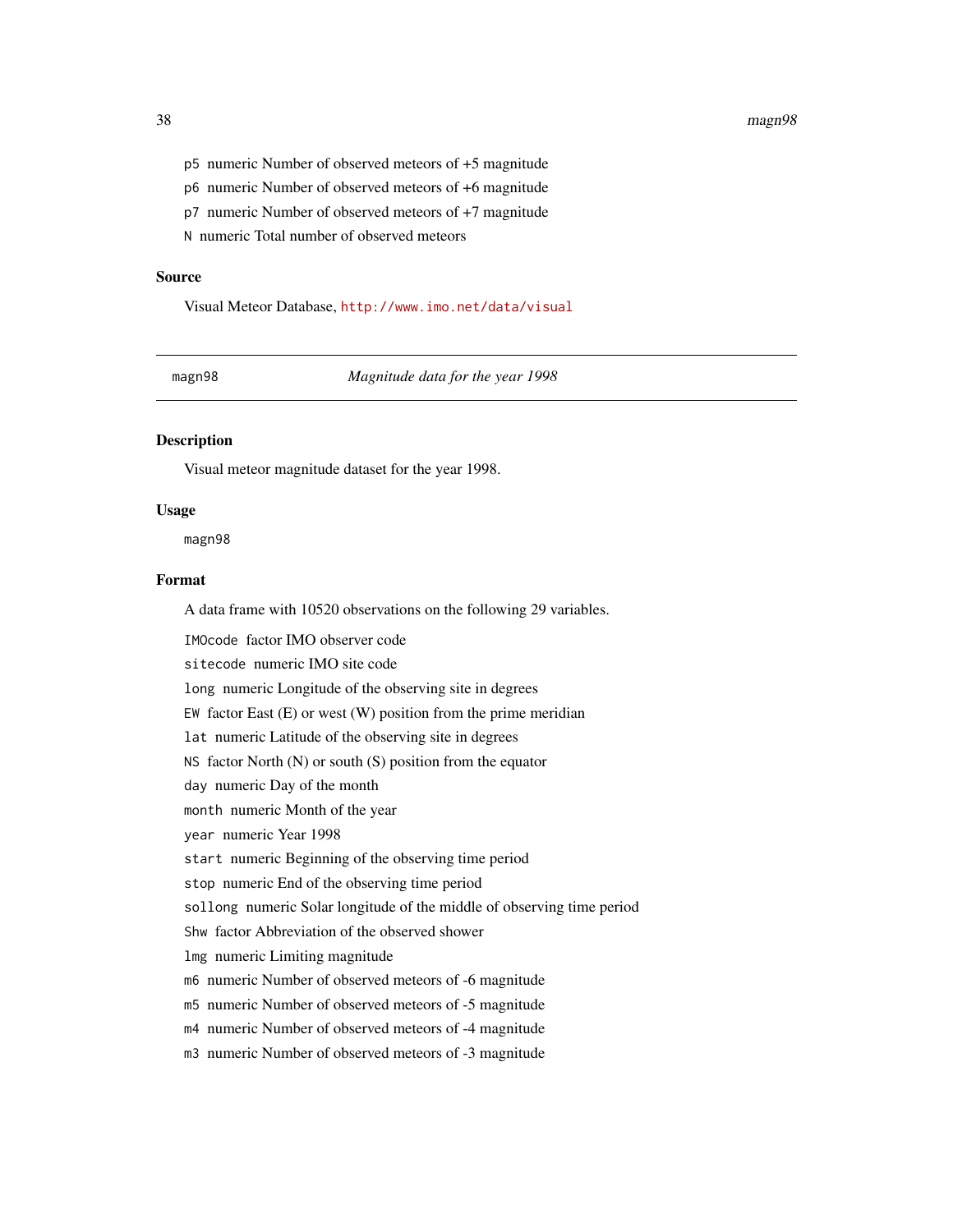#### magn99 39

m2 numeric Number of observed meteors of -2 magnitude

m1 numeric Number of observed meteors of -1 magnitude

zero numeric Number of observed meteors of 0 magnitude

p1 numeric Number of observed meteors of +1 magnitude

p2 numeric Number of observed meteors of +2 magnitude

p3 numeric Number of observed meteors of +3 magnitude

p4 numeric Number of observed meteors of +4 magnitude

p5 numeric Number of observed meteors of +5 magnitude

p6 numeric Number of observed meteors of +6 magnitude

p7 numeric Number of observed meteors of +7 magnitude

N numeric Total number of observed meteors

# Source

Visual Meteor Database, <http://www.imo.net/data/visual>

magn99 *Magnitude data for the year 1999*

#### Description

Visual meteor magnitude dataset for the year 1999.

#### Usage

magn99

# Format

A data frame with 13140 observations on the following 29 variables.

IMOcode factor IMO observer code

sitecode numeric IMO site code

long numeric Longitude of the observing site in degrees

EW factor East  $(E)$  or west  $(W)$  position from the prime meridian

lat numeric Latitude of the observing site in degrees

NS factor North (N) or south (S) position from the equator

day numeric Day of the month

month numeric Month of the year

year numeric Year 1999

start numeric Beginning of the observing time period

stop numeric End of the observing time period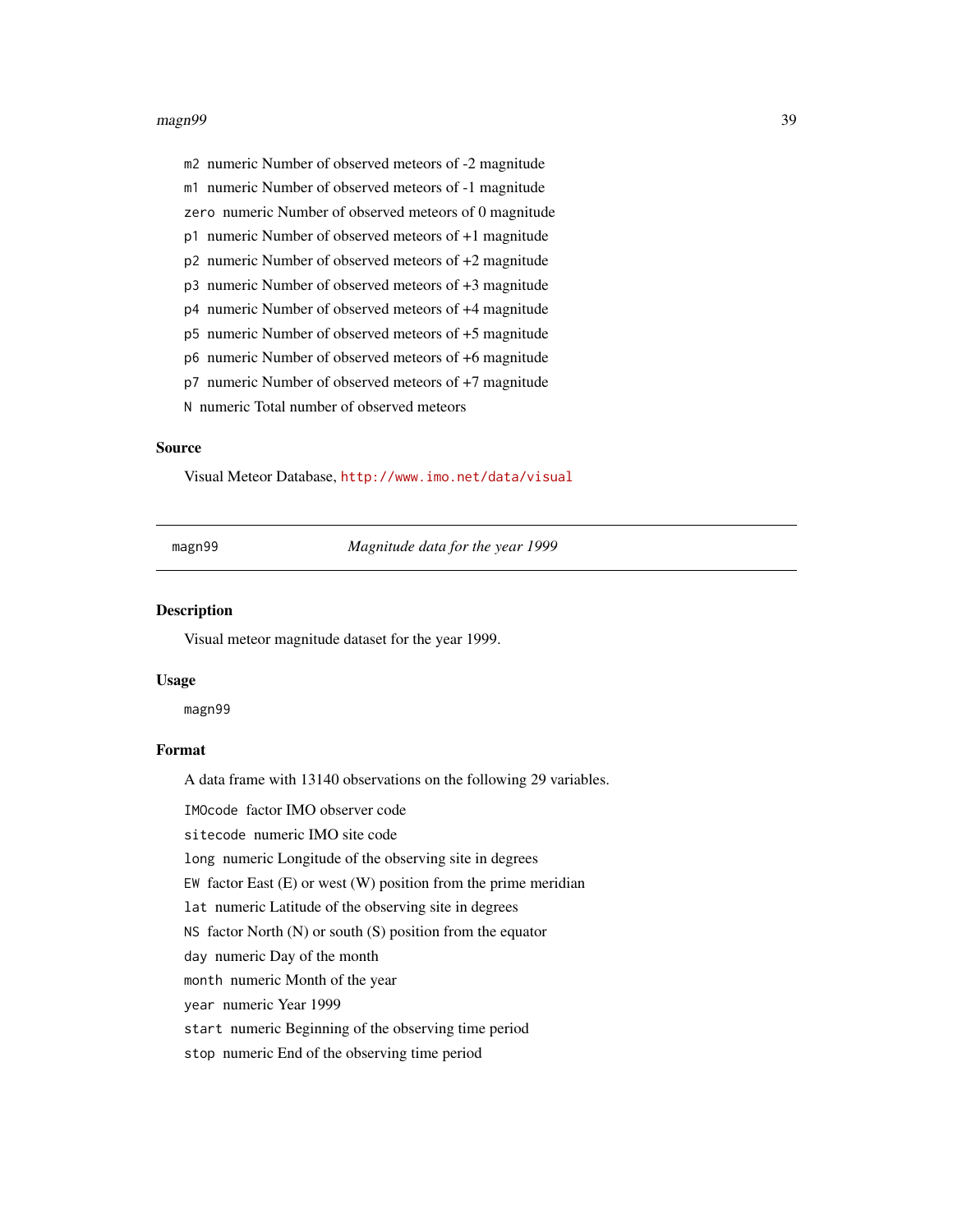sollong numeric Solar longitude of the middle of observing time period Shw factor Abbreviation of the observed shower lmg numeric Limiting magnitude m6 numeric Number of observed meteors of -6 magnitude m5 numeric Number of observed meteors of -5 magnitude m4 numeric Number of observed meteors of -4 magnitude m3 numeric Number of observed meteors of -3 magnitude m2 numeric Number of observed meteors of -2 magnitude m1 numeric Number of observed meteors of -1 magnitude zero numeric Number of observed meteors of 0 magnitude p1 numeric Number of observed meteors of +1 magnitude

p2 numeric Number of observed meteors of +2 magnitude

p3 numeric Number of observed meteors of +3 magnitude

p4 numeric Number of observed meteors of +4 magnitude

p5 numeric Number of observed meteors of +5 magnitude

p6 numeric Number of observed meteors of +6 magnitude

p7 numeric Number of observed meteors of +7 magnitude

N numeric Total number of observed meteors

# Source

Visual Meteor Database, <http://www.imo.net/data/visual>

<span id="page-39-0"></span>

pop.index *Calculation of population index*

## **Description**

Calculates and plots population index of a meteor shower for a given magnitude data, specified time period, magnitude values and bin size.

# Usage

pop.index(data,year,month.beg,month.end=month.beg,day.beg,day.end=day.beg, time.beg=0,time.end=2359,shw,mag.range=-6:7,k,add.plot=FALSE,xlim1=NULL, xlim2=NULL,xinc=NULL,ylim1=NULL,ylim2=NULL,yinc=NULL)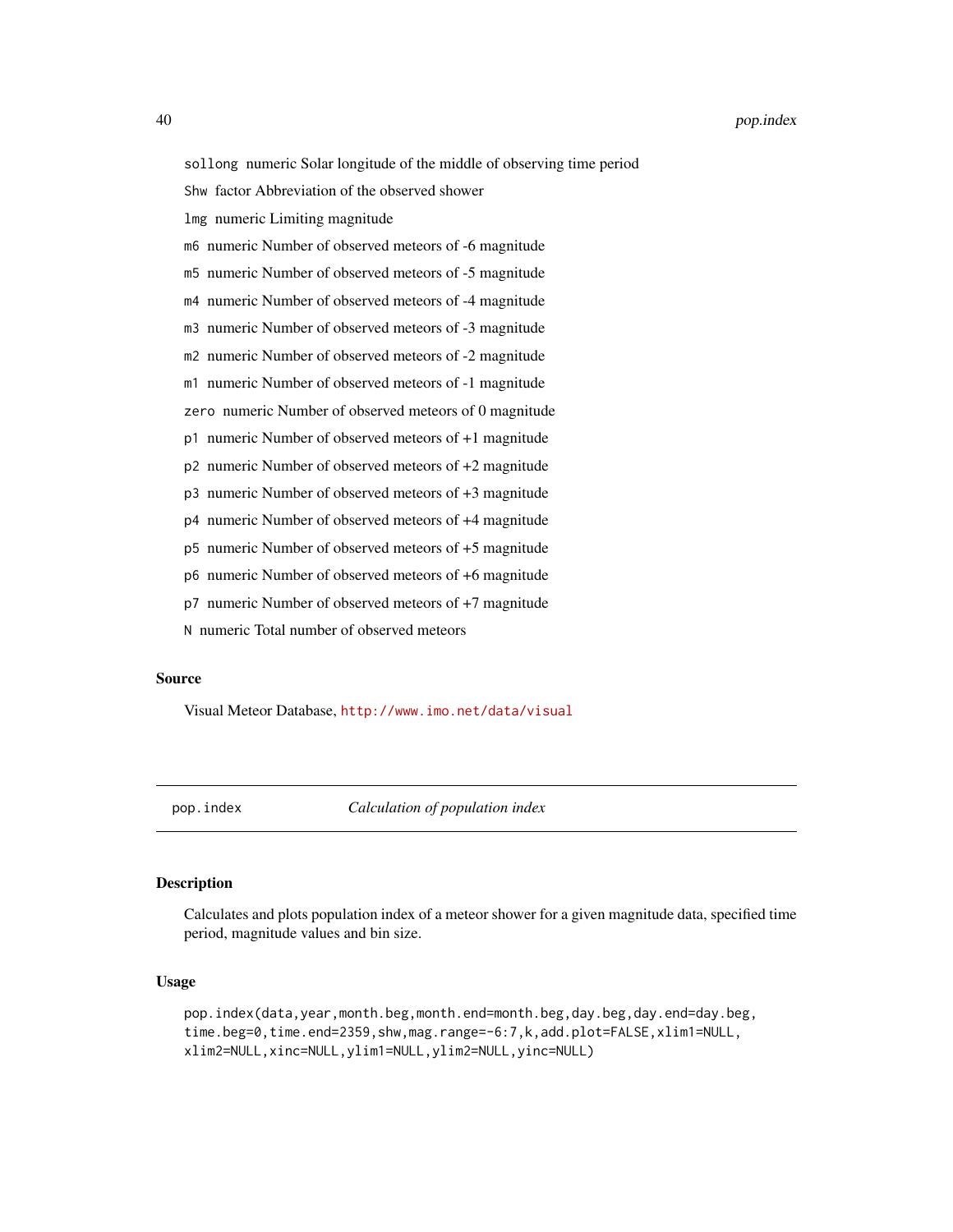#### pop.index 41

# Arguments

| data      | data frame consisting of visual meteor magnitude data.                                                                                                          |
|-----------|-----------------------------------------------------------------------------------------------------------------------------------------------------------------|
| year      | numeric vector of length 4 specifying year.                                                                                                                     |
| month.beg | numeric vector specifying the beginning month.                                                                                                                  |
| month.end | numeric vector specifying the ending month. By default, month end is set to be<br>equal to month.beg.                                                           |
| day.beg   | numeric vector specifying the beginning day.                                                                                                                    |
| day.end   | numeric vector specifying the ending day. By default, day, end is set to be equal<br>to day beg.                                                                |
| time.beg  | numeric vector (0-2359) specifying lower boundary of time in hours and min-<br>utes, corresponding to day. beg. By default, time. beg is set to be equal to 0.  |
| time.end  | numeric vector (0-2359) specifying upper boundary of time in hours and min-<br>utes, corresponding to day.end. By default, time.end is set to be equal to 2359. |
| shw       | character string consisting of three capital letters which represent meteor shower<br>code.                                                                     |
| mag.range | numeric vector specifying range of magnitudes. It should consist of at least 5<br>magnitude classes.                                                            |
| k         | numeric vector specifying bin size in degrees of solar longitude.                                                                                               |
| add.plot  | logical vector. If TRUE, the population index is plotted.                                                                                                       |
| xlim1     | numeric vector specifying minimum value on x-axis.                                                                                                              |
| xlim2     | numeric vector specifying maximum value on x-axis.                                                                                                              |
| xinc      | numeric vector specifying increment between labels on x-axis.                                                                                                   |
| ylim1     | numeric vector specifying minimum value on y-axis.                                                                                                              |
| ylim2     | numeric vector specifying maximum value on y-axis.                                                                                                              |
| yinc      | numeric vector specifying increment between labels on y-axis.                                                                                                   |

# Details

Probabilities of perception are incorporated in magnitude distributions for each observing interval. Cummulative summarized magnitude distribution *Phi(m)* is formed by summing cummulative frequencies of all observers for each magnitude class *m*.

Using the relationship for population index  $r=Phi(1+m+1)/Phi(m)$  and substitutiong  $0,1,...m$  magnitudes, equation  $Phi(im)=Phi(0)r\hat{m}$  (or  $ln(Phi(im))=ln(Phi(0))+r \log(m)$  in logarithmic form) can be written. Then, population index *r* is calculated by the method of least squares, for chosen range of magnitude values.

Standard error of population index is approximated with

*sigma\_r= r sqrt(sum e\_i^2/((n-2)sum\_i m\_i^2))*,

where *i=1,2,..n*, *n* is number of magnitude values, *e\_i* regression residuals, *i=1,2,..n*.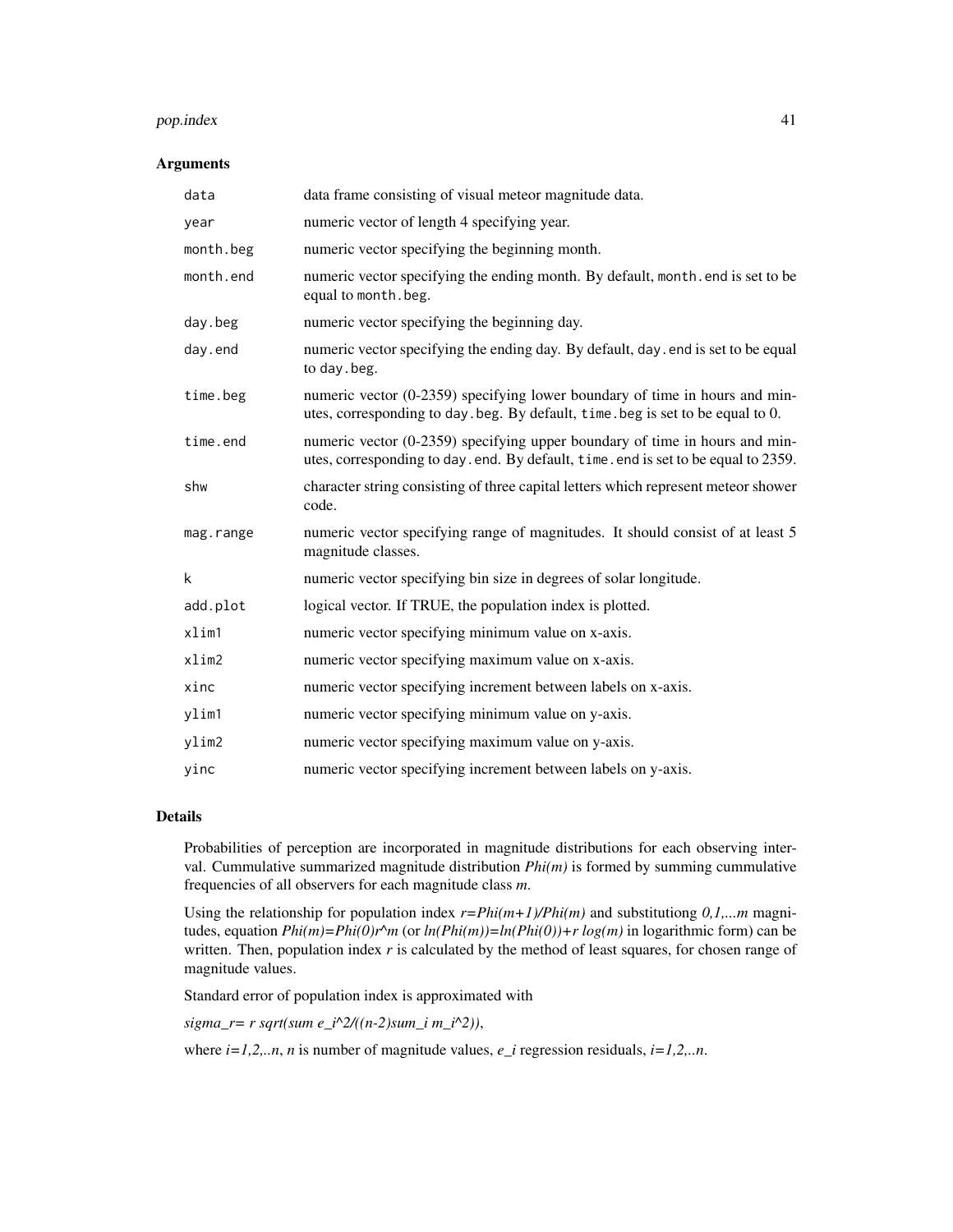#### Value

Data frame containing following vectors

start factor Calendar date and time in UTC at the time interval beginning

stop factor Calendar date and time in UTC at the time interval end

sollong numeric Solar longitude corresponding to the middle of time interval

mag factor Range of magnitude values

nINT numeric Number of observing time intervals

nSHW numeric Number of observed meteors belonging to the shower

pop.index numeric Population index

sigma.r numeric Standard error of population index

If add.plot is TRUE, additionally xy plot of population index is made. Solar longitude is on x-axis and population index on y-axis. Population index is represented with black filled circles and *68%* confidence intervals. Values of limits (minimum and maximum values) on x and y axis (xlim1,xlim2,ylim1,ylim2), as well as increments between the axis labels (xinc,yinc) should be provided to function call.

## Note

The interval for regression is chosen such that: there is at least 3 meteors per magnitude class, the magnitude classes  $m \leq 5$  are included and there are at least 5 magnitude classes available. All these conditions are fulfilled for the range of magnitude values printed in results.

# Author(s)

Kristina Veljkovic

# References

Koschack R. and Rendtel J. (1990). Determination of spatial number density and mass index from visual meteor observations (1). *WGN, Journal of the IMO*, 18(2), 44 - 58.

Koschack R. and Rendtel J. (1990). Determination of spatial number density and mass index from visual meteor observations (2). *WGN, Journal of the IMO*, 18(4), 119 - 140.

Rendtel J. and Arlt R., editors (2008). *IMO Handbook For Meteor Observers*. IMO, Potsdam.

#### See Also

[mag.distr](#page-21-0),[pop.index2](#page-42-0),[zhr](#page-75-0)

# **Examples**

## calculate population index for observations of 1997 Perseids, time period

## 27th July to 16th August, radiant elevation higher than 20 degrees,

## total correction factor smaller than 5, bin size 1 degree

## First select magnitude data for Perseids activity - time period 15th July to 24th August,

## radiant elevation higher than 20 degrees, total correction factor smaller than 5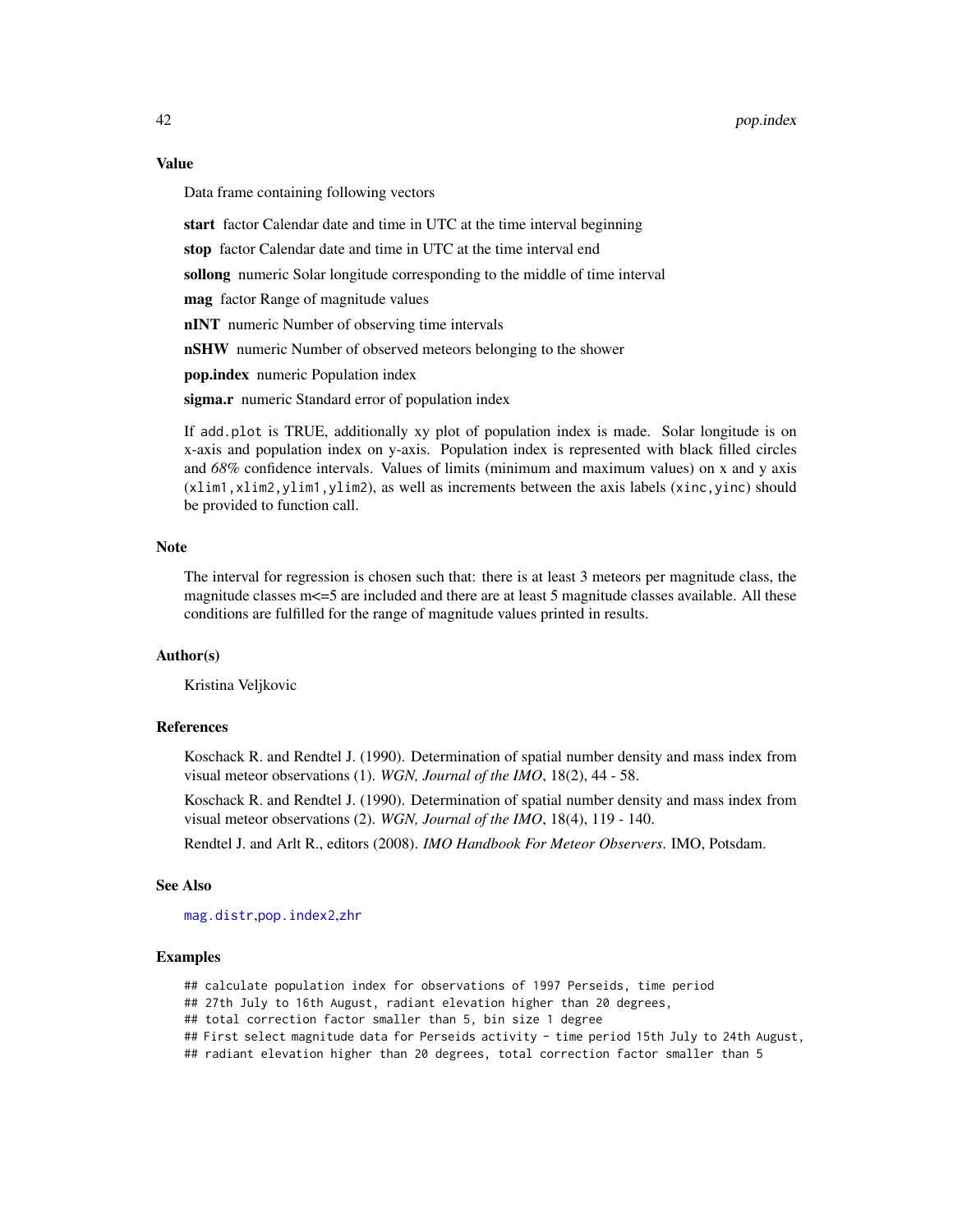# pop.index2 43

```
## data(magn97)
## magn<-filter(magn97,year=1997,month.beg=7,month.end=8,day.beg=15,day.end=24,
## shw="PER",h.low=20)
## pop.index(magn,year=1997,month.beg=7,month.end=8,day.beg=27,day.end=16,shw="PER",k=1)
## make graphic of population index
## x-axis limits: min(sollong)=124.549, max(sollong)=144.111
## y-axis limits: min(pop.index-sigma.r)=1.94,max(pop.index+sigma.r)=2.81
## pop.index(magn,year=1997,month.beg=7,month.end=8,day.beg=27,day.end=16,shw="PER",
## k=1,add.plot=TRUE,xlim1=124,xlim2=145,xinc=1,ylim1=1.9,ylim2=2.9,yinc=0.1)
```
<span id="page-42-0"></span>

| pop.index2 |  |  |  |  |
|------------|--|--|--|--|
|------------|--|--|--|--|

Calculation of population index based on average distance from the *limiting magnitude*

# Description

Calculates and plots population index of a meteor shower for a given magnitude data, specified time period, minimum and maximum bin size, and number of meteors.

#### Usage

```
pop.index2(data,year,month.beg,month.end=month.beg,day.beg,day.end=day.beg,
time.beg=0,time.end=2359,shw,k1=0.01,k2=1,num,add.plot=FALSE,xlim1=NULL,
xlim2=NULL,xinc=NULL,ylim1=NULL,ylim2=NULL,yinc=NULL)
```
# Arguments

| data      | data frame consisting of visual meteor magnitude data.                                                                                                                |
|-----------|-----------------------------------------------------------------------------------------------------------------------------------------------------------------------|
| year      | numeric vector of length 4 specifying year.                                                                                                                           |
| month.beg | numeric vector specifying the beginning month.                                                                                                                        |
| month.end | numeric vector specifying the ending month. By default, month end is set to be<br>equal to month.beg.                                                                 |
| day.beg   | numeric vector specifying the beginning day.                                                                                                                          |
| day.end   | numeric vector specifying the ending day. By default, day . end is set to be equal<br>to day beg.                                                                     |
| time.beg  | numeric vector (0-2359) specifying lower boundary of time in hours and min-<br>utes, corresponding to day. beg. By default, time. beg is set to be equal to 0.        |
| time.end  | numeric vector $(0-2359)$ specifying upper boundary of time in hours and min-<br>utes, corresponding to day . end. By default, time . end is set to be equal to 2359. |
| shw       | character string consisting of three capital letters which represent meteor shower<br>code.                                                                           |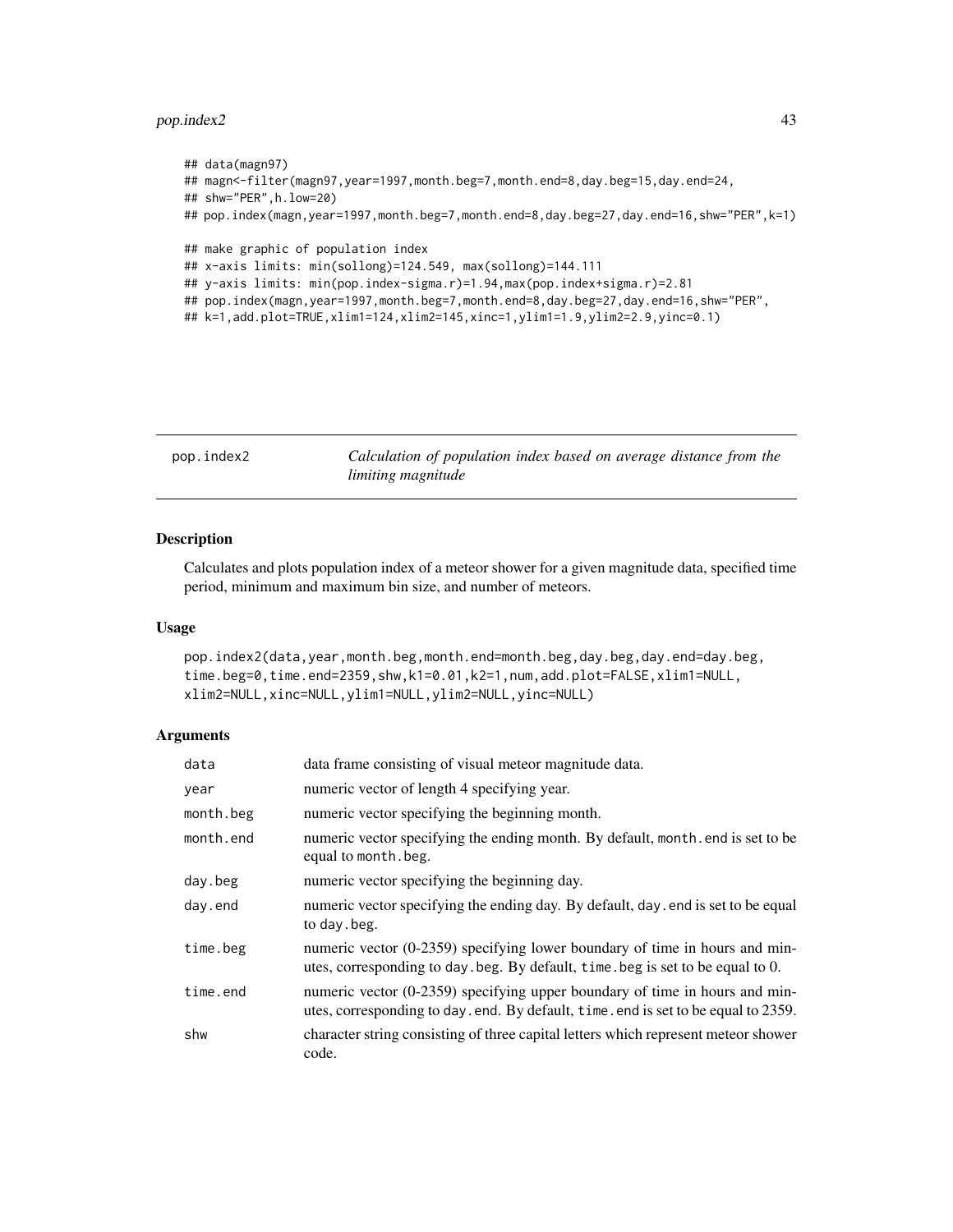| k <sub>1</sub> | numeric vector specifying minimum bin size, in degrees of solar longitude. By<br>default, it is equal to 0.01. |
|----------------|----------------------------------------------------------------------------------------------------------------|
| k <sub>2</sub> | numeric vector specifying maximum bin size, in degrees of solar longitude. By<br>default, it is equal to 1.    |
| num            | numeric vector specifying total number of meteors per interval.                                                |
| add.plot       | logical vector. If TRUE, the population index is plotted.                                                      |
| xlim1          | numeric vector specifying minimum value on x-axis.                                                             |
| xlim2          | numeric vector specifying maximum value on x-axis.                                                             |
| xinc           | numeric vector specifying increment between labels on x-axis.                                                  |
| ylim1          | numeric vector specifying minimum value on y-axis.                                                             |
| ylim2          | numeric vector specifying maximum value on y-axis.                                                             |
| vinc           | numeric vector specifying increment between labels on y-axis.                                                  |

# Details

Adaptive-bin size algorithm is used. It tries to maintain a used-defined optimum meteor number per bin. For the case that not enough meteors are available, a maximum bin size is used.

Average distance from the limiting magnitude, as difference between the limiting magnitude and average meteor magnitude, is calculated for each observing time interval. Final average distance from the limiting magnitude is calculated as a weighted average of all individual average distances, where numbers of meteors in each observing interval represent weights. Conversion of average distance from limiting magnitude to population index is done using natural spline interpolation spline of table values [popind](#page-44-0). Error margins of population index are calculated using bivariate Krige interpolation krigeInterp of table values [popind.err](#page-45-0)

#### Value

Data frame containing following vectors

start factor Calendar date and time in UTC of left bound of time interval

stop factor Calendar date and time in UTC of right bound of time interval

sollong numeric Solar longitude corresponding to the middle of time interval

nINT numeric Number of observing time intervals

nSHW numeric Number of observed meteors belonging to the shower

pop.index numeric Population index

r.error numeric Error margins of population index

If add.plot is TRUE, additionally xy plot of population index is made. Solar longitude is on x-axis and population index on y-axis. Population index is represented with black filled circles and *68%* confidence intervals. Values of limits (minimum and maximum values) on x and y axis (xlim1,xlim2,ylim1,ylim2), as well as increments between the axis labels (xinc,yinc) should be provided to function call.

# Author(s)

Kristina Veljkovic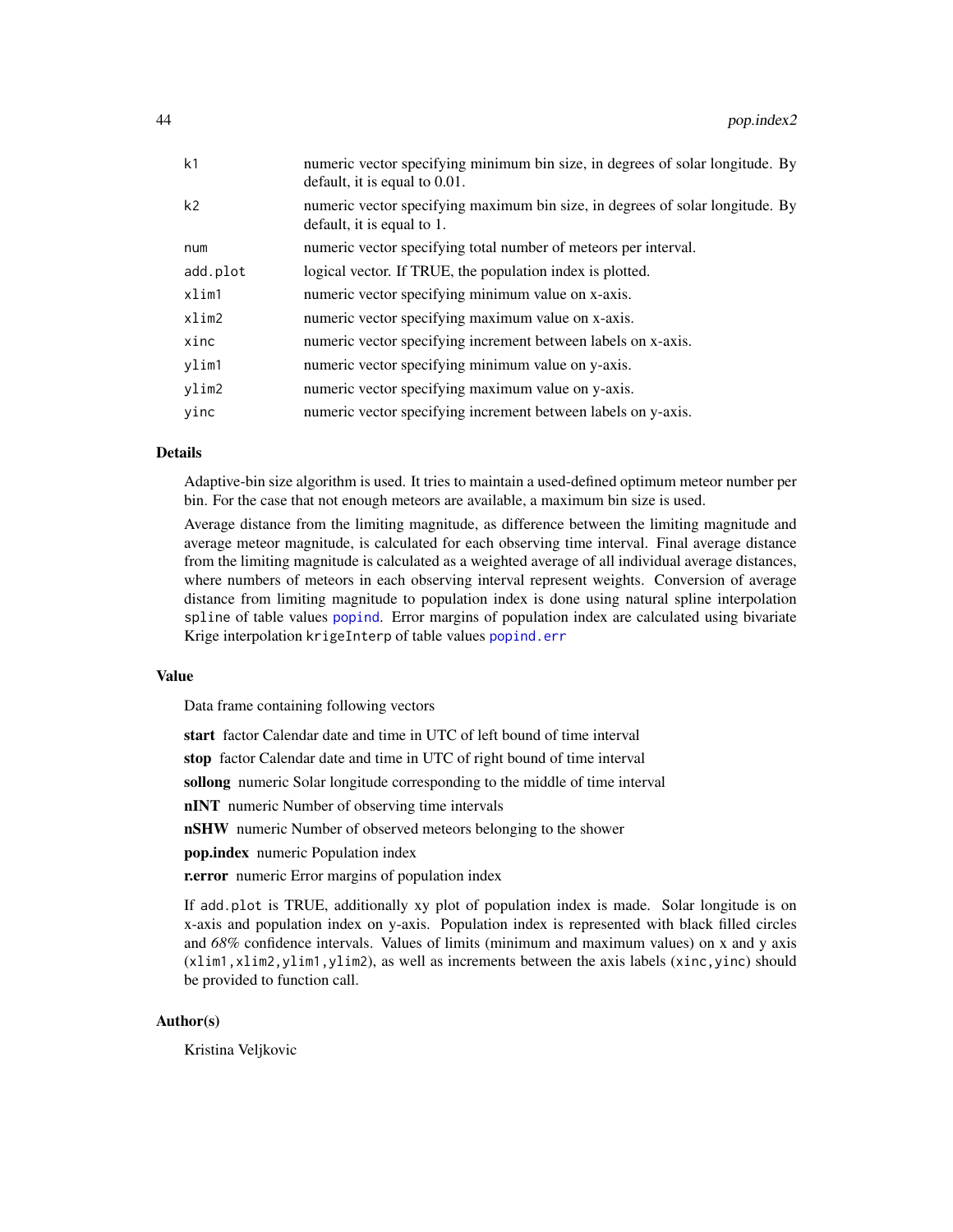#### popind that the contract of the contract of the contract of the contract of the contract of the contract of the contract of the contract of the contract of the contract of the contract of the contract of the contract of th

## References

Arlt, R. (2003). Bulletin 19 of the International Leonid Watch: Population index study of the 2002 Leonid meteors. *WGN, Journal of the IMO*,31:3, 77-87.

# See Also

[pop.index](#page-39-0),[zhr](#page-75-0)

#### Examples

## calculate population index for observations of 1997 Perseids, time period ## 27th July to 16th August, radiant elevation higher than 20 degrees, ## total correction factor smaller than 5, bin sizes 1 degree ## First select magnitude data for Perseids activity - time period 15th July to 24th August, ## radiant elevation higher than 20 degrees, total correction factor smaller than 5 ## data(magn97) ## magn<-filter(magn97,year=1997,month.beg=7,month.end=8,day.beg=15,day.end=24, ## shw="PER",h.low=20) ## pop.index2(magn,year=1997,month.beg=7,month.end=8,day.beg=27,day.end=16,shw="PER", ## k1=1,num=300) ## make graphic of population index ## x-axis limits: min(sollong)=124.549, max(sollong)=144.111 ## y-axis limits: min(pop.index-sigma.r)=1.91,max(pop.index+sigma.r)=3.07 ## pop.index2(magn,year=1997,month.beg=7,month.end=8,day.beg=27,day.end=16,shw="PER", ## k1=1,num=300,add.plot=TRUE,xlim1=124,xlim2=145,xinc=1,ylim1=1.9,ylim2=3.1,yinc=0.1)

```
## calculate population index around maximum activity of 1997 Perseids, time period
## 10th August 19h to 14th August 7h, radiant elevation higher than 20 degrees,
## total correction factor smaller than 5
## pop.index2(magn,year=1997,month.beg=8,day.beg=10,day.end=14,time.beg=1900,
## time.end=700,shw="PER",num=300)
```

```
## make graphic of population index around max activity of 1997 Perseids
## x-axis limits: min(sollong)=138.272, max(sollong)=141.397
## y-axis limits: min(pop.index-sigma.r)=1.59,max(pop.index+sigma.r)=2.79
## pop.index2(magn,year=1997,month.beg=8,day.beg=10,day.end=14,time.beg=1900,
## time.end=700,shw="PER",num=300,add.plot=TRUE,xlim1=138.2,xlim2=141.4,xinc=0.1,
## ylim1=1.5,ylim2=2.8,yinc=0.1)
```
<span id="page-44-0"></span>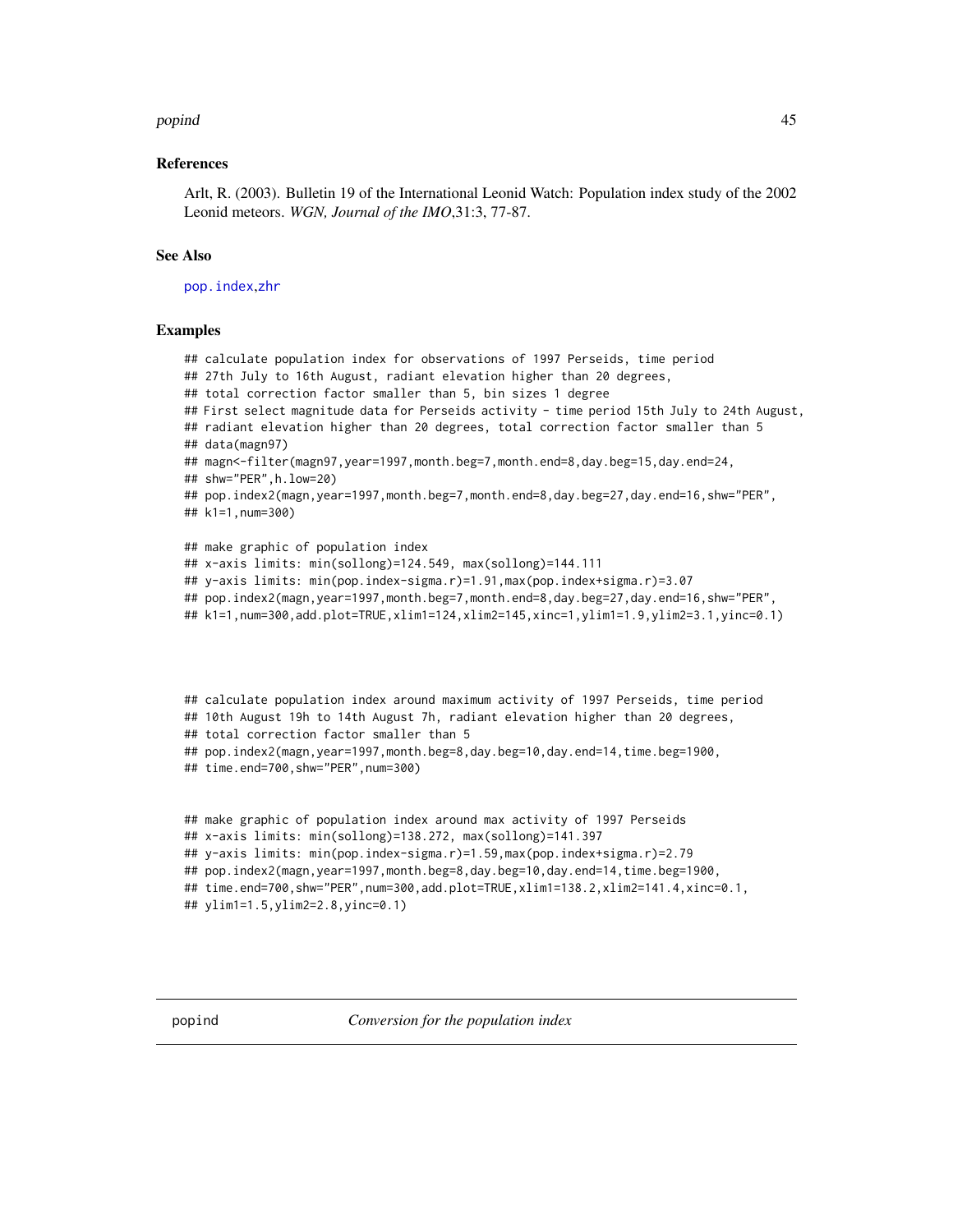The data represents conversion from the average distance from the limiting magnitude to the population index.

# Usage

popind

# Format

A data frame with the following two numeric variables.

r Population index

avdeltam Average distance from the limiting magnitude

## Source

Arlt, R. (2003). Bulletin 19 of the International Leonid Watch: Population index study of the 2002 Leonid meteors. *WGN, Journal of the IMO*,31:3, 77-87.

<span id="page-45-0"></span>popind.err *Error margins for population index*

# Description

The data represents error margins for the population index with a given number of meteors and value of the population index.

# Usage

popind.err

# Format

A data frame with the following three numeric variables.

- r Population index
- n Number of meteors
- r.err Error margins for the population index

# Source

Arlt, R. (2003). Bulletin 19 of the International Leonid Watch: Population index study of the 2002 Leonid meteors. *WGN, Journal of the IMO*,31:3, 77-87.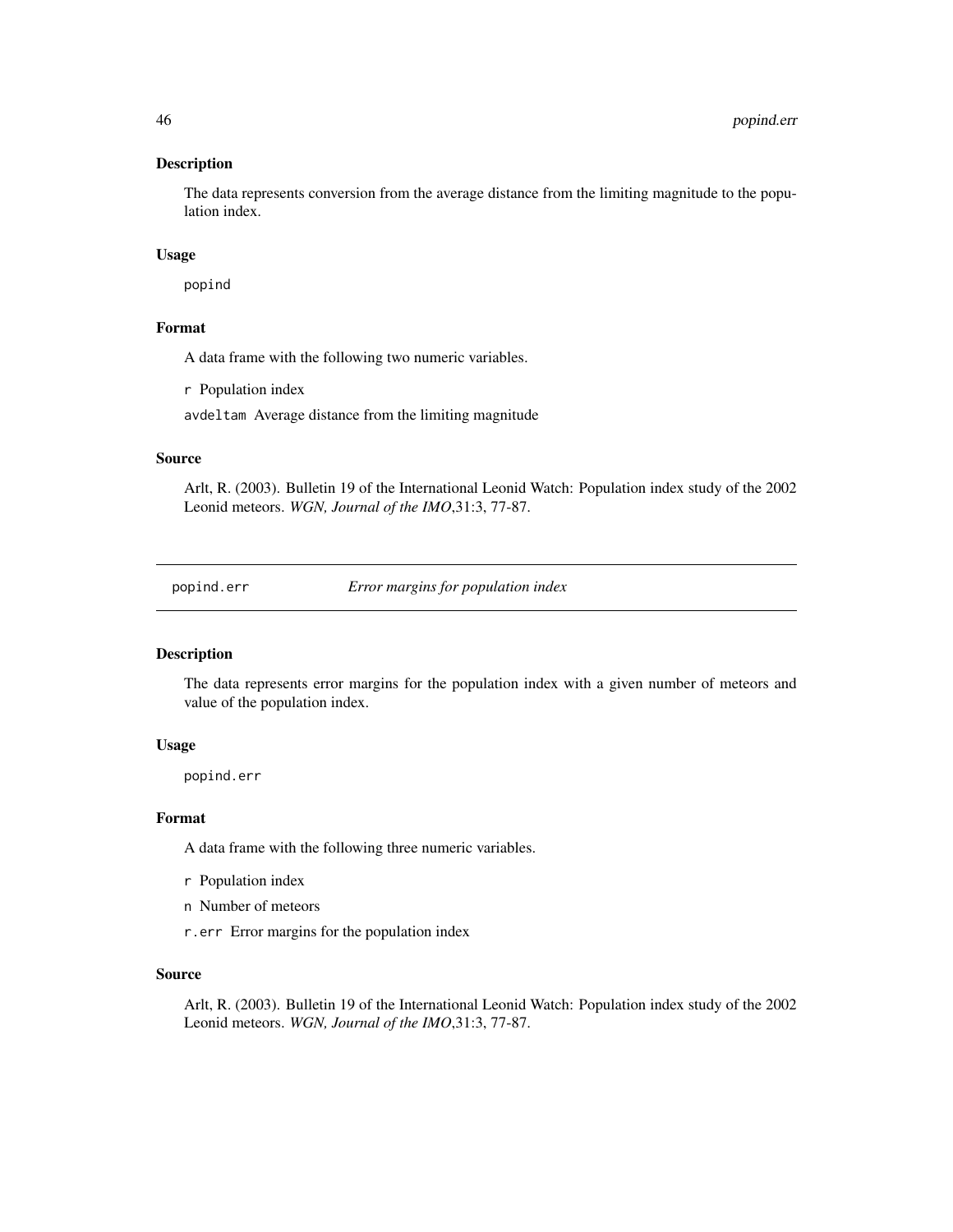Coordinates of radiants of meteor showers during the year.

# Usage

radiant

# Format

A data frame with 365 observations on the following 58 variables.

Day numeric Day of the month Month numeric Month of the year ANT.Alpha numeric Right ascension of Antihelion Source radiant ANT.Delta numeric Declination of Antihelion Source radiant QUA.Alpha numeric Right ascension of Quadrantids radiant QUA.Delta numeric Declination of Quadrantids radiant DLM.Alpha numeric Right ascension of December Leonis Minorids radiant DLM.Delta numeric Declination of December Leonis Minorids radiant ACE.Alpha numeric Right ascension of Alpha-Centaurids radiant ACE.Delta numeric Declination of Alpha-Centaurids radiant GNO.Alpha numeric Right ascension of Gamma-Normids radiant GNO.Delta numeric Declination of Gamma-Normids radiant LYR.Alpha numeric Right ascension of Lyrids radiant LYR.Delta numeric Declination of Lyrids radiant PPU.Alpha numeric Right ascension of Pi-Puppids radiant PPU.Delta numeric Declination of Pi-Puppids radiant ETA.Alpha numeric Right ascension of Eta-Aquarids radiant ETA.Delta numeric Declination of Eta-Aquarids radiant ELY.Alpha numeric Right ascension of Eta-Lyrids radiant ELY.Delta numeric Declination of Eta-Lyrids radiant JBO.Alpha numeric Right ascension of June Bootids radiant JBO.Delta numeric Declination of June Bootids radiant CAP.Alpha numeric Right ascension of Alpha-Capricornids radiant CAP.Delta numeric Declination of Alpha-Capricornids radiant SDA.Alpha numeric Right ascension of Southern Delta-Aquarids radiant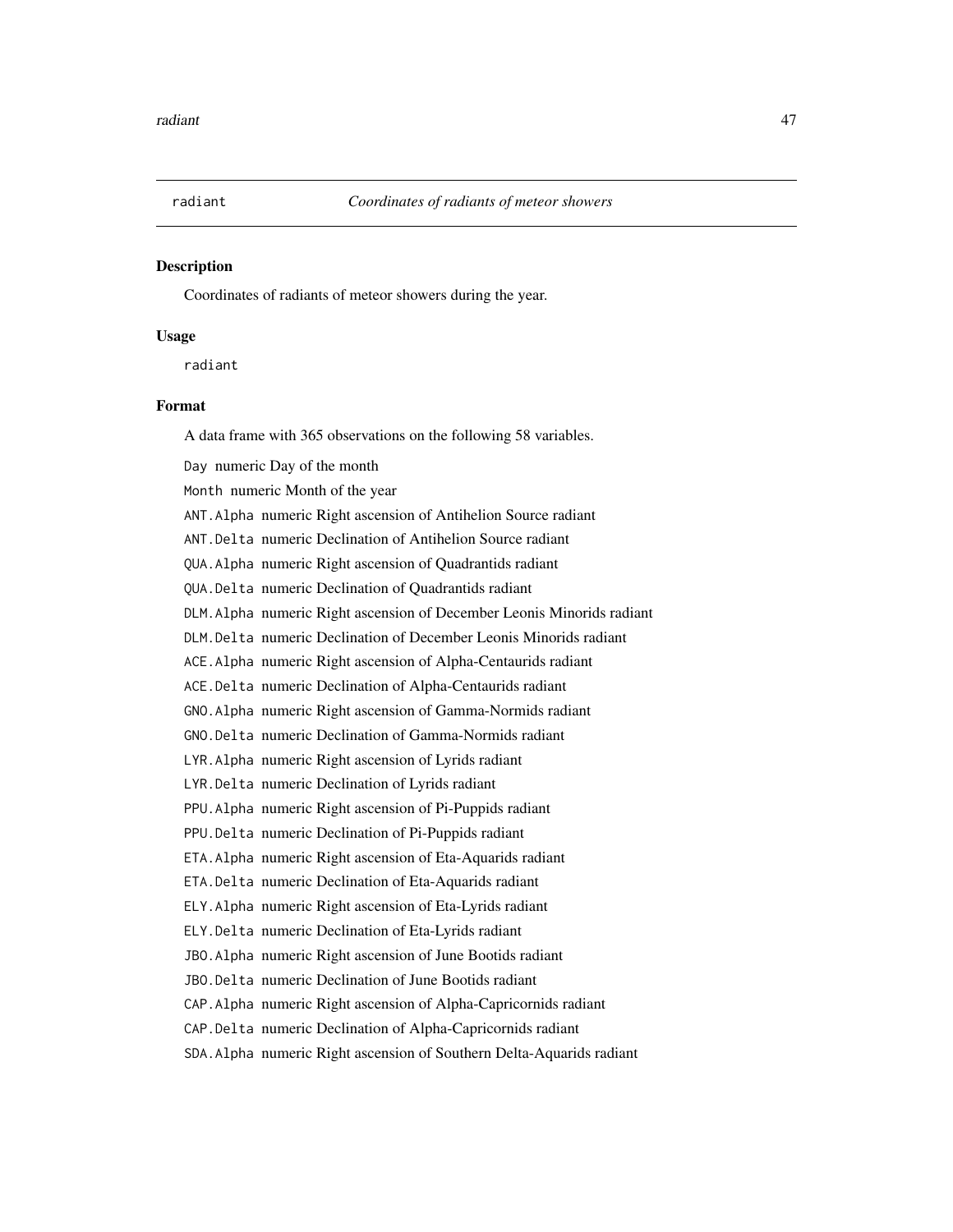SDA.Delta numeric Declination of Southern Delta-Aquarids radiant PER.Alpha numeric Right ascension of Perseids radiant PER.Delta numeric Declination of Perseids radiant PAU.Alpha numeric Right ascension of Piscis Austrinids radiant PAU.Delta numeric Declination of Piscis Austrinids radiant KCG.Alpha numeric Right ascension of Kappa-Cygnids radiant KCG.Delta numeric Declination of Kappa-Cygnids radiant AUR.Alpha numeric Right ascension of Alpha-Aurigids radiant AUR.Delta numeric Declination of Alpha-Aurigids radiant SPE.Alpha numeric Right ascension of September Epsilon-Perseids radiant SPE.Delta numeric Declination of September Epsilon-Perseids radiant STA.Alpha numeric Right ascension of Southern Taurids radiant STA.Delta numeric Declination of Southern Taurids radiant ORI.Alpha numeric Right ascension of Orionids radiant ORI.Delta numeric Declination of Orionids radiant DAU.Alpha numeric Right ascension of Delta-Aurigids radiant DAU.Delta numeric Declination of Delta-Aurigids radiant EGE.Alpha numeric Right ascension of Epsilon-Geminids radiant EGE.Delta numeric Declination of Epsilon-Geminids radiant NTA.Alpha numeric Right ascension of Northern Taurids radiant NTA.Delta numeric Declination of Northern Taurids radiant LMI.Alpha numeric Right ascension of Leo Minorids radiant LMI.Delta numeric Right ascension of Leo Minorids radiant LEO.Alpha numeric Right ascension of Leonids radiant LEO.Delta numeric Declination of Leonids radiant AMO.Alpha numeric Right ascension of Alpha-Monocerotids radiant AMO.Delta numeric Declination of Alpha-Monocerotids radiant PHO.Alpha numeric Right ascension of Phoenicids radiant PHO.Delta numeric Declination of Phoenicids radiant PUP.Alpha numeric Right ascension of Puppid/Velids radiant PUP.Delta numeric Declination of Puppid/Velids radiant GEM.Alpha numeric Right ascension of Geminids radiant GEM.Delta numeric Declination of Geminids radiant

# Details

Coordinates of radiants of meteor showers are given on 5-days intervals on IMO site. Natural spline interpolation was used to calculate radiant coordinates for in-between days.

# Source

Meteor Shower Calendar, <http://www.imo.net/calendar>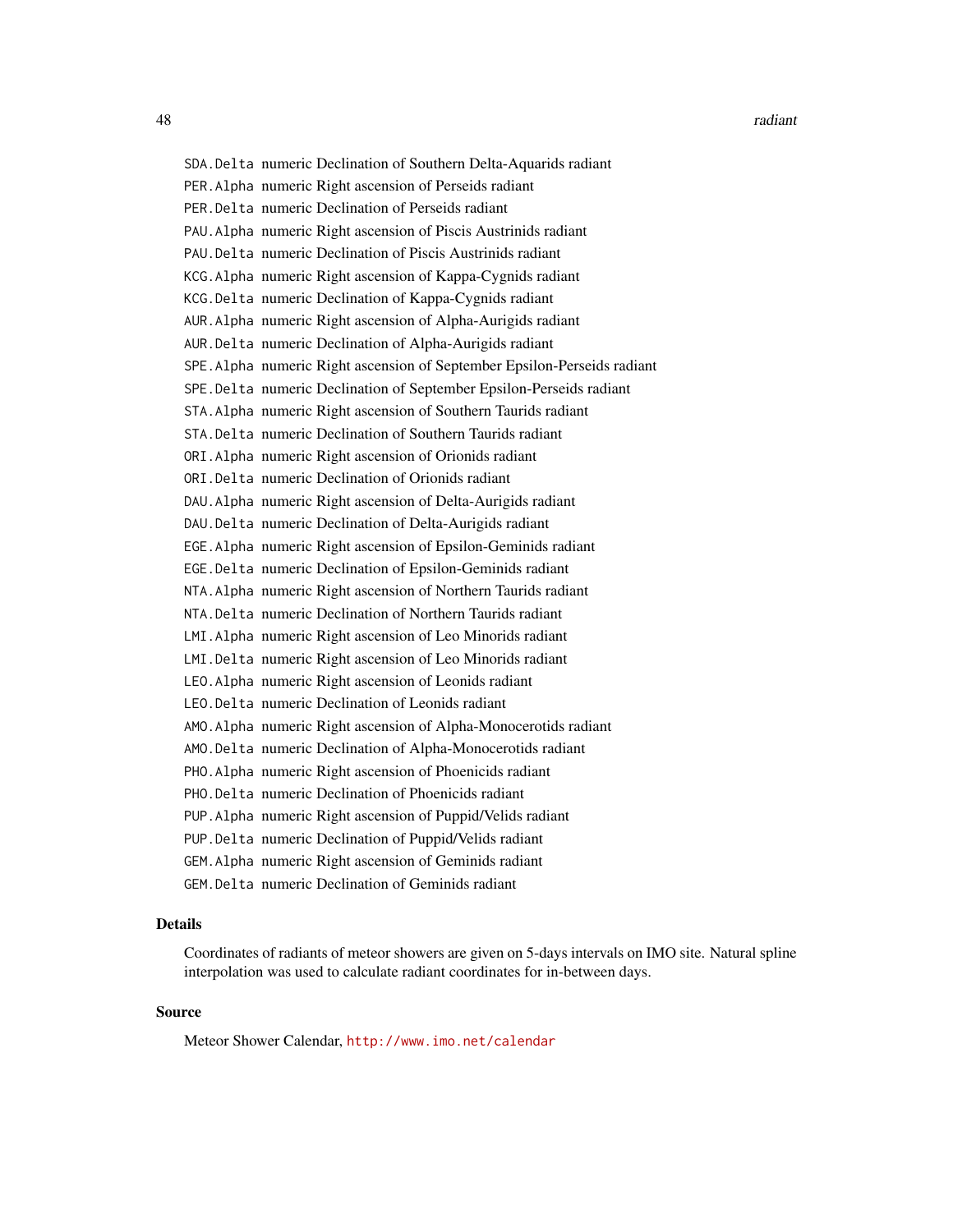Visual meteor rate data for the year 2000.

## Usage

rate00

# Format

A data frame with 12328 observations on the following 34 variables.

IMOcode factor IMO observer code

sitecode numeric IMO site code

long numeric Longitude of the observing site in degrees

EW factor East  $(E)$  or west  $(W)$  position from the prime meridian

lat numeric Latitude of the observing site in degrees

NS factor North (N) or south (S) position from the equator

day numeric Day of the month

month numeric Month of the year

year numeric Year 2000

start numeric Beginning of the observing time period

stop numeric End of the observing time period

sollong numeric Solar longitude of the middle of observing time period

fovRA numeric Right ascension of the center of the field of view

fovDEC numeric Declination of the center of the field of view

Teff numeric Effective observing time

F numeric Correction factor for field-of-view obstruction

lmg numeric Limiting magnitude

SPO numeric Number of observed sporadics

Shw1 factor Abbreviation of the first shower

N1 numeric Number of meteors belonging to the first shower

Shw2 factor Abbreviation of the second shower

N2 numeric Number of meteors belonging to the second shower

Shw3 factor Abbreviation of the third shower

N3 numeric Number of meteors belonging to the third shower

Shw4 factor Abbreviation of the forth shower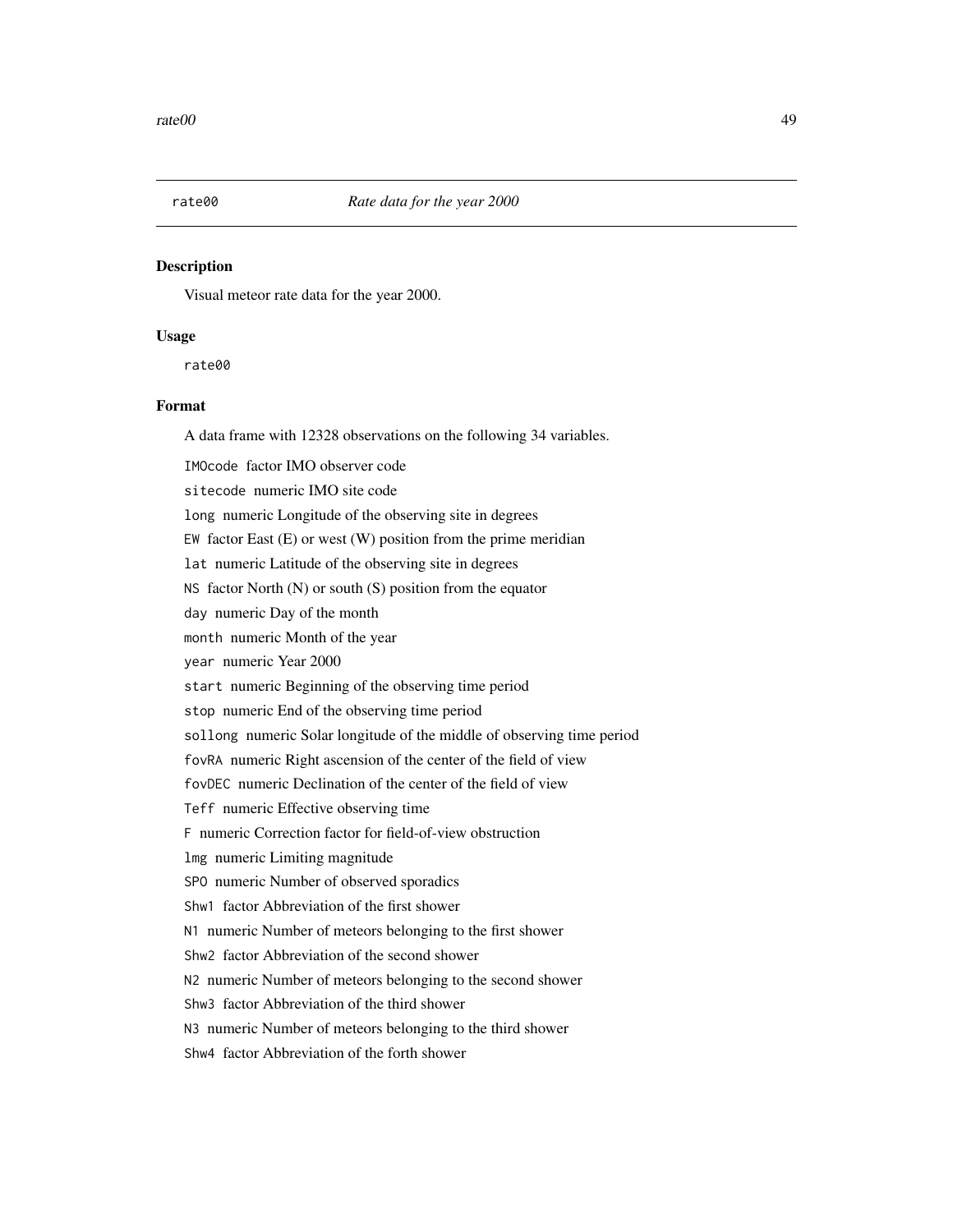N4 numeric Number of meteors belonging to the forth shower Shw5 factor Abbreviation of the fifth shower N5 numeric Number of meteors belonging to the fifth shower Shw6 factor Abbreviation of the 6th shower N6 numeric Number of meteors belonging to the 6th shower Shw7 factor Abbreviation of the 7th shower N7 numeric Number of meteors belonging to the 7th shower Shw8 factor Abbreviation of the 8th shower N8 numeric Number of meteors belonging to the 8th shower

# Source

Visual Meteor Database, <http://www.imo.net/data/visual>

rate01 *Rate data for the year 2001*

# Description

Visual meteor rate data for the year 2001.

#### Usage

rate01

# Format

A data frame with 20244 observations on the following 34 variables.

IMOcode factor IMO observer code

sitecode numeric IMO site code

long numeric Longitude of the observing site in degrees

EW factor East  $(E)$  or west  $(W)$  position from the prime meridian

lat numeric Latitude of the observing site in degrees

NS factor North  $(N)$  or south  $(S)$  position from the equator

day numeric Day of the month

month numeric Month of the year

year numeric Year 2001

start numeric Beginning of the observing time period

stop numeric End of the observing time period

sollong numeric Solar longitude of the middle of observing time period

fovRA numeric Right ascension of the center of the field of view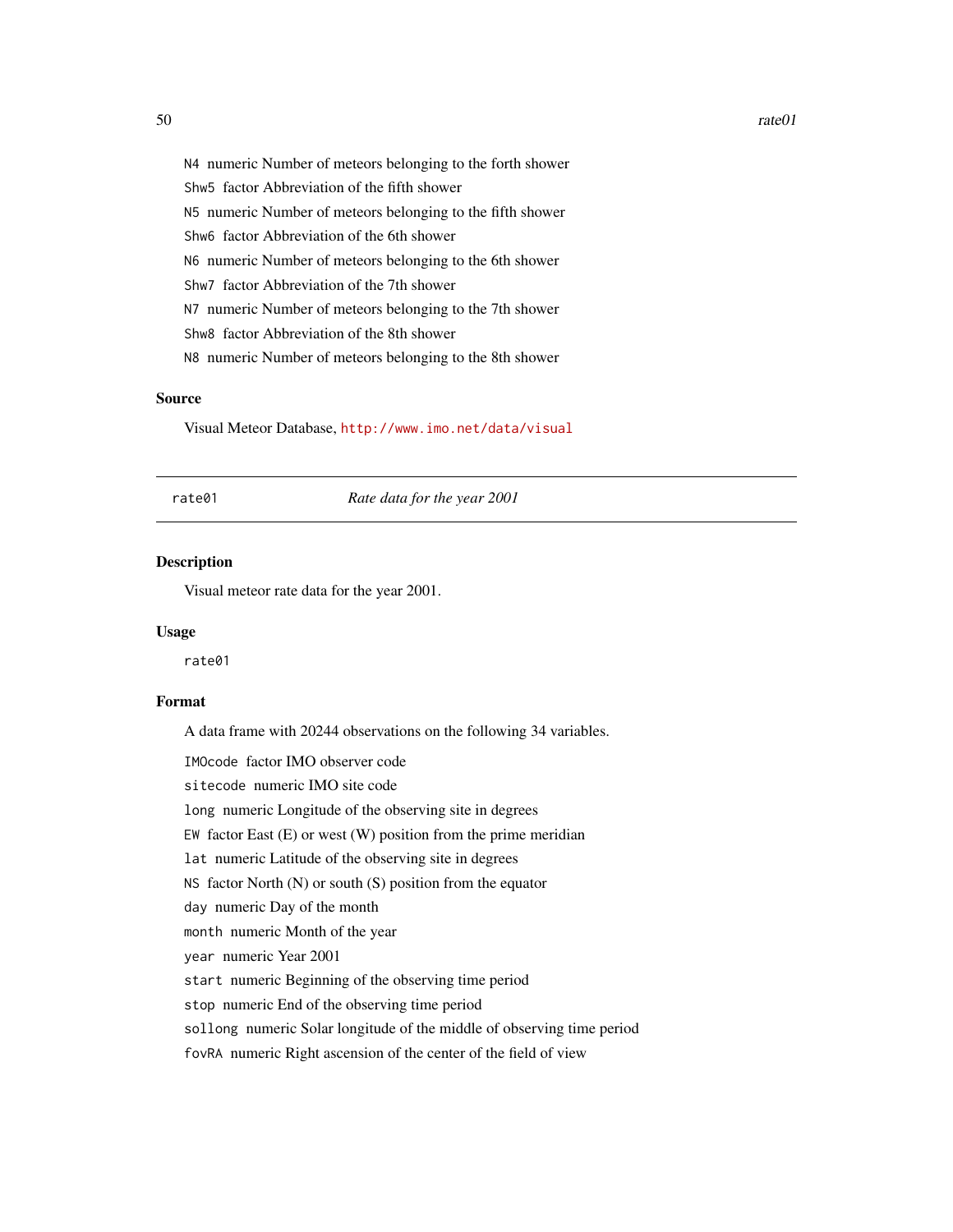#### $rate02$  51

fovDEC numeric Declination of the center of the field of view Teff numeric Effective observing time F numeric Correction factor for field-of-view obstruction lmg numeric Limiting magnitude SPO numeric Number of observed sporadics Shw1 factor Abbreviation of the first shower N1 numeric Number of meteors belonging to the first shower Shw2 factor Abbreviation of the second shower N2 numeric Number of meteors belonging to the second shower Shw3 factor Abbreviation of the third shower N3 numeric Number of meteors belonging to the third shower Shw4 factor Abbreviation of the forth shower N4 numeric Number of meteors belonging to the forth shower Shw5 factor Abbreviation of the fifth shower N5 numeric Number of meteors belonging to the fifth shower Shw6 factor Abbreviation of the 6th shower N6 numeric Number of meteors belonging to the 6th shower Shw7 factor Abbreviation of the 7th shower N7 numeric Number of meteors belonging to the 7th shower Shw8 factor Abbreviation of the 8th shower N8 numeric Number of meteors belonging to the 8th shower

## Source

Visual Meteor Database, <http://www.imo.net/data/visual>

rate02 *Rate data for the year 2002*

#### **Description**

Visual meteor rate data for the year 2002.

# Usage

rate02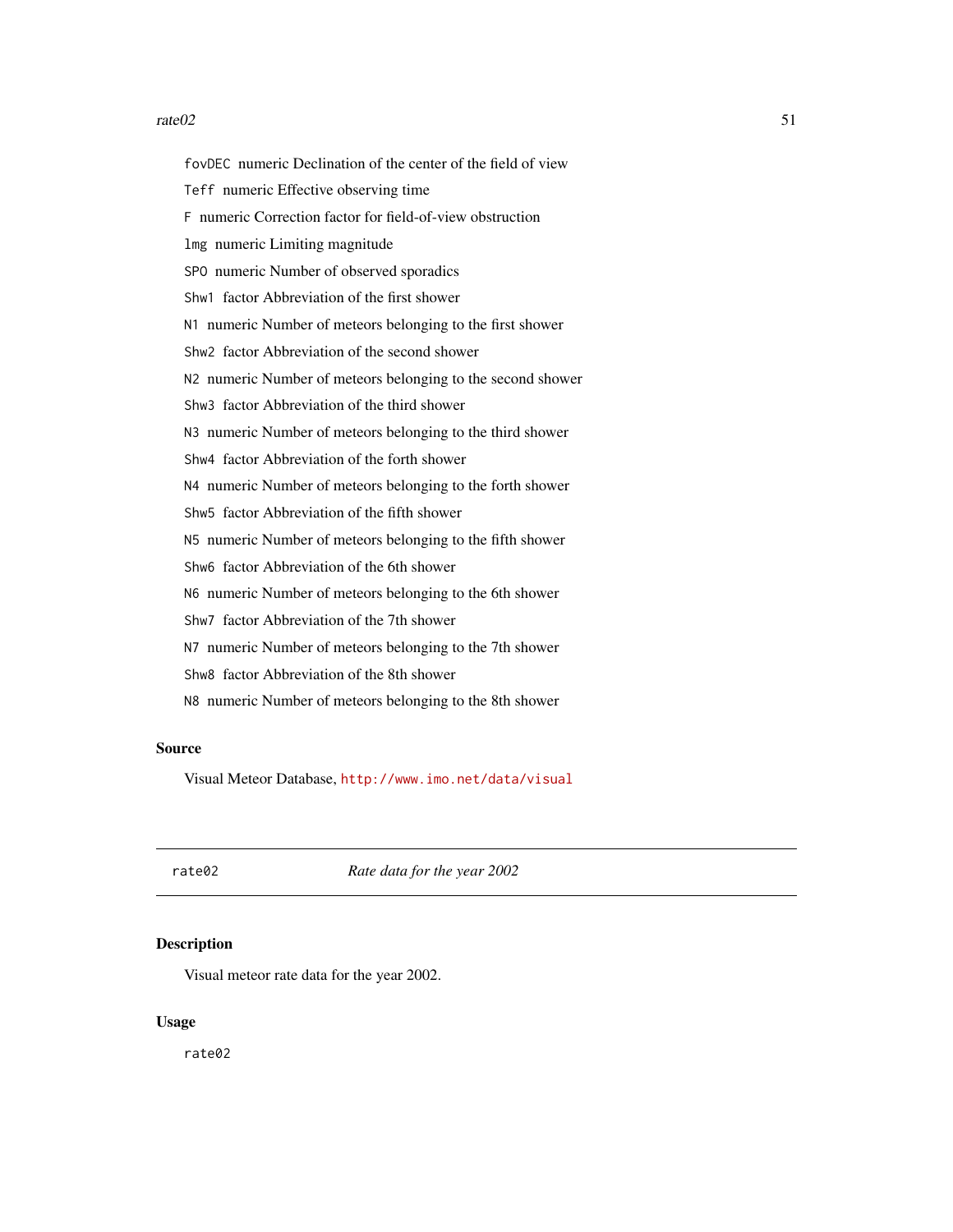# Format

A data frame with 13380 observations on the following 34 variables.

IMOcode factor IMO observer code sitecode numeric IMO site code long numeric Longitude of the observing site in degrees EW factor East (E) or west (W) position from the prime meridian lat numeric Latitude of the observing site in degrees NS factor North (N) or south (S) position from the equator day numeric Day of the month month numeric Month of the year year numeric Year 2002 start numeric Beginning of the observing time period stop numeric End of the observing time period sollong numeric Solar longitude of the middle of observing time period fovRA numeric Right ascension of the center of the field of view fovDEC numeric Declination of the center of the field of view Teff numeric Effective observing time F numeric Correction factor for field-of-view obstruction lmg numeric Limiting magnitude SPO numeric Number of observed sporadics Shw1 factor Abbreviation of the first shower N1 numeric Number of meteors belonging to the first shower Shw2 factor Abbreviation of the second shower N2 numeric Number of meteors belonging to the second shower Shw3 factor Abbreviation of the third shower N3 numeric Number of meteors belonging to the third shower Shw4 factor Abbreviation of the forth shower N4 numeric Number of meteors belonging to the forth shower Shw5 factor Abbreviation of the fifth shower N5 numeric Number of meteors belonging to the fifth shower Shw6 factor Abbreviation of the 6th shower N6 numeric Number of meteors belonging to the 6th shower Shw7 factor Abbreviation of the 7th shower N7 numeric Number of meteors belonging to the 7th shower Shw8 factor Abbreviation of the 8th shower N8 numeric Number of meteors belonging to the 8th shower

# Source

Visual Meteor Database, <http://www.imo.net/data/visual>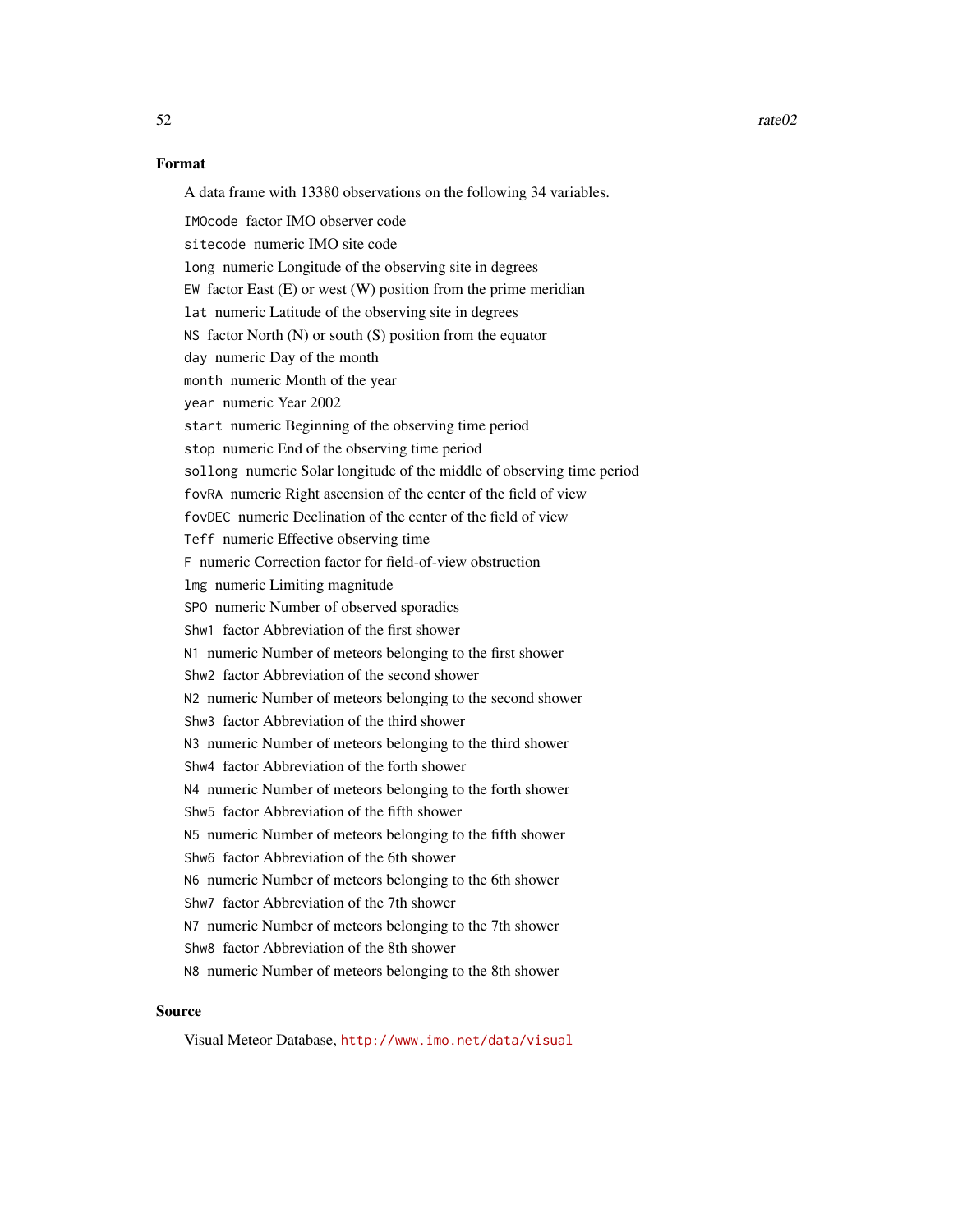Visual meteor rate data for the year 2004.

## Usage

rate04

# Format

A data frame with 13742 observations on the following 34 variables.

IMOcode factor IMO observer code

sitecode numeric IMO site code

long numeric Longitude of the observing site in degrees

EW factor East  $(E)$  or west  $(W)$  position from the prime meridian

lat numeric Latitude of the observing site in degrees

NS factor North (N) or south (S) position from the equator

day numeric Day of the month

month numeric Month of the year

year numeric Year 2004

start numeric Beginning of the observing time period

stop numeric End of the observing time period

sollong numeric Solar longitude of the middle of observing time period

fovRA numeric Right ascension of the center of the field of view

fovDEC numeric Declination of the center of the field of view

Teff numeric Effective observing time

F numeric Correction factor for field-of-view obstruction

lmg numeric Limiting magnitude

SPO numeric Number of observed sporadics

Shw1 factor Abbreviation of the first shower

N1 numeric Number of meteors belonging to the first shower

Shw2 factor Abbreviation of the second shower

N2 numeric Number of meteors belonging to the second shower

Shw3 factor Abbreviation of the third shower

N3 numeric Number of meteors belonging to the third shower

Shw4 factor Abbreviation of the forth shower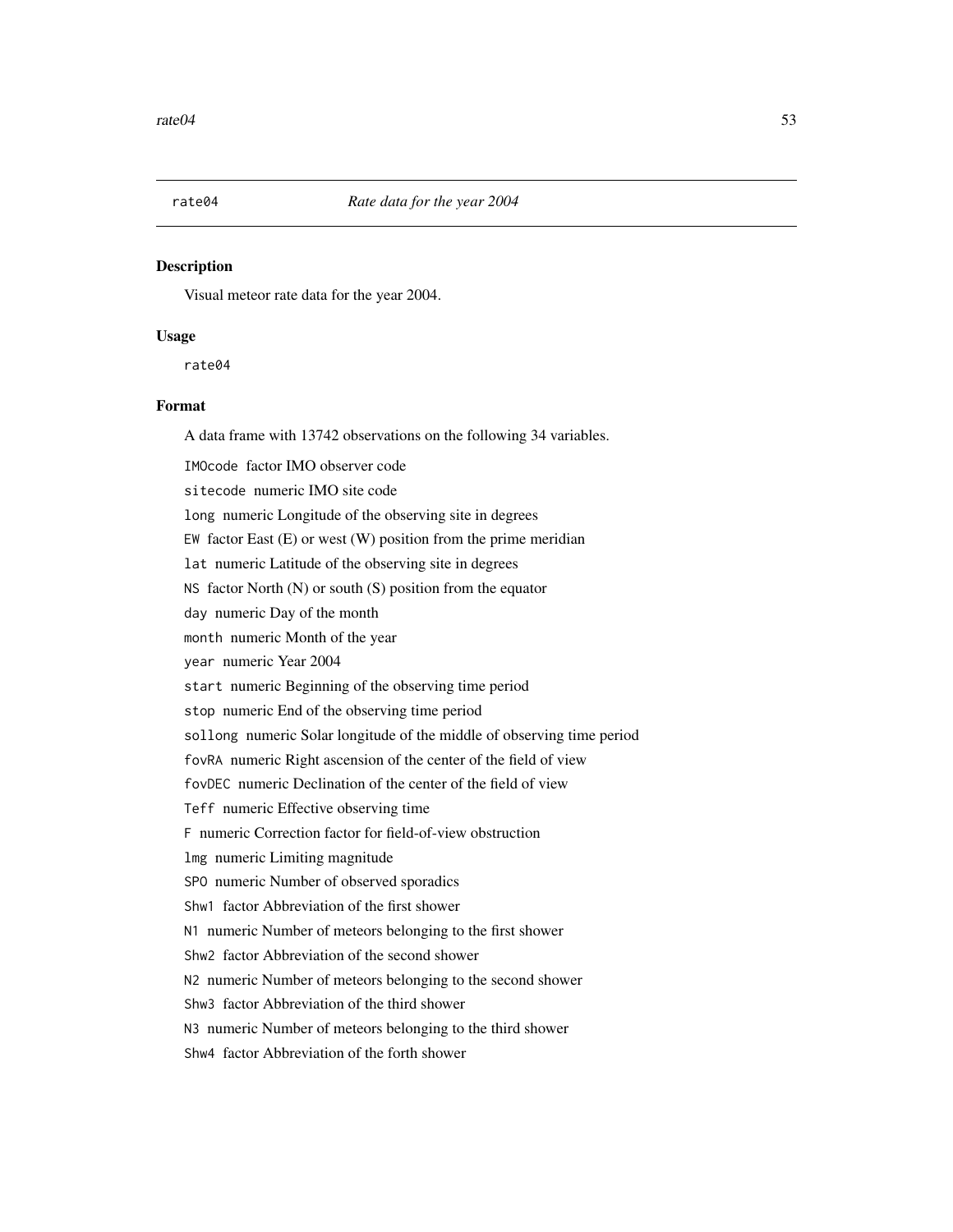N4 numeric Number of meteors belonging to the forth shower Shw5 factor Abbreviation of the fifth shower N5 numeric Number of meteors belonging to the fifth shower Shw6 factor Abbreviation of the 6th shower N6 numeric Number of meteors belonging to the 6th shower Shw7 factor Abbreviation of the 7th shower N7 numeric Number of meteors belonging to the 7th shower Shw8 factor Abbreviation of the 8th shower N8 numeric Number of meteors belonging to the 8th shower

## Source

Visual Meteor Database, <http://www.imo.net/data/visual>

rate05 *Rate data for the year 2005*

# Description

Visual meteor rate data for the year 2005.

#### Usage

rate05

# Format

A data frame with 6949 observations on the following 34 variables.

IMOcode factor IMO observer code

sitecode numeric IMO site code

long numeric Longitude of the observing site in degrees

EW factor East  $(E)$  or west  $(W)$  position from the prime meridian

lat numeric Latitude of the observing site in degrees

NS factor North  $(N)$  or south  $(S)$  position from the equator

day numeric Day of the month

month numeric Month of the year

year numeric Year 2005

start numeric Beginning of the observing time period

stop numeric End of the observing time period

sollong numeric Solar longitude of the middle of observing time period

fovRA numeric Right ascension of the center of the field of view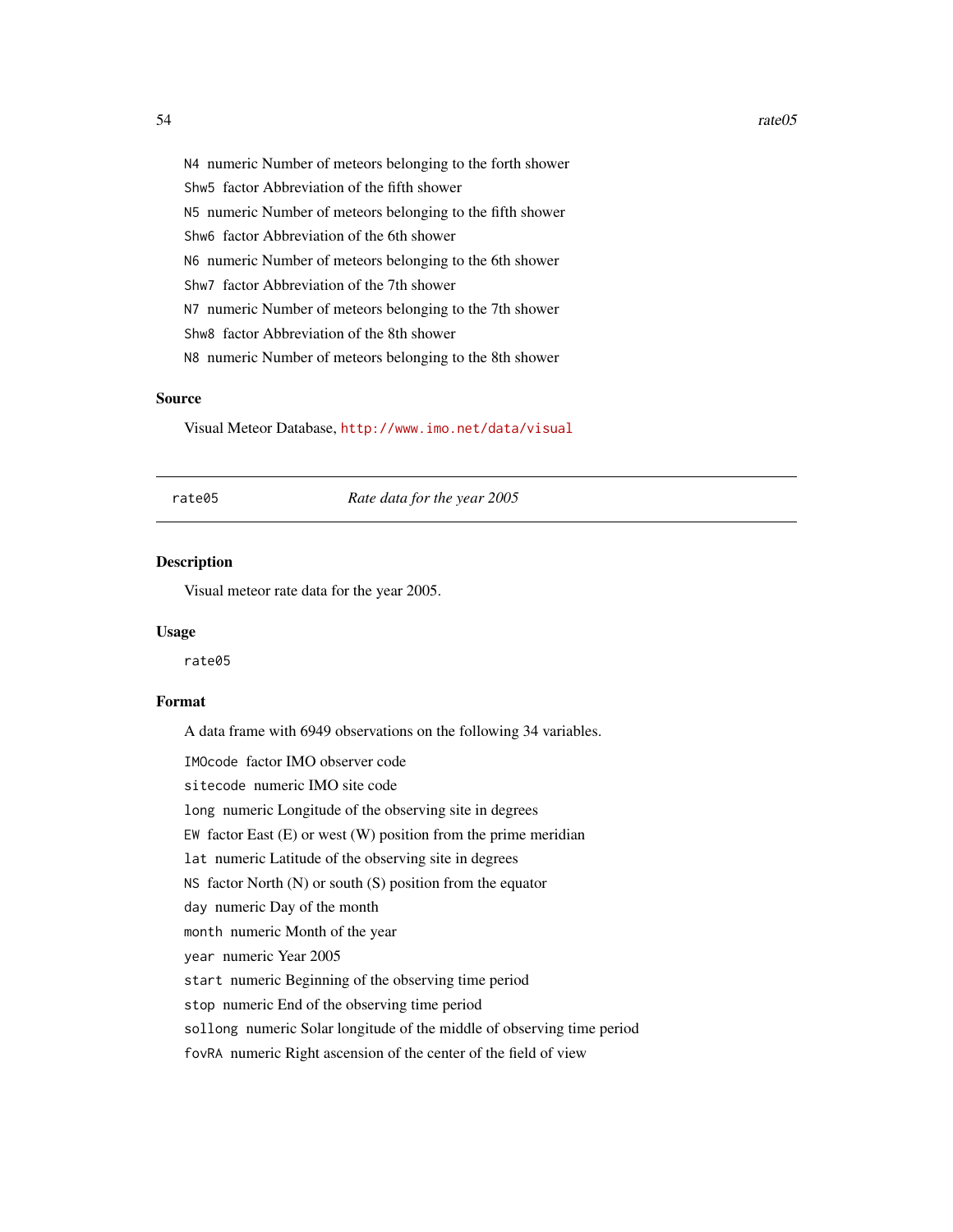#### $rate06$  55

fovDEC numeric Declination of the center of the field of view Teff numeric Effective observing time F numeric Correction factor for field-of-view obstruction lmg numeric Limiting magnitude SPO numeric Number of observed sporadics Shw1 factor Abbreviation of the first shower N1 numeric Number of meteors belonging to the first shower Shw2 factor Abbreviation of the second shower N2 numeric Number of meteors belonging to the second shower Shw3 factor Abbreviation of the third shower N3 numeric Number of meteors belonging to the third shower Shw4 factor Abbreviation of the forth shower N4 numeric Number of meteors belonging to the forth shower Shw5 factor Abbreviation of the fifth shower N5 numeric Number of meteors belonging to the fifth shower Shw6 factor Abbreviation of the 6th shower N6 numeric Number of meteors belonging to the 6th shower Shw7 factor Abbreviation of the 7th shower N7 numeric Number of meteors belonging to the 7th shower Shw8 factor Abbreviation of the 8th shower N8 numeric Number of meteors belonging to the 8th shower

## Source

Visual Meteor Database, <http://www.imo.net/data/visual>

rate06 *Rate data for the year 2006*

#### **Description**

Visual meteor rate data for the year 2006.

# Usage

rate06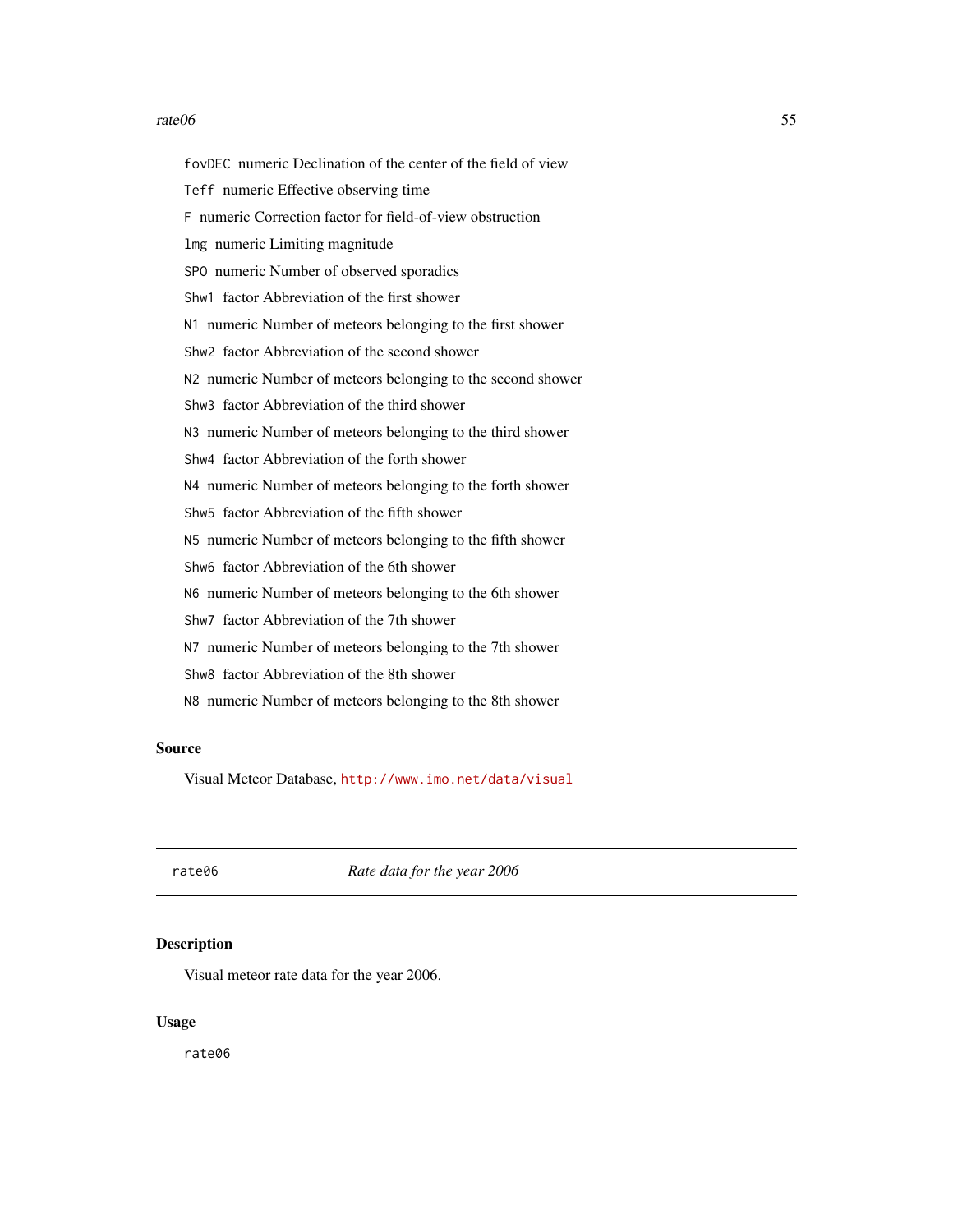$56$  rate $06$ 

# Format

A data frame with 5066 observations on the following 34 variables.

IMOcode factor IMO observer code sitecode numeric IMO site code long numeric Longitude of the observing site in degrees EW factor East (E) or west (W) position from the prime meridian lat numeric Latitude of the observing site in degrees NS factor North (N) or south (S) position from the equator day numeric Day of the month month numeric Month of the year year numeric Year 2006 start numeric Beginning of the observing time period stop numeric End of the observing time period sollong numeric Solar longitude of the middle of observing time period fovRA numeric Right ascension of the center of the field of view fovDEC numeric Declination of the center of the field of view Teff numeric Effective observing time F numeric Correction factor for field-of-view obstruction lmg numeric Limiting magnitude SPO numeric Number of observed sporadics Shw1 factor Abbreviation of the first shower N1 numeric Number of meteors belonging to the first shower Shw2 factor Abbreviation of the second shower N2 numeric Number of meteors belonging to the second shower Shw3 factor Abbreviation of the third shower N3 numeric Number of meteors belonging to the third shower Shw4 factor Abbreviation of the forth shower N4 numeric Number of meteors belonging to the forth shower Shw5 factor Abbreviation of the fifth shower N5 numeric Number of meteors belonging to the fifth shower Shw6 factor Abbreviation of the 6th shower N6 numeric Number of meteors belonging to the 6th shower Shw7 factor Abbreviation of the 7th shower N7 numeric Number of meteors belonging to the 7th shower Shw8 factor Abbreviation of the 8th shower N8 numeric Number of meteors belonging to the 8th shower

# Source

Visual Meteor Database, <http://www.imo.net/data/visual>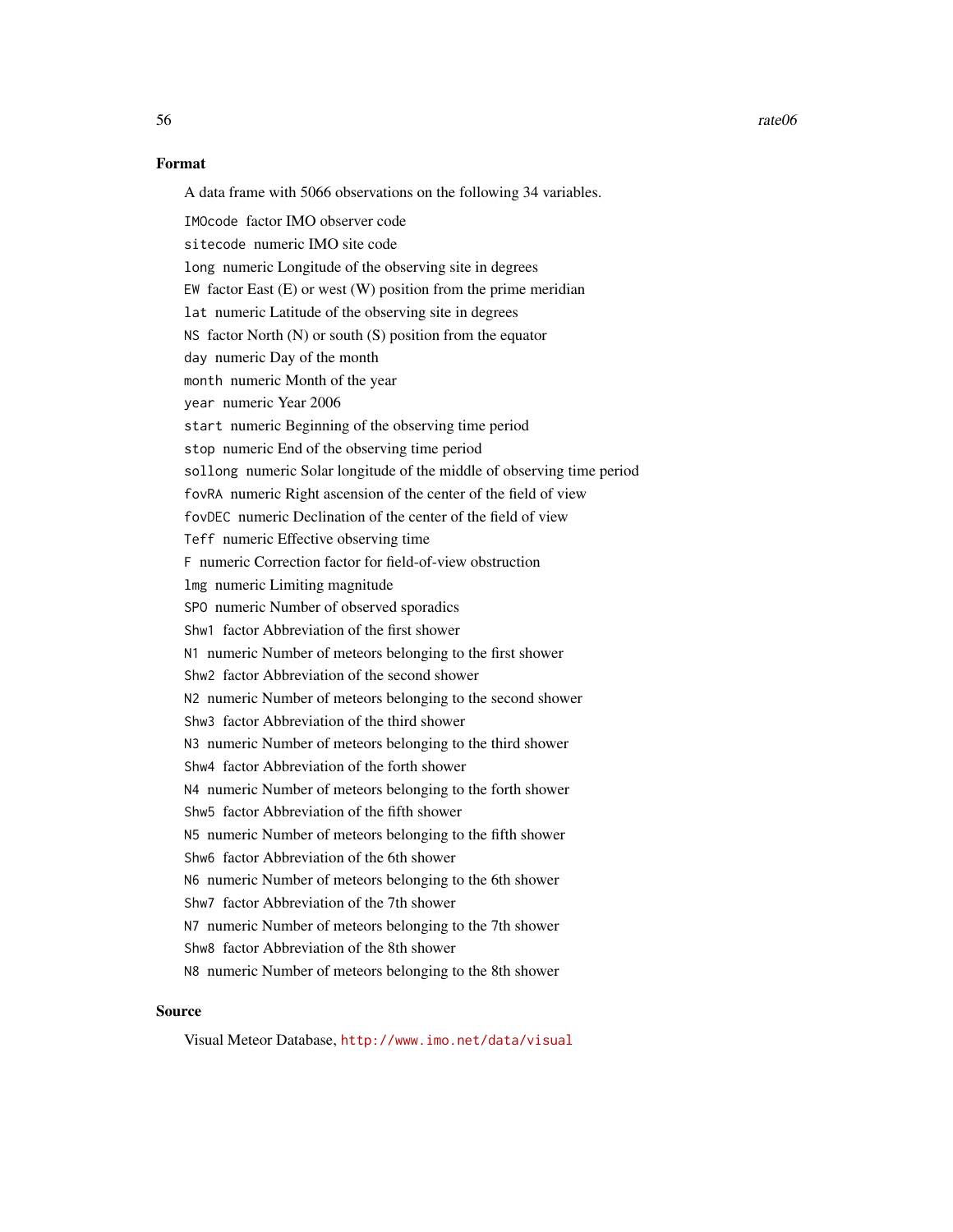Visual meteor rate data for the year 2007.

## Usage

rate07

# Format

A data frame with 4249 observations on the following 30 variables.

IMOcode factor IMO observer code

sitecode numeric IMO site code

long numeric Longitude of the observing site in degrees

EW factor East  $(E)$  or west  $(W)$  position from the prime meridian

lat numeric Latitude of the observing site in degrees

NS factor North (N) or south (S) position from the equator

day numeric Day of the month

month numeric Month of the year

year numeric Year 2007

start numeric Beginning of the observing time period

stop numeric End of the observing time period

sollong numeric Solar longitude of the middle of observing time period

fovRA numeric Right ascension of the center of the field of view

fovDEC numeric Declination of the center of the field of view

Teff numeric Effective observing time

F numeric Correction factor for field-of-view obstruction

lmg numeric Limiting magnitude

SPO numeric Number of observed sporadics

Shw1 factor Abbreviation of the first shower

N1 numeric Number of meteors belonging to the first shower

Shw2 factor Abbreviation of the second shower

N2 numeric Number of meteors belonging to the second shower

Shw3 factor Abbreviation of the third shower

N3 numeric Number of meteors belonging to the third shower

Shw4 factor Abbreviation of the forth shower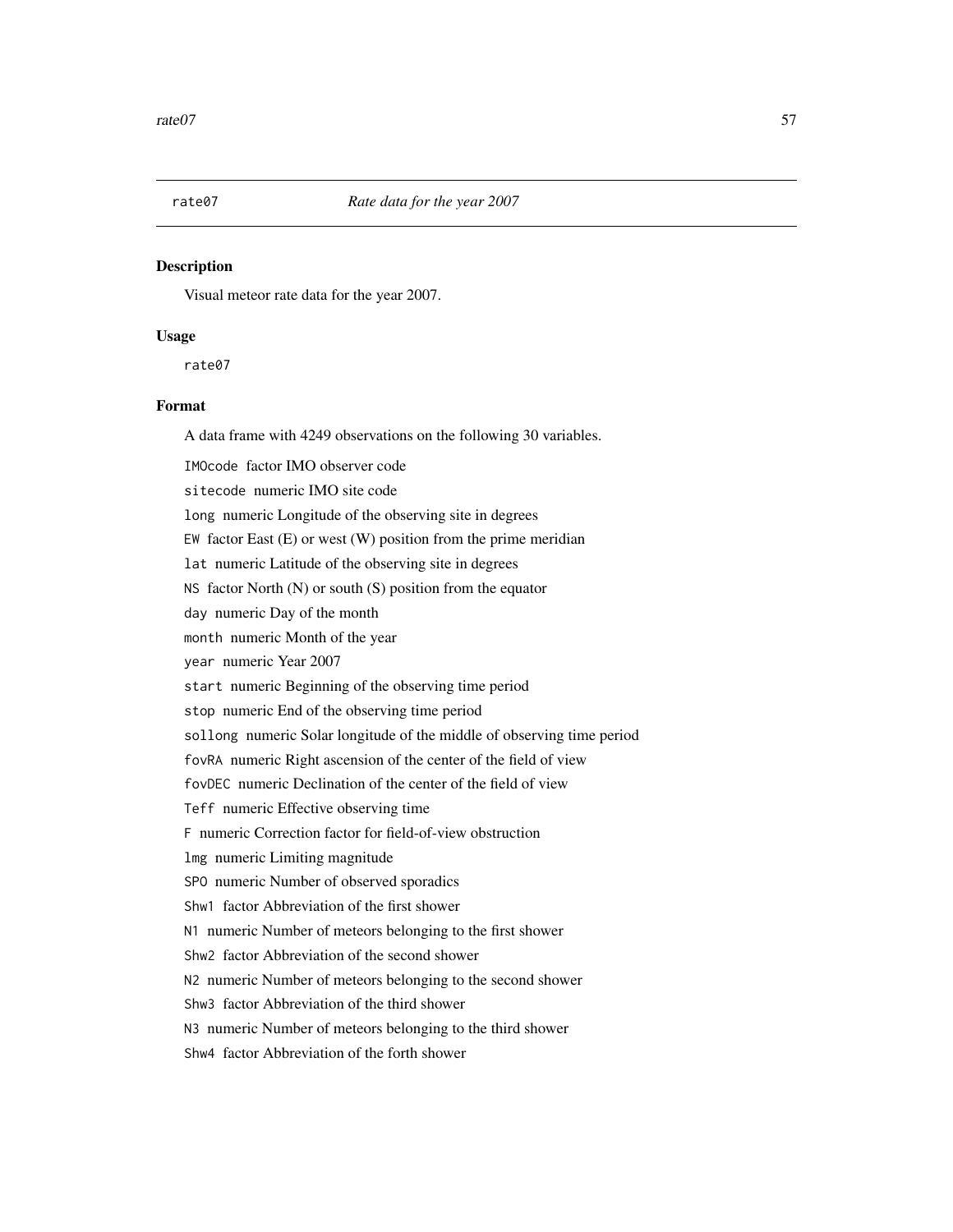N4 numeric Number of meteors belonging to the forth shower Shw5 factor Abbreviation of the fifth shower N5 numeric Number of meteors belonging to the fifth shower Shw6 factor Abbreviation of the 6th shower N6 numeric Number of meteors belonging to the 6th shower

#### Source

Visual Meteor Database, <http://www.imo.net/data/visual>

rate08 *Rate data for the year 2008*

## Description

Visual meteor rate data for the year 2008.

#### Usage

rate08

# Format

A data frame with 1178 observations on the following 30 variables.

IMOcode factor IMO observer code sitecode numeric IMO site code long numeric Longitude of the observing site in degrees EW factor East  $(E)$  or west  $(W)$  position from the prime meridian lat numeric Latitude of the observing site in degrees NS factor North (N) or south (S) position from the equator day numeric Day of the month month numeric Month of the year year numeric Year 2008 start numeric Beginning of the observing time period stop numeric End of the observing time period sollong numeric Solar longitude of the middle of observing time period fovRA numeric Right ascension of the center of the field of view fovDEC numeric Declination of the center of the field of view Teff numeric Effective observing time F numeric Correction factor for field-of-view obstruction lmg numeric Limiting magnitude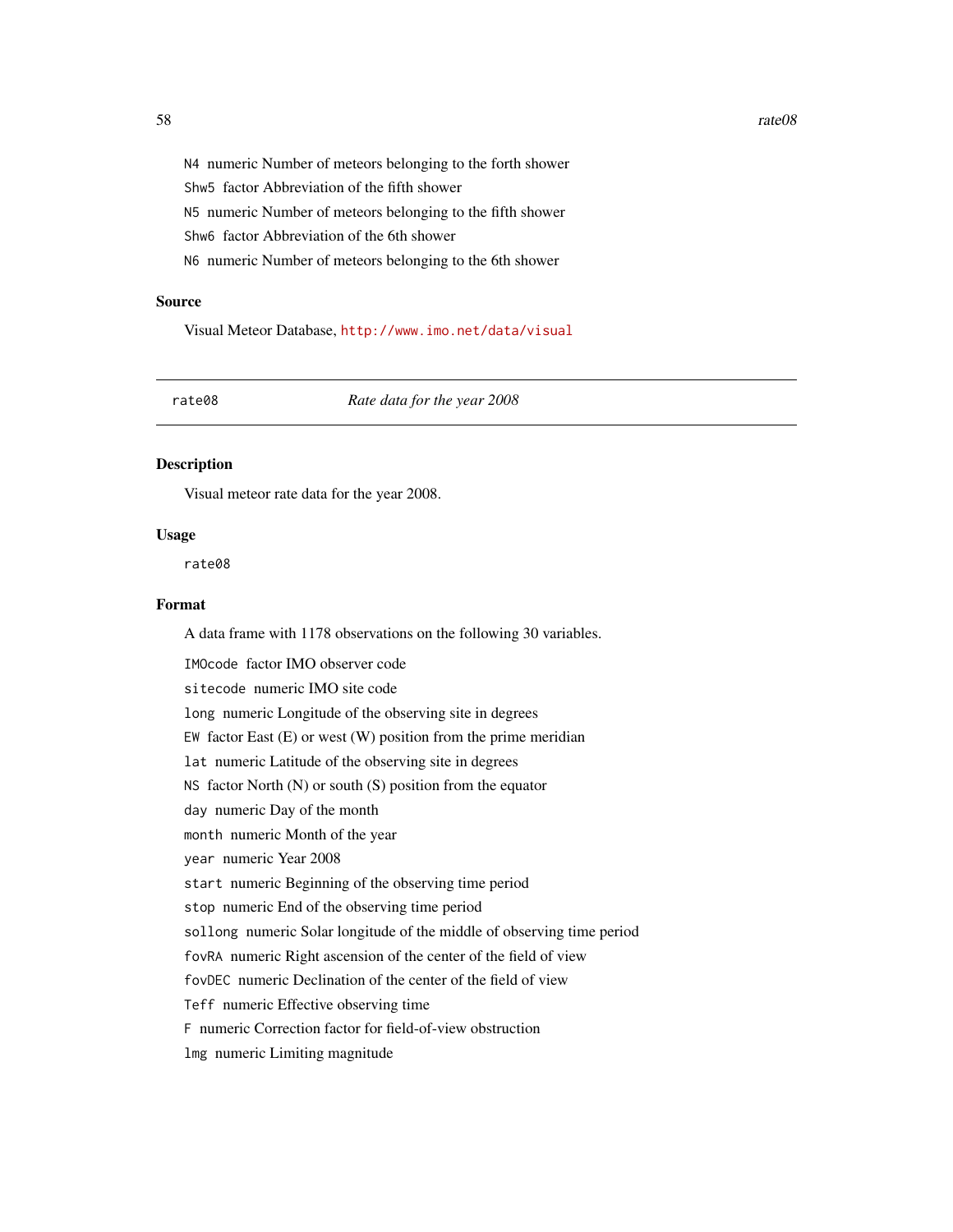#### rate09 59

SPO numeric Number of observed sporadics Shw1 factor Abbreviation of the first shower N1 numeric Number of meteors belonging to the first shower Shw2 factor Abbreviation of the second shower N2 numeric Number of meteors belonging to the second shower Shw3 factor Abbreviation of the third shower N3 numeric Number of meteors belonging to the third shower Shw4 factor Abbreviation of the forth shower N4 numeric Number of meteors belonging to the forth shower Shw5 factor Abbreviation of the fifth shower N5 numeric Number of meteors belonging to the fifth shower Shw6 factor Abbreviation of the 6th shower N6 numeric Number of meteors belonging to the 6th shower

# Source

Visual Meteor Database, <http://www.imo.net/data/visual>

rate09 *Rate data for the year 2009*

# Description

Visual meteor rate data for the year 2009.

## Usage

rate09

# Format

A data frame with 3746 observations on the following 30 variables.

IMOcode factor IMO observer code

sitecode numeric IMO site code

long numeric Longitude of the observing site in degrees

EW factor East  $(E)$  or west  $(W)$  position from the prime meridian

lat numeric Latitude of the observing site in degrees

NS factor North  $(N)$  or south  $(S)$  position from the equator

day numeric Day of the month

month numeric Month of the year

year numeric Year 2009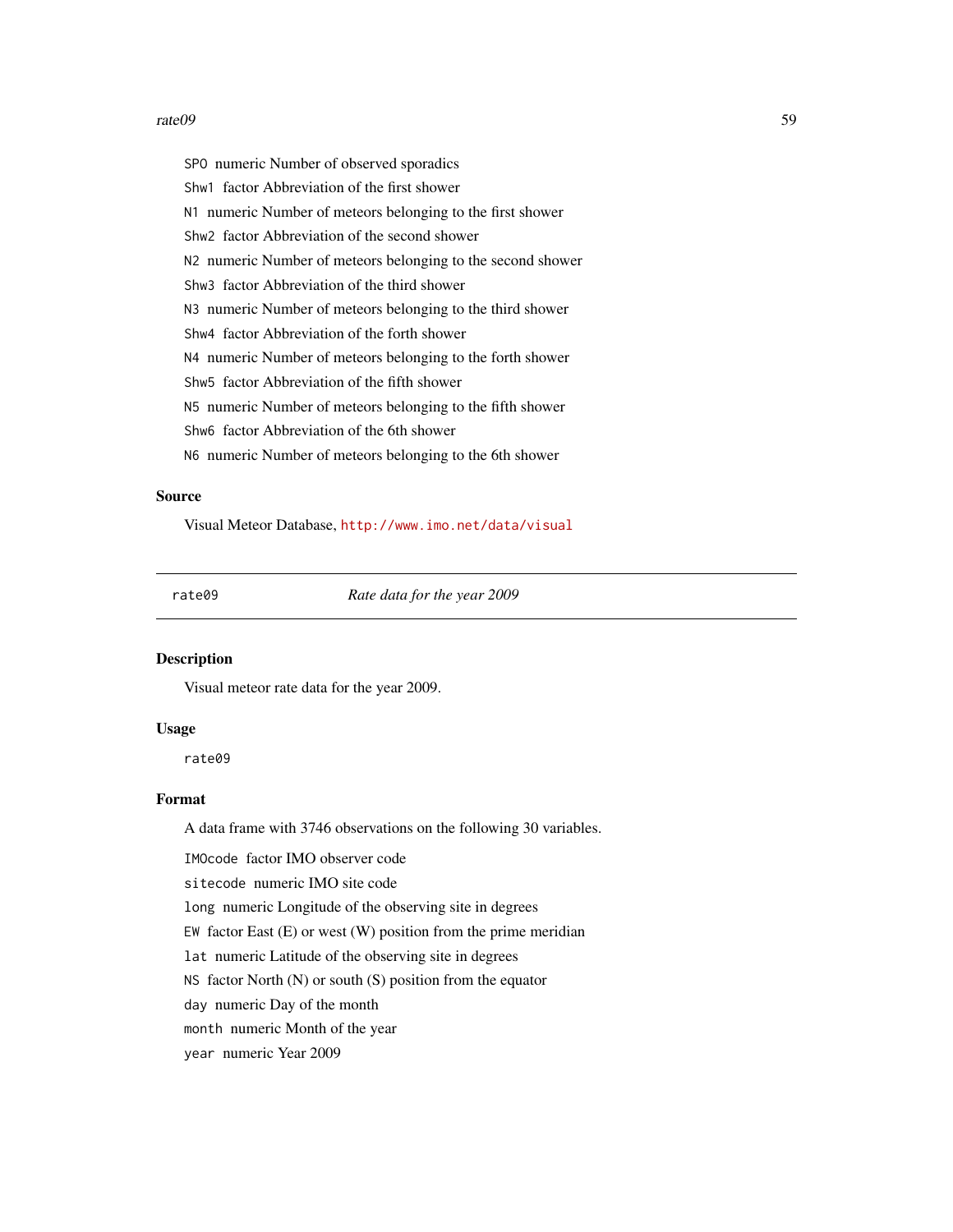start numeric Beginning of the observing time period stop numeric End of the observing time period sollong numeric Solar longitude of the middle of observing time period fovRA numeric Right ascension of the center of the field of view fovDEC numeric Declination of the center of the field of view Teff numeric Effective observing time F numeric Correction factor for field-of-view obstruction lmg numeric Limiting magnitude SPO numeric Number of observed sporadics Shw1 factor Abbreviation of the first shower N1 numeric Number of meteors belonging to the first shower Shw2 factor Abbreviation of the second shower N2 numeric Number of meteors belonging to the second shower Shw3 factor Abbreviation of the third shower N3 numeric Number of meteors belonging to the third shower Shw4 factor Abbreviation of the forth shower N4 numeric Number of meteors belonging to the forth shower Shw5 factor Abbreviation of the fifth shower N5 numeric Number of meteors belonging to the fifth shower Shw6 factor Abbreviation of the 6th shower N6 numeric Number of meteors belonging to the 6th shower

## Source

Visual Meteor Database, <http://www.imo.net/data/visual>

rate10 *Rate data for the year 2010*

# **Description**

Visual meteor rate data for the year 2010.

# Usage

rate10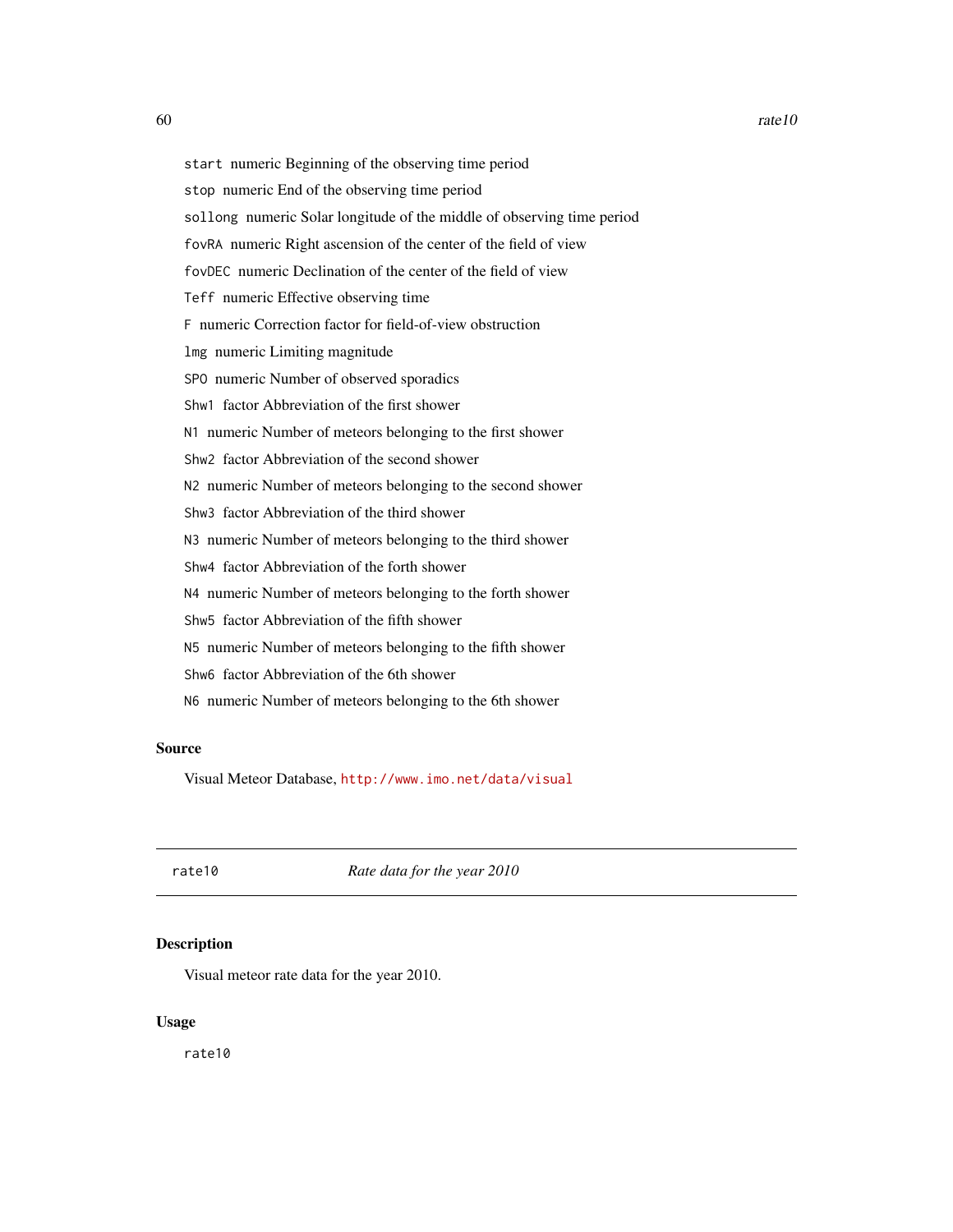#### $rate10$  61

## Format

A data frame with 5295 observations on the following 32 variables.

IMOcode factor IMO observer code sitecode numeric IMO site code long numeric Longitude of the observing site in degrees EW factor East  $(E)$  or west  $(W)$  position from the prime meridian lat numeric Latitude of the observing site in degrees NS factor North (N) or south (S) position from the equator day numeric Day of the month month numeric Month of the year year numeric Year 2010 start numeric Beginning of the observing time period stop numeric End of the observing time period sollong numeric Solar longitude of the middle of observing time period fovRA numeric Right ascension of the center of the field of view fovDEC numeric Declination of the center of the field of view Teff numeric Effective observing time F numeric Correction factor for field-of-view obstruction lmg numeric Limiting magnitude SPO numeric Number of observed sporadics Shw1 factor Abbreviation of the first shower N1 numeric Number of meteors belonging to the first shower Shw2 factor Abbreviation of the second shower N2 numeric Number of meteors belonging to the second shower Shw3 factor Abbreviation of the third shower N3 numeric Number of meteors belonging to the third shower Shw4 factor Abbreviation of the forth shower N4 numeric Number of meteors belonging to the forth shower Shw5 factor Abbreviation of the fifth shower N5 numeric Number of meteors belonging to the fifth shower Shw6 factor Abbreviation of the 6th shower N6 numeric Number of meteors belonging to the 6th shower Shw7 factor Abbreviation of the 7th shower N7 numeric Number of meteors belonging to the 7th shower

# Source

Visual Meteor Database, <http://www.imo.net/data/visual>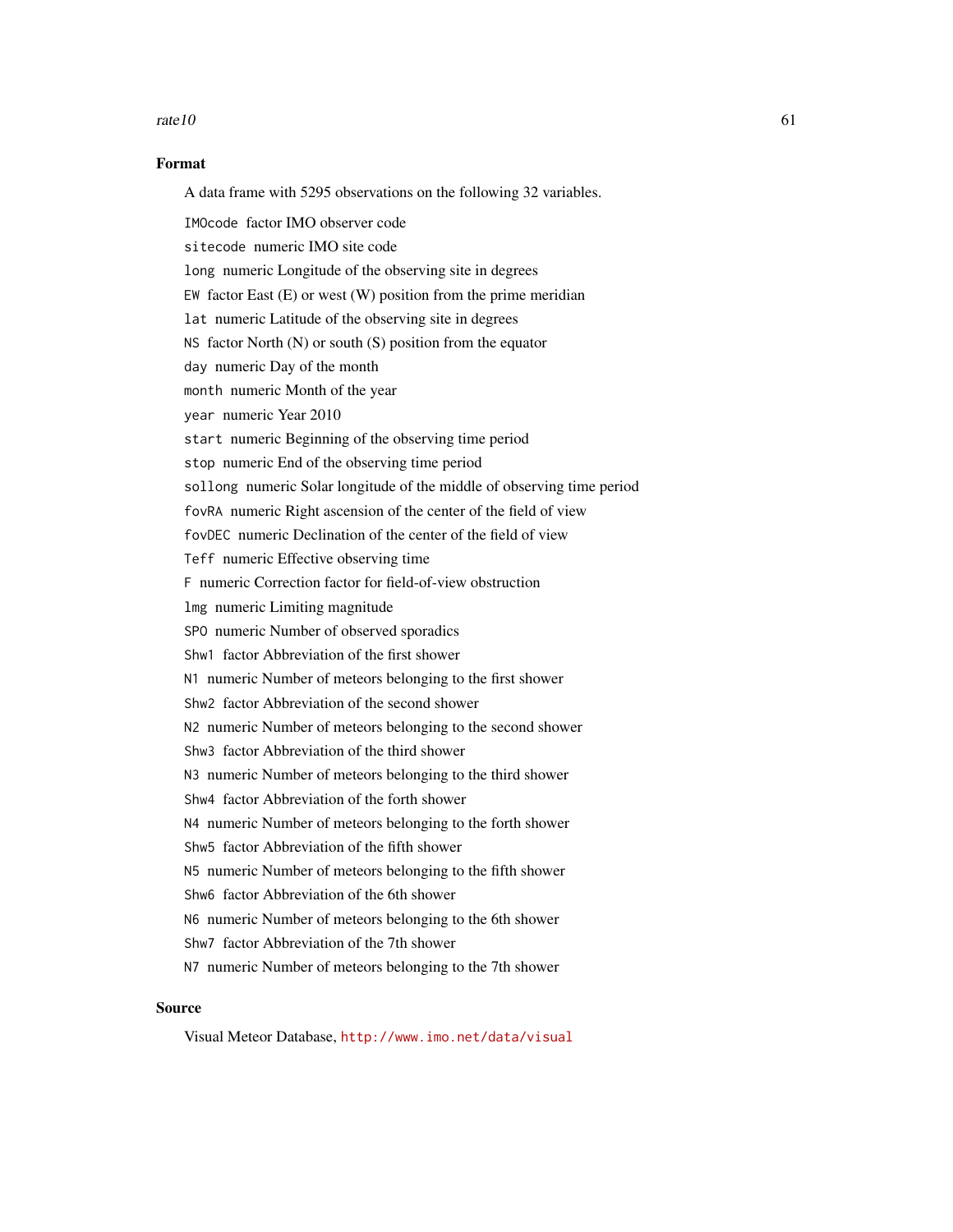Visual meteor rate data for the year 2011.

## Usage

rate11

# Format

A data frame with 4519 observations on the following 30 variables.

IMOcode factor IMO observer code

sitecode numeric IMO site code

long numeric Longitude of the observing site in degrees

EW factor East  $(E)$  or west  $(W)$  position from the prime meridian

lat numeric Latitude of the observing site in degrees

NS factor North (N) or south (S) position from the equator

day numeric Day of the month

month numeric Month of the year

year numeric Year 2011

start numeric Beginning of the observing time period

stop numeric End of the observing time period

sollong numeric Solar longitude of the middle of observing time period

fovRA numeric Right ascension of the center of the field of view

fovDEC numeric Declination of the center of the field of view

Teff numeric Effective observing time

F numeric Correction factor for field-of-view obstruction

lmg numeric Limiting magnitude

SPO numeric Number of observed sporadics

Shw1 factor Abbreviation of the first shower

N1 numeric Number of meteors belonging to the first shower

Shw2 factor Abbreviation of the second shower

N2 numeric Number of meteors belonging to the second shower

Shw3 factor Abbreviation of the third shower

N3 numeric Number of meteors belonging to the third shower

Shw4 factor Abbreviation of the forth shower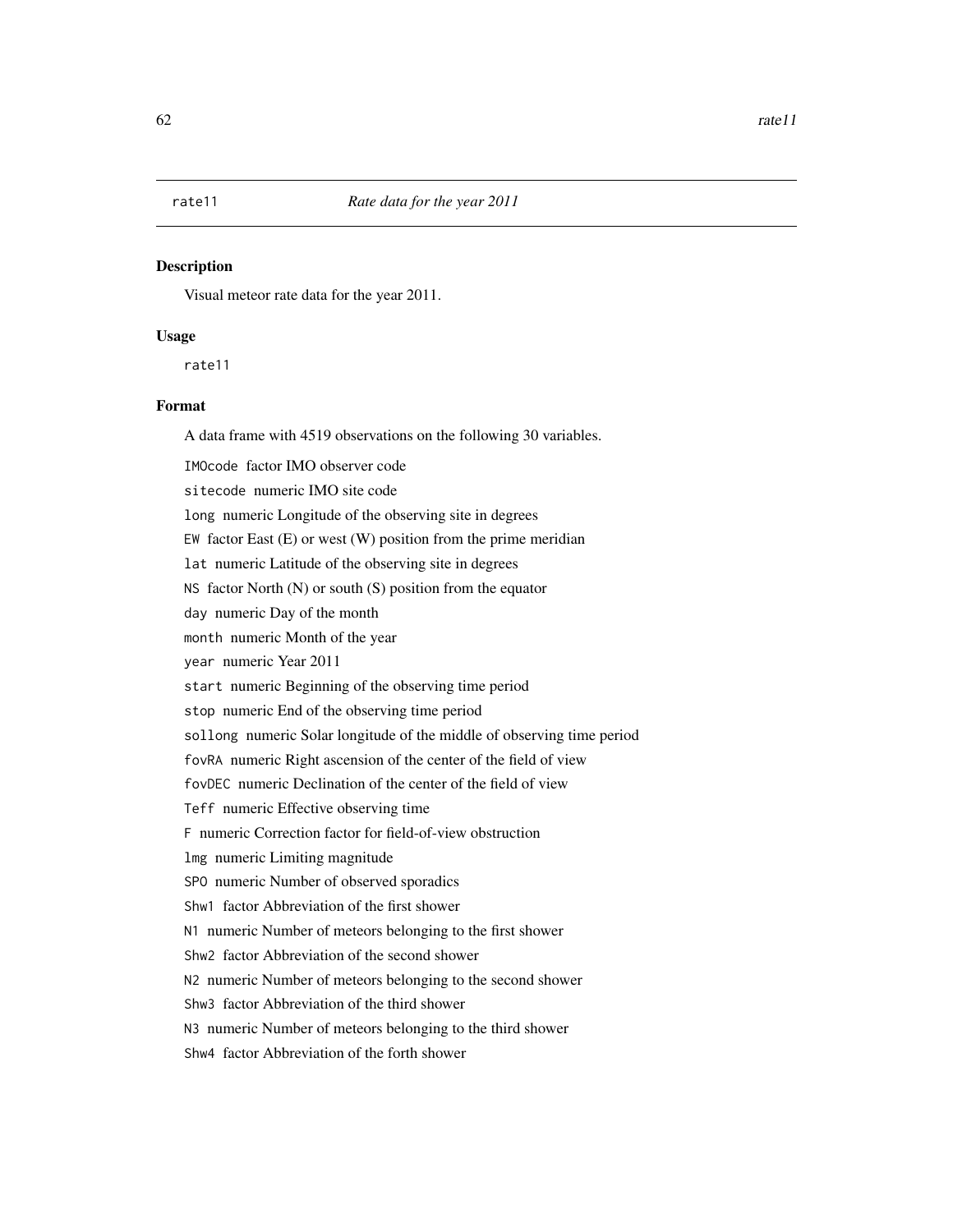#### $rate95$  63

N4 numeric Number of meteors belonging to the forth shower Shw5 factor Abbreviation of the fifth shower N5 numeric Number of meteors belonging to the fifth shower Shw6 factor Abbreviation of the 6th shower N6 numeric Number of meteors belonging to the 6th shower

## Source

Visual Meteor Database, <http://www.imo.net/data/visual>

rate95 *Rate data for the year 1995*

#### Description

Visual meteor rate data for the year 1995.

#### Usage

rate95

# Format

A data frame with 5924 observations on the following 34 variables.

IMOcode factor IMO observer code sitecode numeric IMO site code long numeric Longitude of the observing site in degrees EW factor East  $(E)$  or west  $(W)$  position from the prime meridian lat numeric Latitude of the observing site in degrees NS factor North (N) or south (S) position from the equator day numeric Day of the month month numeric Month of the year year numeric Year 1995 start numeric Beginning of the observing time period stop numeric End of the observing time period sollong numeric Solar longitude of the middle of observing time period fovRA numeric Right ascension of the center of the field of view fovDEC numeric Declination of the center of the field of view Teff numeric Effective observing time F numeric Correction factor for field-of-view obstruction lmg numeric Limiting magnitude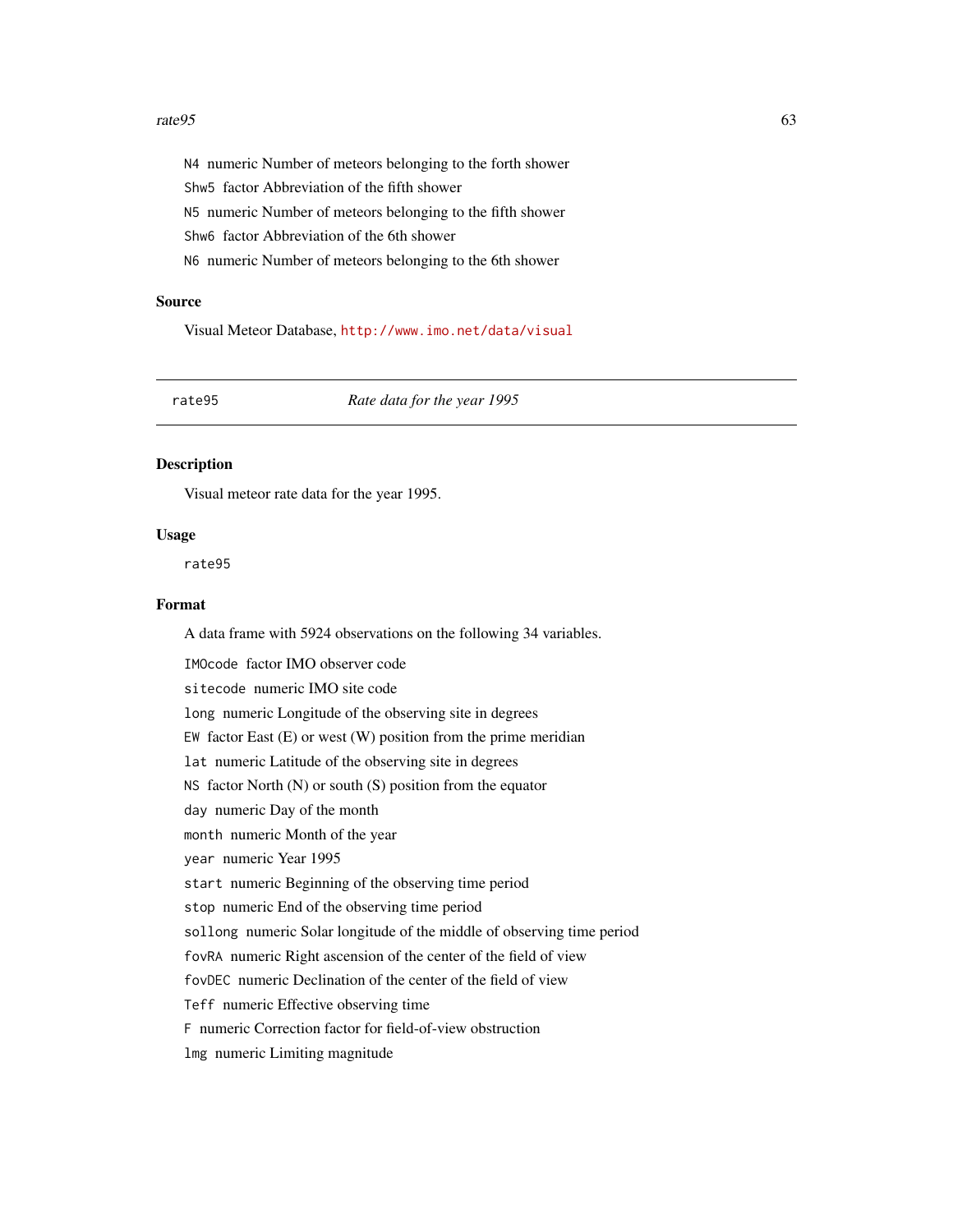SPO numeric Number of observed sporadics Shw1 factor Abbreviation of the first shower N1 numeric Number of meteors belonging to the first shower Shw2 factor Abbreviation of the second shower N2 numeric Number of meteors belonging to the second shower Shw3 factor Abbreviation of the third shower N3 numeric Number of meteors belonging to the third shower Shw4 factor Abbreviation of the forth shower N4 numeric Number of meteors belonging to the forth shower Shw5 factor Abbreviation of the fifth shower N5 numeric Number of meteors belonging to the fifth shower Shw6 factor Abbreviation of the 6th shower N6 numeric Number of meteors belonging to the 6th shower Shw7 factor Abbreviation of the 7th shower N7 numeric Number of meteors belonging to the 7th shower Shw8 factor Abbreviation of the 8th shower N8 numeric Number of meteors belonging to the 8th shower

#### Source

Visual Meteor Database, <http://www.imo.net/data/visual>

rate96 *Rate data for the year 1996*

# Description

Visual meteor rate data for the year 1996.

#### Usage

rate96

# Format

A data frame with 7531 observations on the following 34 variables.

IMOcode factor IMO observer code

sitecode numeric IMO site code

long numeric Longitude of the observing site in degrees

EW factor East  $(E)$  or west  $(W)$  position from the prime meridian

lat numeric Latitude of the observing site in degrees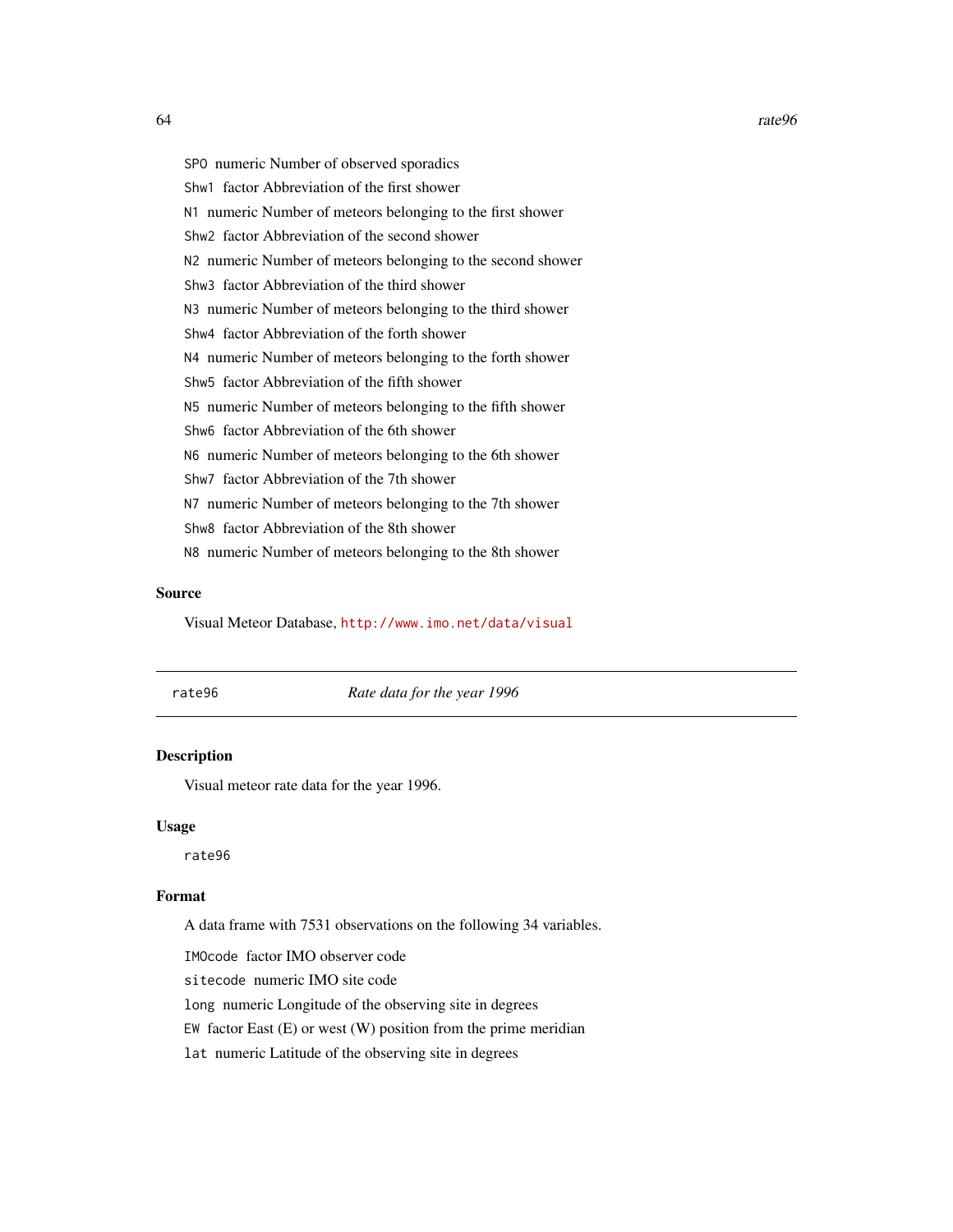#### $rate96$  65

NS factor North  $(N)$  or south  $(S)$  position from the equator

day numeric Day of the month

month numeric Month of the year

year numeric Year 1996

start numeric Beginning of the observing time period

stop numeric End of the observing time period

sollong numeric Solar longitude of the middle of observing time period

fovRA numeric Right ascension of the center of the field of view

fovDEC numeric Declination of the center of the field of view

Teff numeric Effective observing time

F numeric Correction factor for field-of-view obstruction

lmg numeric Limiting magnitude

SPO numeric Number of observed sporadics

Shw1 factor Abbreviation of the first shower

N1 numeric Number of meteors belonging to the first shower

Shw2 factor Abbreviation of the second shower

N2 numeric Number of meteors belonging to the second shower

Shw3 factor Abbreviation of the third shower

N3 numeric Number of meteors belonging to the third shower

Shw4 factor Abbreviation of the forth shower

N4 numeric Number of meteors belonging to the forth shower

Shw5 factor Abbreviation of the fifth shower

N5 numeric Number of meteors belonging to the fifth shower

Shw6 factor Abbreviation of the 6th shower

N6 numeric Number of meteors belonging to the 6th shower

Shw7 factor Abbreviation of the 7th shower

N7 numeric Number of meteors belonging to the 7th shower

Shw8 factor Abbreviation of the 8th shower

N8 numeric Number of meteors belonging to the 8th shower

#### Source

Visual Meteor Database, <http://www.imo.net/data/visual>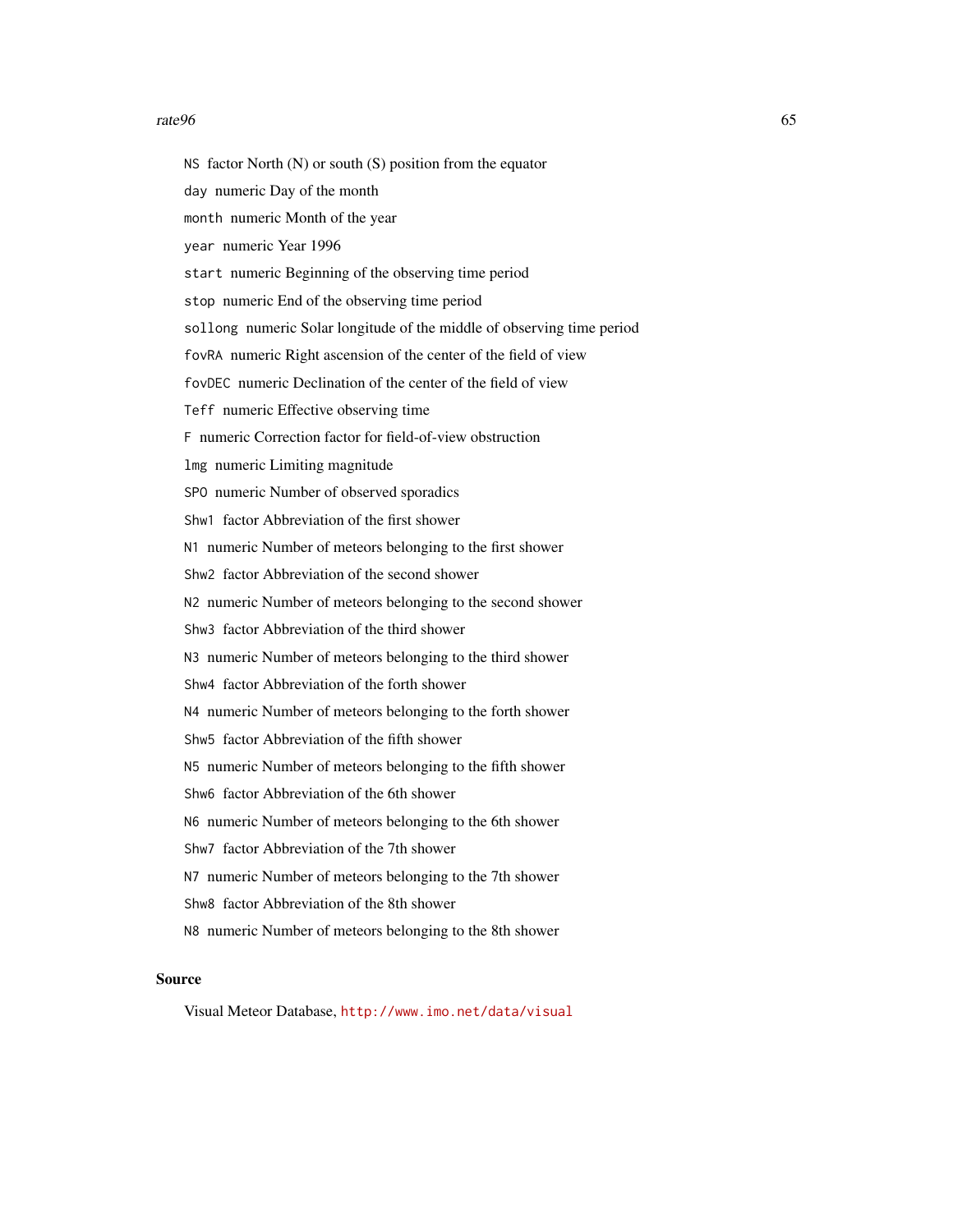Visual meteor rate data for the year 1997.

## Usage

rate97

# Format

A data frame with 9162 observations on the following 34 variables.

IMOcode factor IMO observer code

sitecode numeric IMO site code

long numeric Longitude of the observing site in degrees

EW factor East  $(E)$  or west  $(W)$  position from the prime meridian

lat numeric Latitude of the observing site in degrees

NS factor North (N) or south (S) position from the equator

day numeric Day of the month

month numeric Month of the year

year numeric Year 1997

start numeric Beginning of the observing time period

stop numeric End of the observing time period

sollong numeric Solar longitude of the middle of observing time period

fovRA numeric Right ascension of the center of the field of view

fovDEC numeric Declination of the center of the field of view

Teff numeric Effective observing time

F numeric Correction factor for field-of-view obstruction

lmg numeric Limiting magnitude

SPO numeric Number of observed sporadics

Shw1 factor Abbreviation of the first shower

N1 numeric Number of meteors belonging to the first shower

Shw2 factor Abbreviation of the second shower

N2 numeric Number of meteors belonging to the second shower

Shw3 factor Abbreviation of the third shower

N3 numeric Number of meteors belonging to the third shower

Shw4 factor Abbreviation of the forth shower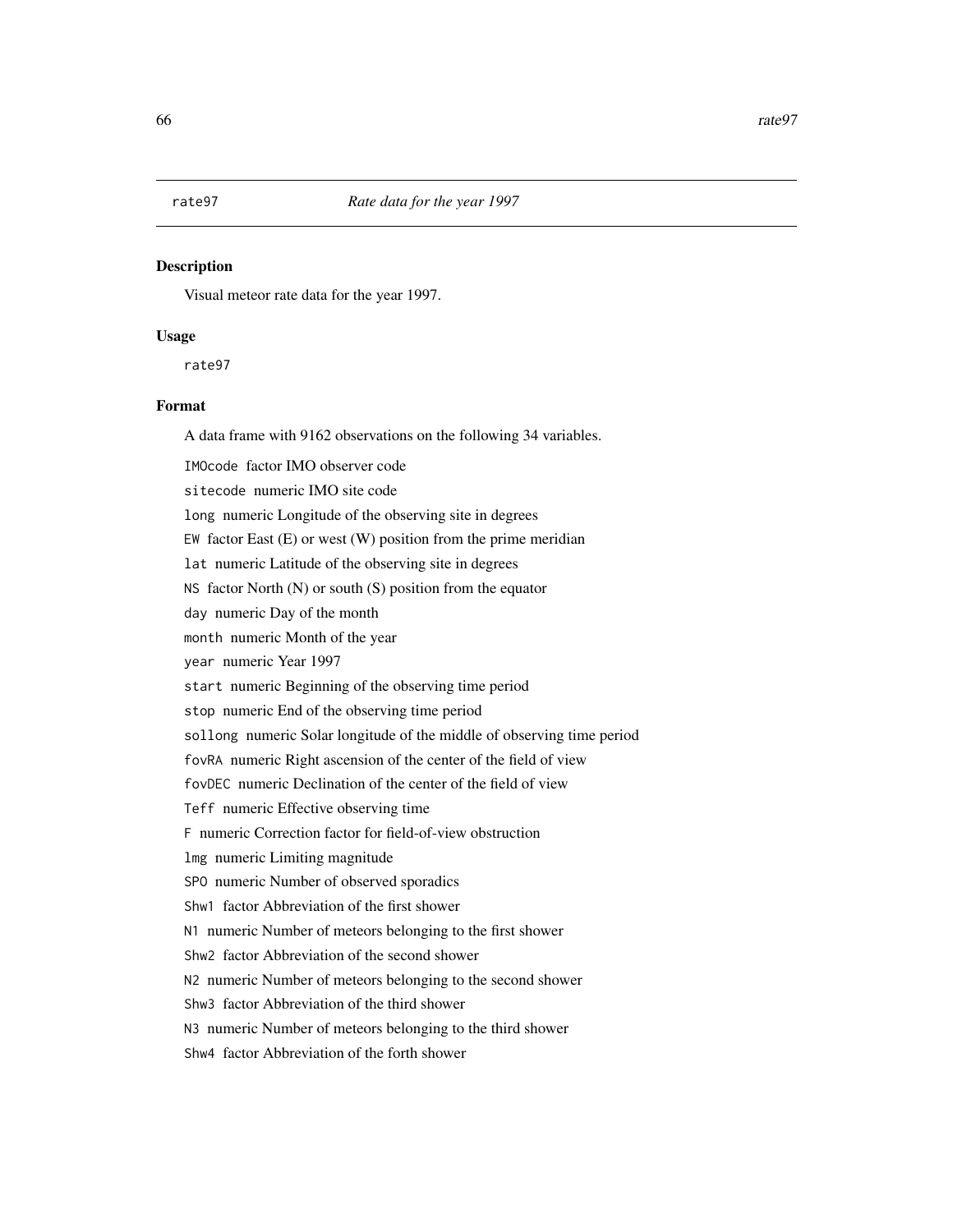#### $rate98$  67

N4 numeric Number of meteors belonging to the forth shower Shw5 factor Abbreviation of the fifth shower N5 numeric Number of meteors belonging to the fifth shower Shw6 factor Abbreviation of the 6th shower N6 numeric Number of meteors belonging to the 6th shower Shw7 factor Abbreviation of the 7th shower N7 numeric Number of meteors belonging to the 7th shower Shw8 factor Abbreviation of the 8th shower N8 numeric Number of meteors belonging to the 8th shower

# Source

Visual Meteor Database, <http://www.imo.net/data/visual>

rate98 *Rate data for the year 1998*

## Description

Visual meteor rate data for the year 1998.

#### Usage

rate98

# Format

A data frame with 12141 observations on the following 34 variables.

IMOcode factor IMO observer code

sitecode numeric IMO site code

long numeric Longitude of the observing site in degrees

EW factor East  $(E)$  or west  $(W)$  position from the prime meridian

lat numeric Latitude of the observing site in degrees

NS factor North (N) or south (S) position from the equator

day numeric Day of the month

month numeric Month of the year

year numeric Year 1998

start numeric Beginning of the observing time period

stop numeric End of the observing time period

sollong numeric Solar longitude of the middle of observing time period

fovRA numeric Right ascension of the center of the field of view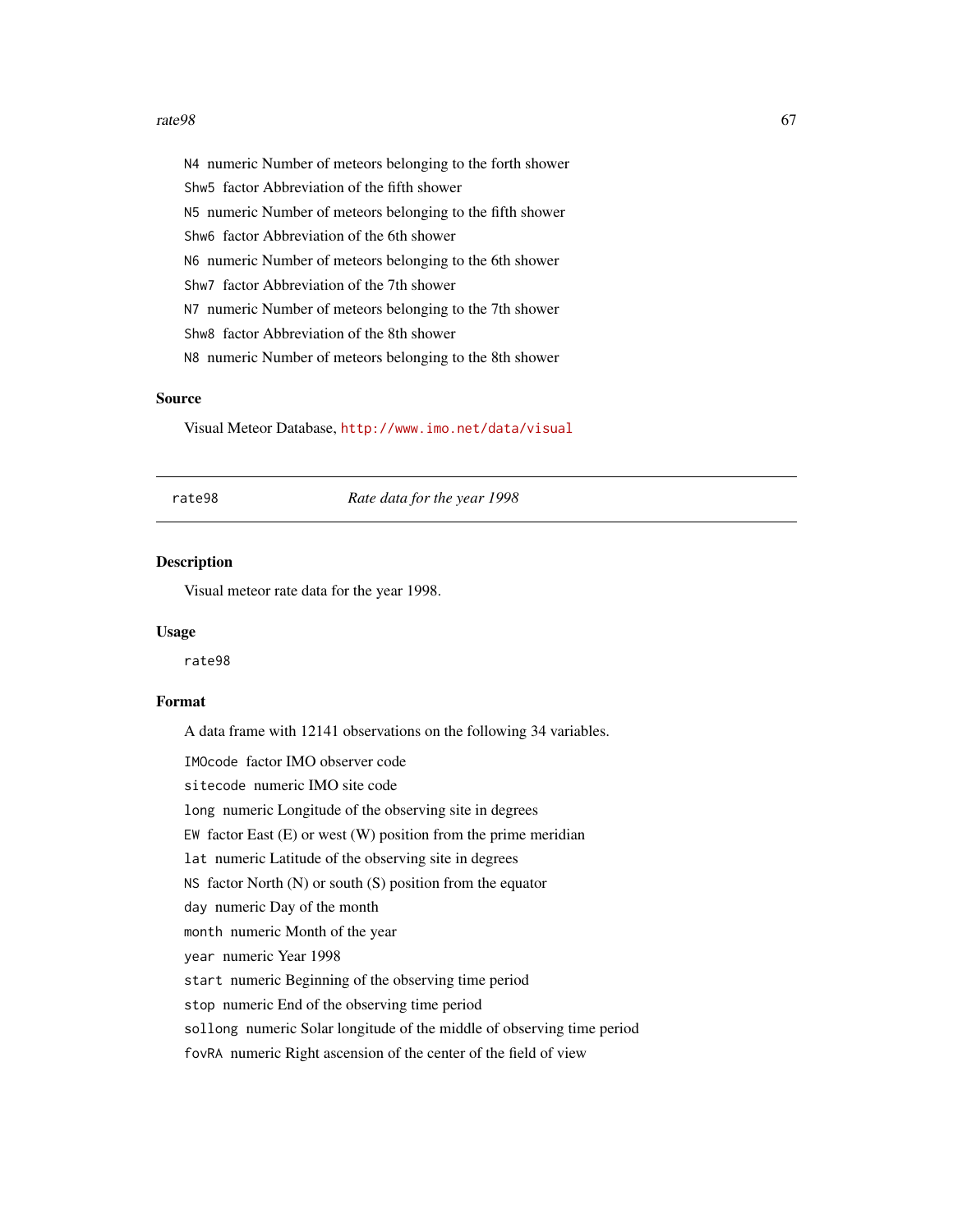fovDEC numeric Declination of the center of the field of view Teff numeric Effective observing time F numeric Correction factor for field-of-view obstruction lmg numeric Limiting magnitude SPO numeric Number of observed sporadics Shw1 factor Abbreviation of the first shower N1 numeric Number of meteors belonging to the first shower Shw2 factor Abbreviation of the second shower N2 numeric Number of meteors belonging to the second shower

Shw3 factor Abbreviation of the third shower

N3 numeric Number of meteors belonging to the third shower

Shw4 factor Abbreviation of the forth shower

N4 numeric Number of meteors belonging to the forth shower

Shw5 factor Abbreviation of the fifth shower

N5 numeric Number of meteors belonging to the fifth shower

Shw6 factor Abbreviation of the 6th shower

N6 numeric Number of meteors belonging to the 6th shower

Shw7 factor Abbreviation of the 7th shower

N7 numeric Number of meteors belonging to the 7th shower

Shw8 factor Abbreviation of the 8th shower

N8 numeric Number of meteors belonging to the 8th shower

#### Source

Visual Meteor Database, <http://www.imo.net/data/visual>

rate99 *Rate data for the year 1999*

#### **Description**

Visual meteor rate data for the year 1999.

#### Usage

rate99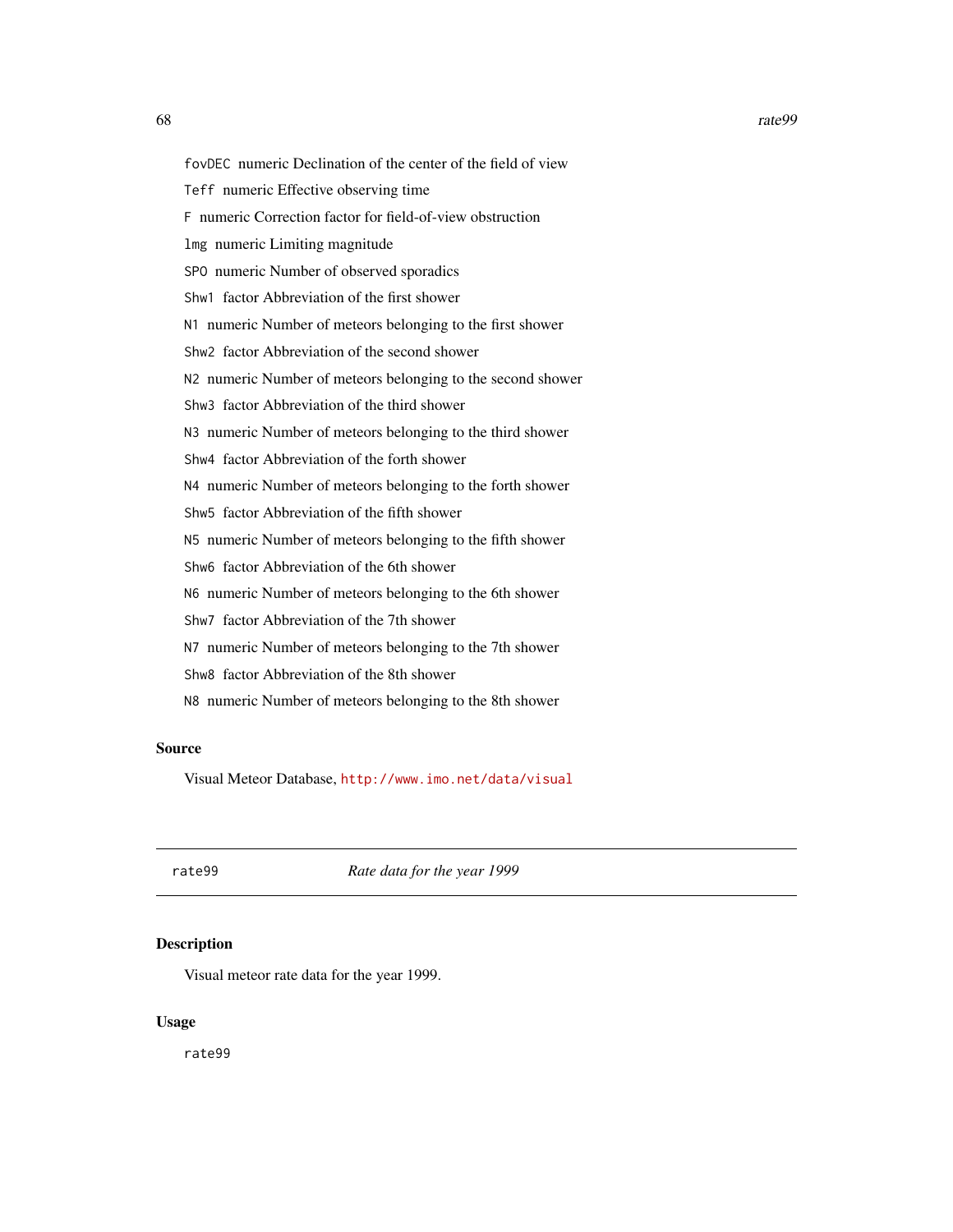#### rate99 69

# Format

A data frame with 22137 observations on the following 34 variables.

IMOcode factor IMO observer code sitecode numeric IMO site code long numeric Longitude of the observing site in degrees EW factor East (E) or west (W) position from the prime meridian lat numeric Latitude of the observing site in degrees NS factor North (N) or south (S) position from the equator day numeric Day of the month month numeric Month of the year year numeric Year 1999 start numeric Beginning of the observing time period stop numeric End of the observing time period sollong numeric Solar longitude of the middle of observing time period fovRA numeric Right ascension of the center of the field of view fovDEC numeric Declination of the center of the field of view Teff numeric Effective observing time F numeric Correction factor for field-of-view obstruction lmg numeric Limiting magnitude SPO numeric Number of observed sporadics Shw1 factor Abbreviation of the first shower N1 numeric Number of meteors belonging to the first shower Shw2 factor Abbreviation of the second shower N2 numeric Number of meteors belonging to the second shower Shw3 factor Abbreviation of the third shower N3 numeric Number of meteors belonging to the third shower Shw4 factor Abbreviation of the forth shower N4 numeric Number of meteors belonging to the forth shower Shw5 factor Abbreviation of the fifth shower N5 numeric Number of meteors belonging to the fifth shower Shw6 factor Abbreviation of the 6th shower N6 numeric Number of meteors belonging to the 6th shower Shw7 factor Abbreviation of the 7th shower N7 numeric Number of meteors belonging to the 7th shower Shw8 factor Abbreviation of the 8th shower N8 numeric Number of meteors belonging to the 8th shower

# Source

Visual Meteor Database, <http://www.imo.net/data/visual>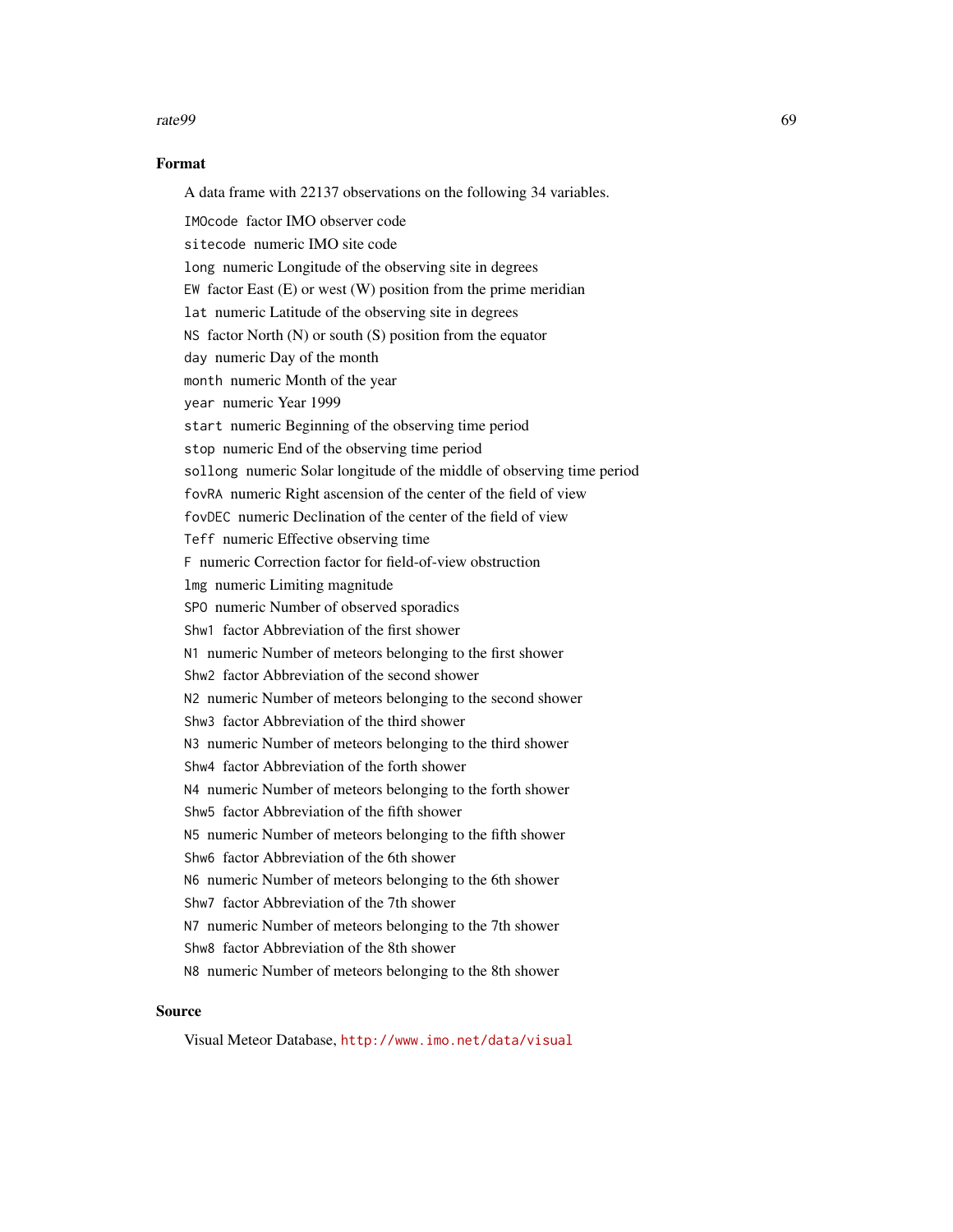<span id="page-69-0"></span>

Reads magnitude data from IMO site or saved file.

# Usage

```
read.magn(data)
```
# Arguments

data the name of the file or connection to read from.

# Details

Argument data represents path to the file to be opened or a complete URL.

# Value

A data frame containing a representation of the data in the file.

# Author(s)

Kristina Veljkovic

# References

<http://www.imo.net/data/visual>

# See Also

[read.rate](#page-70-0)

# Examples

## read magnitude data for the year 2011 from IMO site read.magn("http://www.imo.net/files/data/vmdb/MAGN\_11.TXT")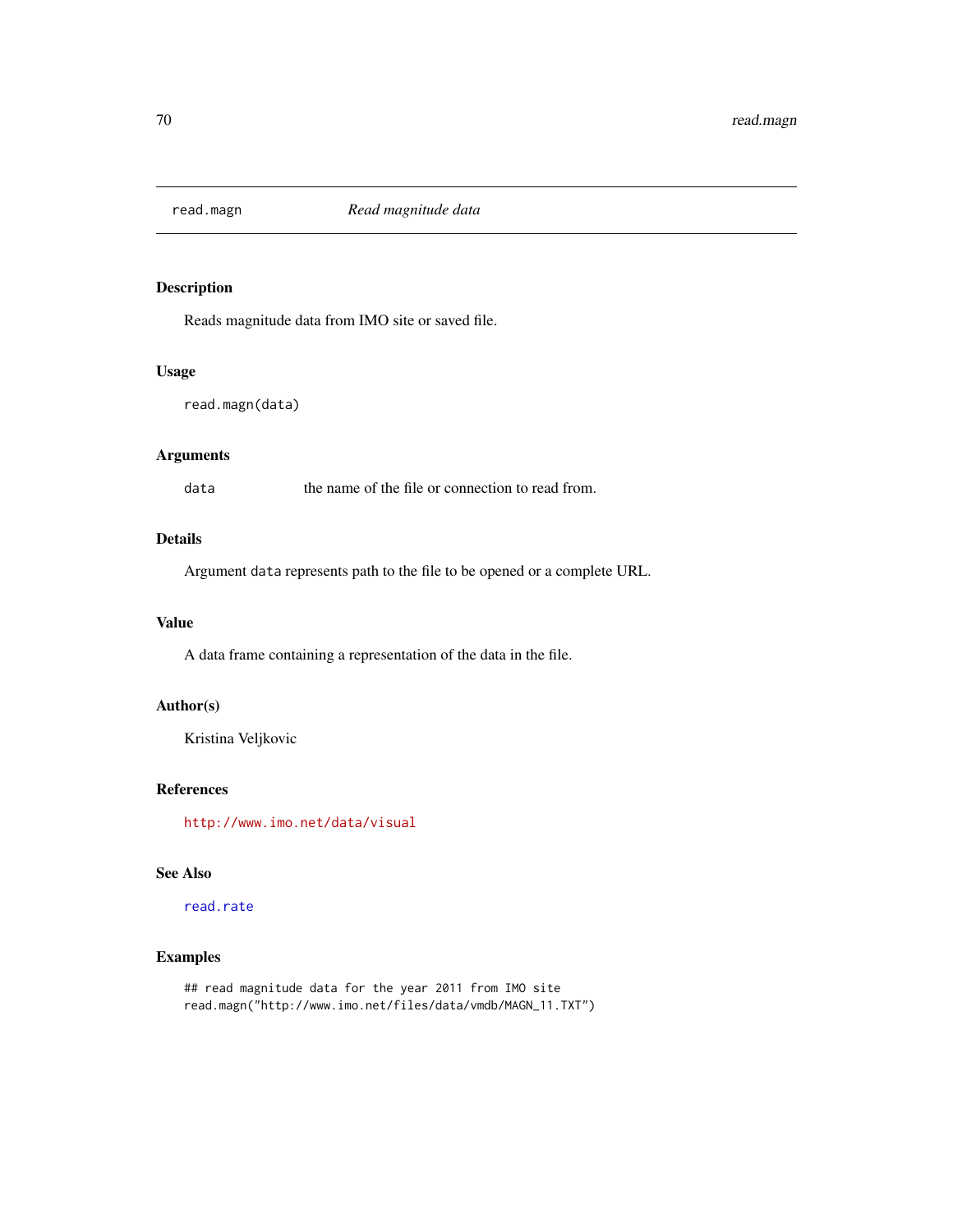<span id="page-70-0"></span>

Reads rate data from IMO site or saved file.

# Usage

read.rate(data)

# Arguments

data the name of the file or connection to read from.

# Details

Argument data represents path to the file to be opened or a complete URL.

# Value

A data frame containing a representation of the data in the file.

# Author(s)

Kristina Veljkovic

# References

<http://www.imo.net/data/visual>

# See Also

[read.magn](#page-69-0)

# Examples

```
## read rate data for the year 2011 from IMO site
read.rate("http://www.imo.net/files/data/vmdb/RATE_11.TXT")
```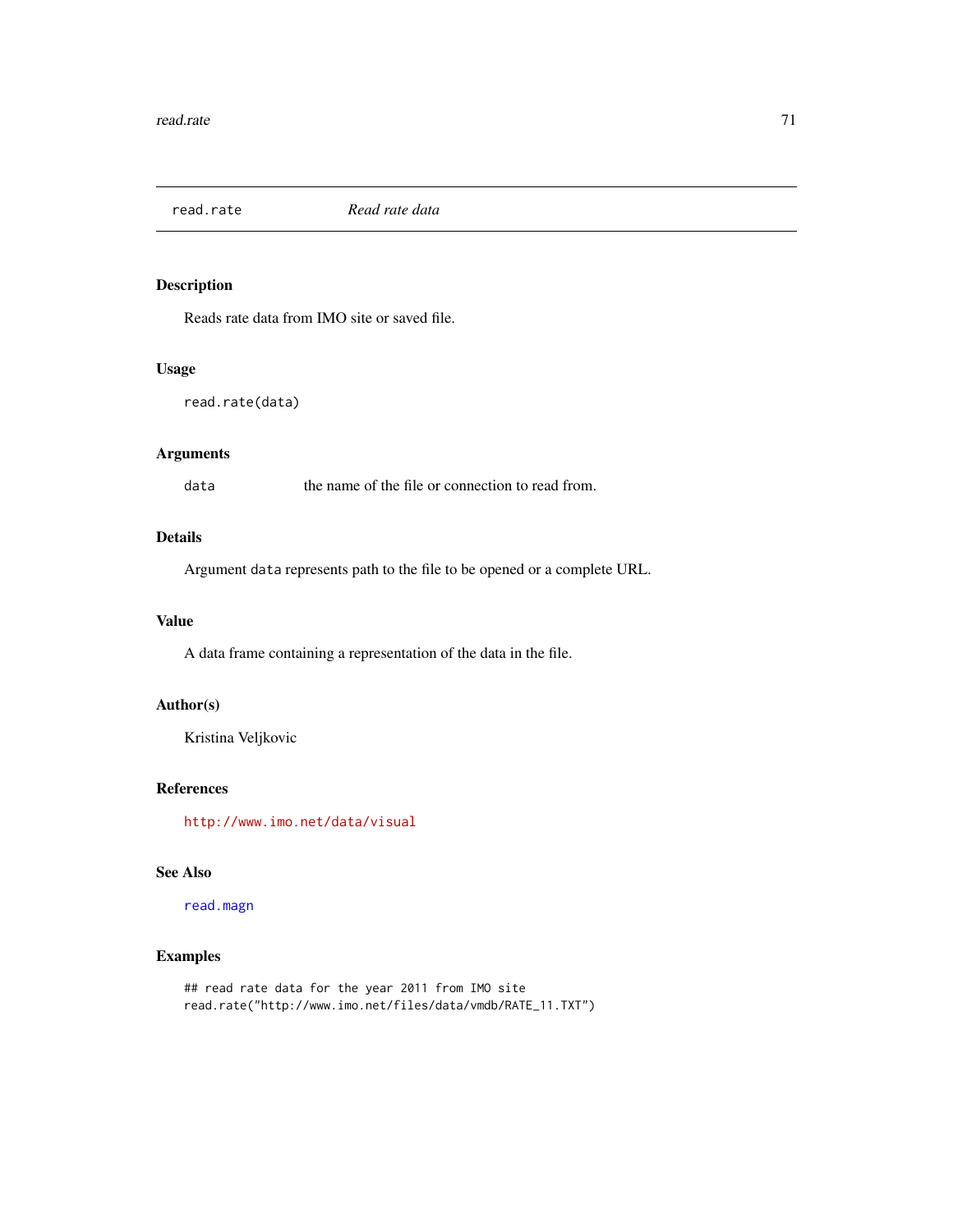The data consists of a list of visual meteor showers.

# Usage

shw\_list

# Format

A data frame with 33 observations on the following 11 variables.

Shw factor Three-letter shower code Name factor Shower name Activity.beg factor The beginning of the activity period Activity.end factor The end of the activity period Max factor The date of maximum activity Sollong numeric Solar longitude of the date of maximum Alpha numeric Right ascension of radiant at date of maximum Delta numeric Declination of radiant at date of maximum V numeric Geocentric velocity of the stream r numeric Population index of a meteor shower ZHR numeric Zenithal Hourly Rate of meteor shower during maximum activity

## Source

Meteor Shower Calendar, <http://www.imo.net/calendar>

solar.long *Calculation of solar longitude*

# Description

Calculates solar longitude with respect to the equinox of 2000.0 for given year, month, day and time.

#### Usage

solar.long(year,month,day,time,prec=11)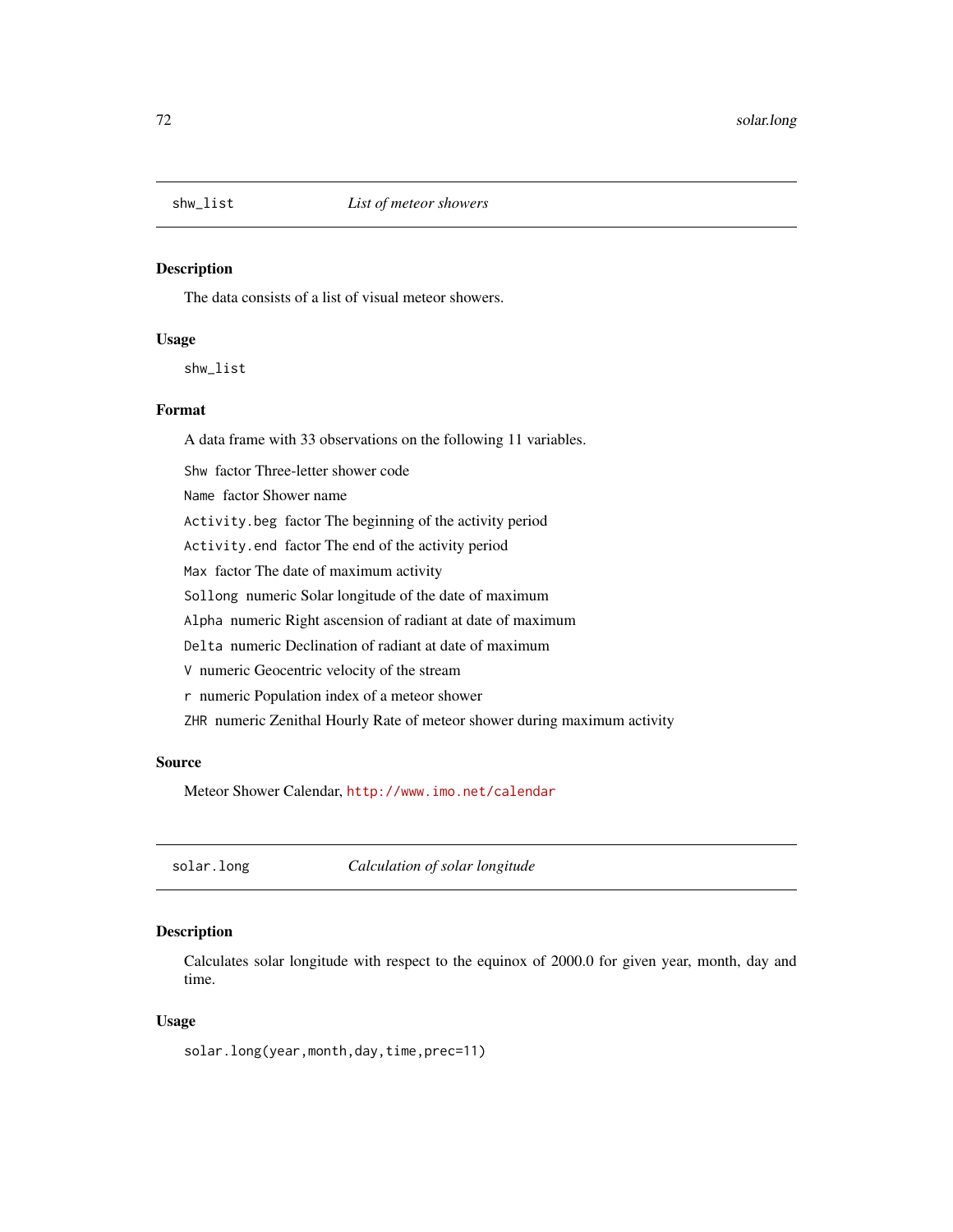# <span id="page-72-0"></span>sollong\_date 73

### Arguments

| year  | numeric vector of length 4 specifying year.                                                                  |
|-------|--------------------------------------------------------------------------------------------------------------|
| month | numeric vector specifying month of the year.                                                                 |
| day   | numeric vector specifying day.                                                                               |
| time  | numeric vector specifying time in hours.                                                                     |
| prec  | numeric vector specifying number of decimals of calculated solar longitude. By<br>default it is equal to 11. |

#### Value

solar.long returns numeric vector with a value between 0 and 360.

# Author(s)

Kristina Veljkovic

# References

Steyaert C. (1991). Calculating the Solar Longitude 2000.0, *WGN, Journal of the IMO*, 19:2, 31-34.

### See Also

[filter.sol](#page-18-0)

# Examples

## calculate solar longitude for June 22, 2006, at 4h UT, rounded to 3 decimals solar.long(year=2006,month=6,day=22,time=4,prec=3)

sollong\_date *Calculation of date and time corresponding to given solar longitude*

#### Description

Calculates calendar date and time corresponding to specified values of solar longitude and year.

### Usage

```
sollong_date(year,value,month.beg=1,month.end=12,day.beg=1,day.end=31,
time.beg=0,time.end=2359)
```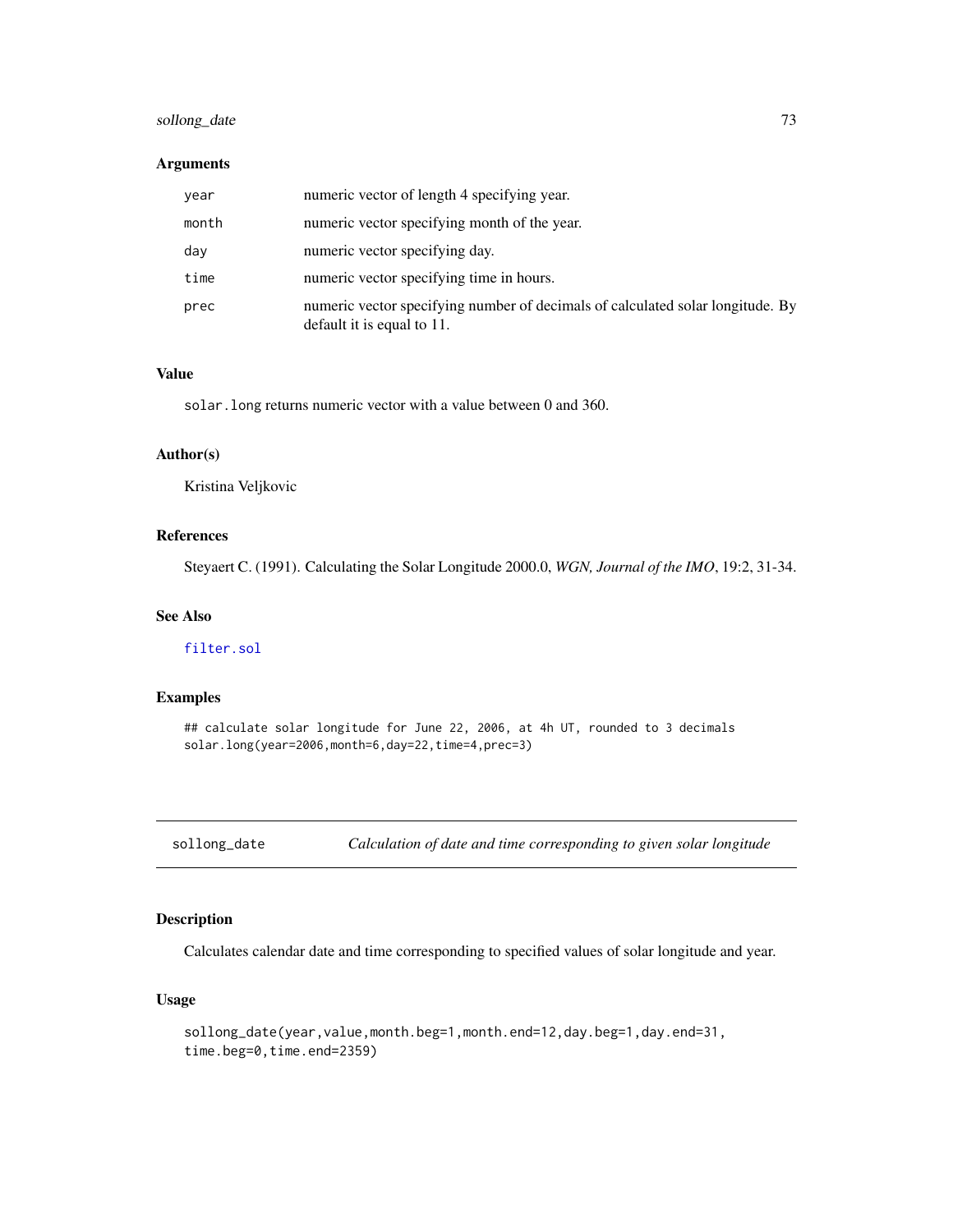# <span id="page-73-0"></span>Arguments

| year      | numeric vector of length 4 specifying year.                                                                                                                         |
|-----------|---------------------------------------------------------------------------------------------------------------------------------------------------------------------|
| value     | numeric vector specifying solar longitude.                                                                                                                          |
| month.beg | numeric vector specifying the beginning month. By default, month, beg is set to<br>be equal to 1.                                                                   |
| month.end | numeric vector specifying the ending month. By default, month. end is set to be<br>equal to 12.                                                                     |
| day.beg   | numeric vector specifying the beginning day. By default, day beg is set to be<br>equal to 1.                                                                        |
| day.end   | numeric vector specifying the ending day. By default, day, end is set to be equal<br>to 31.                                                                         |
| time.beg  | numeric vector (0-2359) specifying lower boundary of time in hours and min-<br>utes, corresponding to day. beg. By default, time. beg is set to be equal to 0.      |
| time.end  | numeric vector $(0-2359)$ specifying upper boundary of time in hours and min-<br>utes, corresponding to day. end. By default, time. end is set to be equal to 2359. |

# Value

solar.long returns object of POSIXct class - calendar date plus time in hours, minutes and seconds, in UTC.

# Author(s)

Kristina Veljkovic

#### See Also

[solar.long](#page-71-0)

# Examples

## calculate date and time corresponding to 0.9 solar longitude for year 2000, ## search between 1 and 31 March sollong\_date(year=2000,value=0.9,month.beg=3,month.end=3,day.beg=1,day.end=31)

vmdbpers *List of observers*

# Description

The data consists of a list of observers.

### Usage

vmdbpers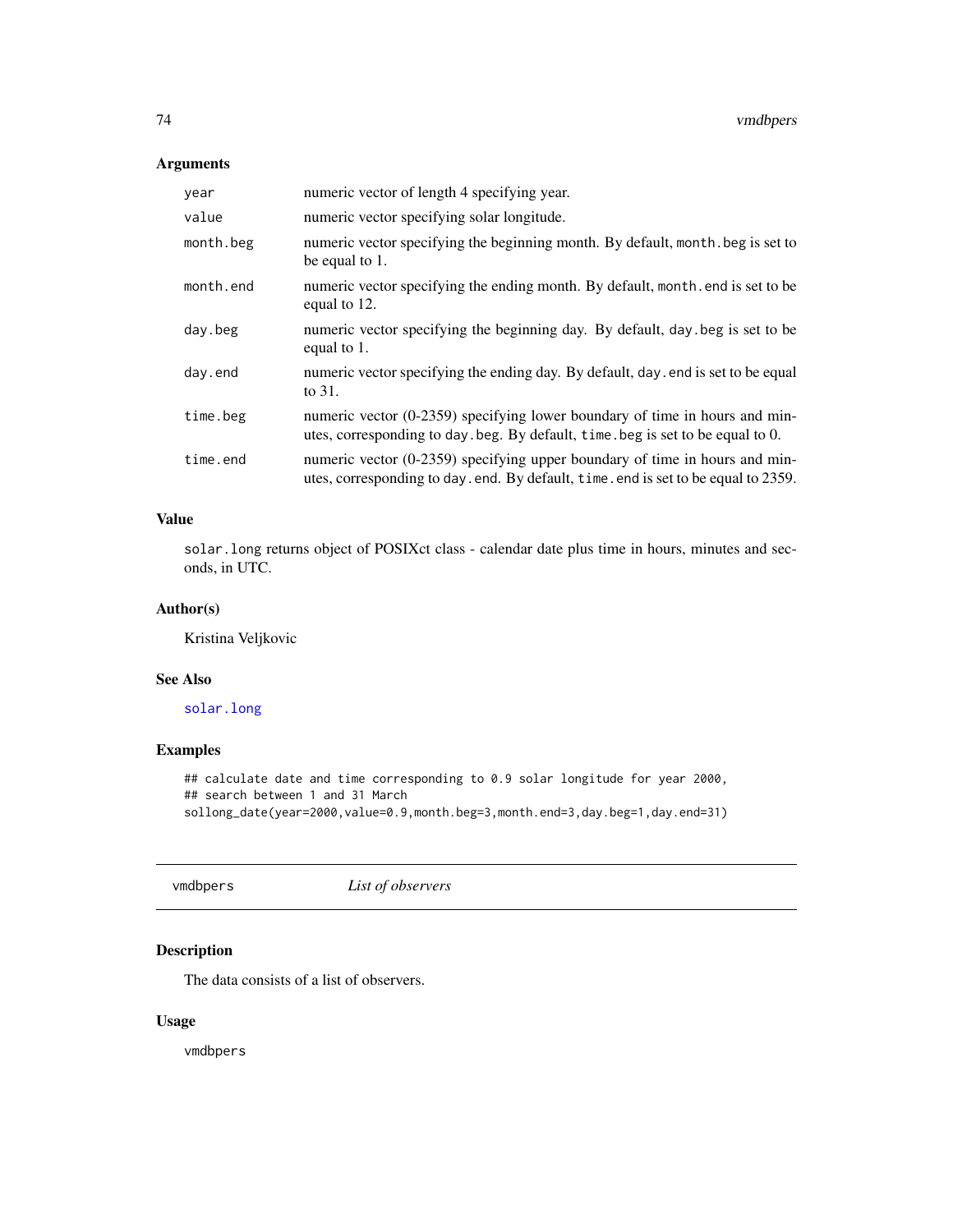#### <span id="page-74-0"></span>vmdbsite 75

# Format

A data frame with 5920 observations on the following 4 factor variables.

Obsvr IMO observer code Name Observer's last name

Firstname Observer's first name

Country Observer's country

#### Source

Visual Meteor Database, <http://www.imo.net/data/visual>

# Description

The data consists of a list of observing sites.

#### Usage

vmdbsite

#### Format

A data frame with 2911 observations on the following 11 variables.

Site numeric IMO site code Name factor Name of the site Country factor Country of the observing site long.deg numeric Degrees component of longitude of the observing site long.min numeric Minutes component of longitude of the observing site long.sec numeric Seconds component of longitude of the observing site ew factor East (E) or west (W) position from the prime meridian lat.deg numeric Degrees component of latitude of the observing site lat.min numeric Minutes component of latitude of the observing site lat.sec numeric Seconds component of latitude of the observing site ns factor North (N) or south (S) position from the equator

#### Source

Visual Meteor Database, <http://www.imo.net/data/visual>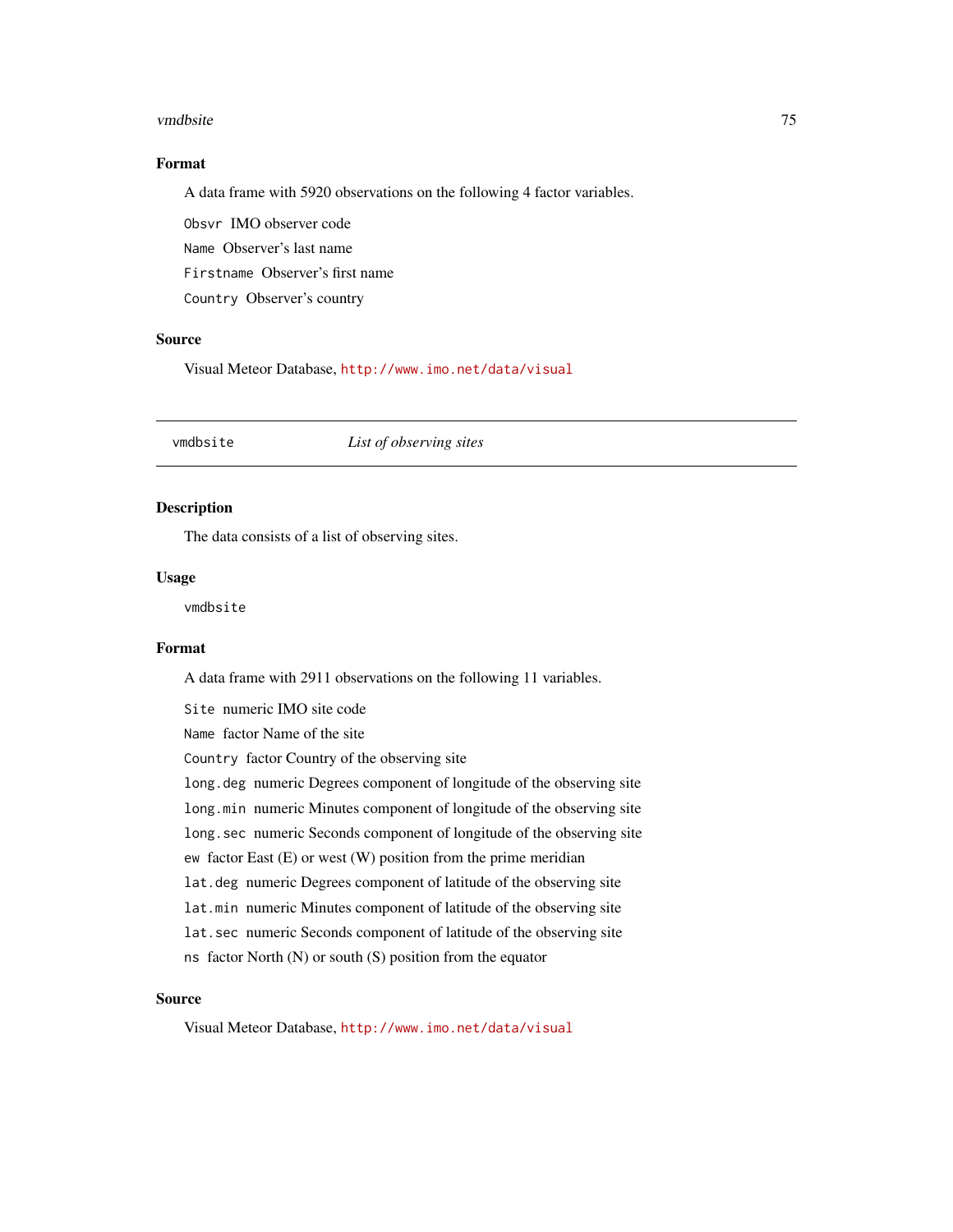# <span id="page-75-0"></span>Description

Calculates and plots average zenithal hourly rate of a meteor shower for a given rate data, specified shower, period of days, population index, minimum and maximum bin sizes, number of meteors and ZHR correction.

# Usage

```
zhr(data,year,month.beg,month.end=month.beg,day.beg,day.end=day.beg,
time.beg=0,time.end=2359,shw,r=NULL,Ralpha=NULL,Delta=NULL,k1=0.01,k2=1,num,c=1,
data2=NULL,add.plot=FALSE,xlim1=NULL,xlim2=NULL,xinc=NULL,ylim1=NULL,ylim2=NULL,
yinc=NULL)
```
# Arguments

| data           | data frame consisting of visual meteor rate data.                                                                                                                 |
|----------------|-------------------------------------------------------------------------------------------------------------------------------------------------------------------|
| year           | numeric vector of length 4 specifying year.                                                                                                                       |
| month.beg      | numeric vector specifying the beginning month.                                                                                                                    |
| month.end      | numeric vector specifying the ending month. By default, month. end is set to be<br>equal to month. beg.                                                           |
| day.beg        | numeric vector specifying the beginning day.                                                                                                                      |
| day.end        | numeric vector specifying the ending day. By default, day . end is set to be equal<br>to day . beg.                                                               |
| time.beg       | numeric vector (0-2359) specifying lower boundary of time in hours and min-<br>utes, corresponding to day. beg. By default, time. beg is set to be equal to 0.    |
| time.end       | numeric vector (0-2359) specifying upper boundary of time in hours and min-<br>utes, corresponding to day. end. By default, time. end is set to be equal to 2359. |
| shw            | character string consisting of three capital letters which represent meteor shower<br>code.                                                                       |
| r              | numeric vector specifying population index of a meteor shower.                                                                                                    |
| Ralpha         | numeric vector with value between 0 and 360, specifying right ascension of the<br>radiant, in degrees.                                                            |
| Delta          | numeric vector with value between -90 and +90, specifying declination of the<br>radiant, in degrees.                                                              |
| k <sub>1</sub> | numeric vector specifying minimum bin size, in degrees of solar longitude. By<br>default, it is equal to $0.01$ .                                                 |
| k <sub>2</sub> | numeric vector specifying maximum bin size, in degrees of solar longitude. By<br>default, it is equal to 1.                                                       |
| num            | numeric vector specifying total number of meteors per interval.                                                                                                   |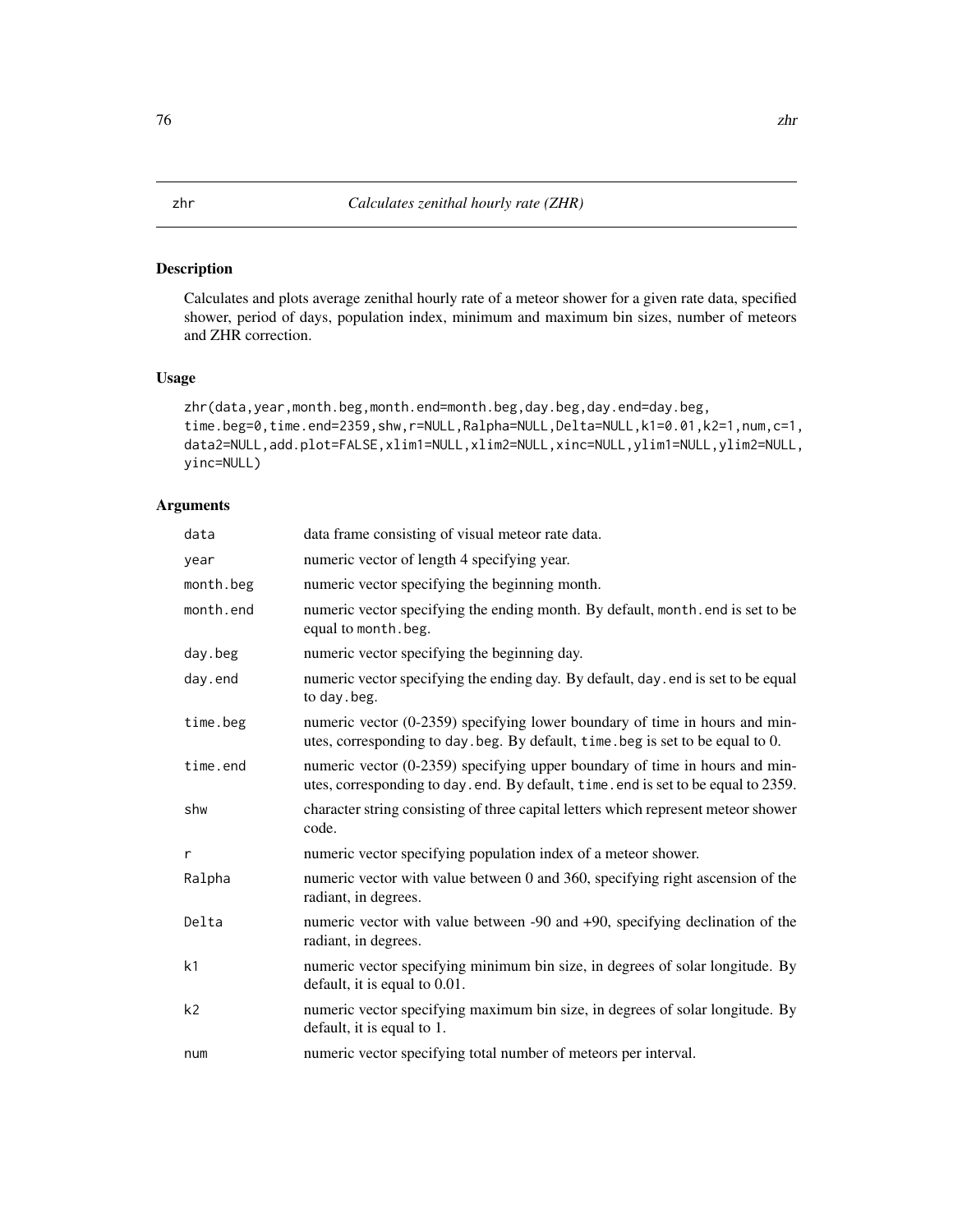<span id="page-76-0"></span>

| C        | numeric vector specifying value of ZHR correction. By default, it is equal to 1. |
|----------|----------------------------------------------------------------------------------|
| data2    | data frame consisting of corresponding visual meteor magnitude data.             |
| add.plot | logical vector. If TRUE, the population index is plotted.                        |
| xlim1    | numeric vector specifying minimum value on x-axis.                               |
| xlim2    | numeric vector specifying maximum value on x-axis.                               |
| xinc     | numeric vector specifying increment between labels on x-axis.                    |
| ylim1    | numeric vector specifying minimum value on y-axis.                               |
| ylim2    | numeric vector specifying maximum value on y-axis.                               |
| yinc     | numeric vector specifying increment between labels on y-axis.                    |

#### Details

Adaptive-bin size algorithm is used. It tries to maintain a used-defined optimum meteor number per bin. For the case that not enough meteors are available, a maximum bin size is used.

Average zenithal hourly rate is calculated by the formula

*ZHR=(c+sum\_i n\_i)/(sum\_i T\_eff,i/C\_i), i=1,2,...,k*

where *k* is the number of observing periods, *n\_i* - the raw number of meteors seen by each observer in observing period *i*, *T\_eff,i* - the effective time or amount of time an observer actually scans the sky for meteors during observing period *i*, and *C\_i* - total correction factor that accounts for all the imperfections in the observing period *i* such as clouds, low radiant, low limiting magnitude.

Total correction factor is equal to

 $C_i = r^{\wedge} (6.5 - lmg_i)F_i/sin(h_i),$ 

where *r* is population index, *lmg\_i* limiting magnitude, *F\_i* correction factor for field-of-view obstruction, *h\_i* radiant elevation for each observer in observing period *i*.

In the numerator, *c* is included to correct for the asymmetric high and low end possibilities in a Poisson distribution (distribution of the number of observed meteors).

Standard error of the average zenithal rate is calculated by the formula

*sigma=ZHR/sqrt(c+sum\_i n\_i)*.

The spatial number density of meteoroids producing meteors of magnitude at least 6.5 is (per *10^9km^3*)

*rho=(10.65r-12.15)ZHR/(3600 178700r^(-1.82)V)*,

where *V* is stream's geocentric velocity.

Standard error of spatial number density is approximated with

*sigma\_rho=sigma rho/ZHR*.

If right ascension and declination of shower radiant are not specified, the values from the data frame [radiant](#page-46-0) are used. If population index is not specified, it is calculated using the function pop.index2 and then incorporated in the calculation of ZHR.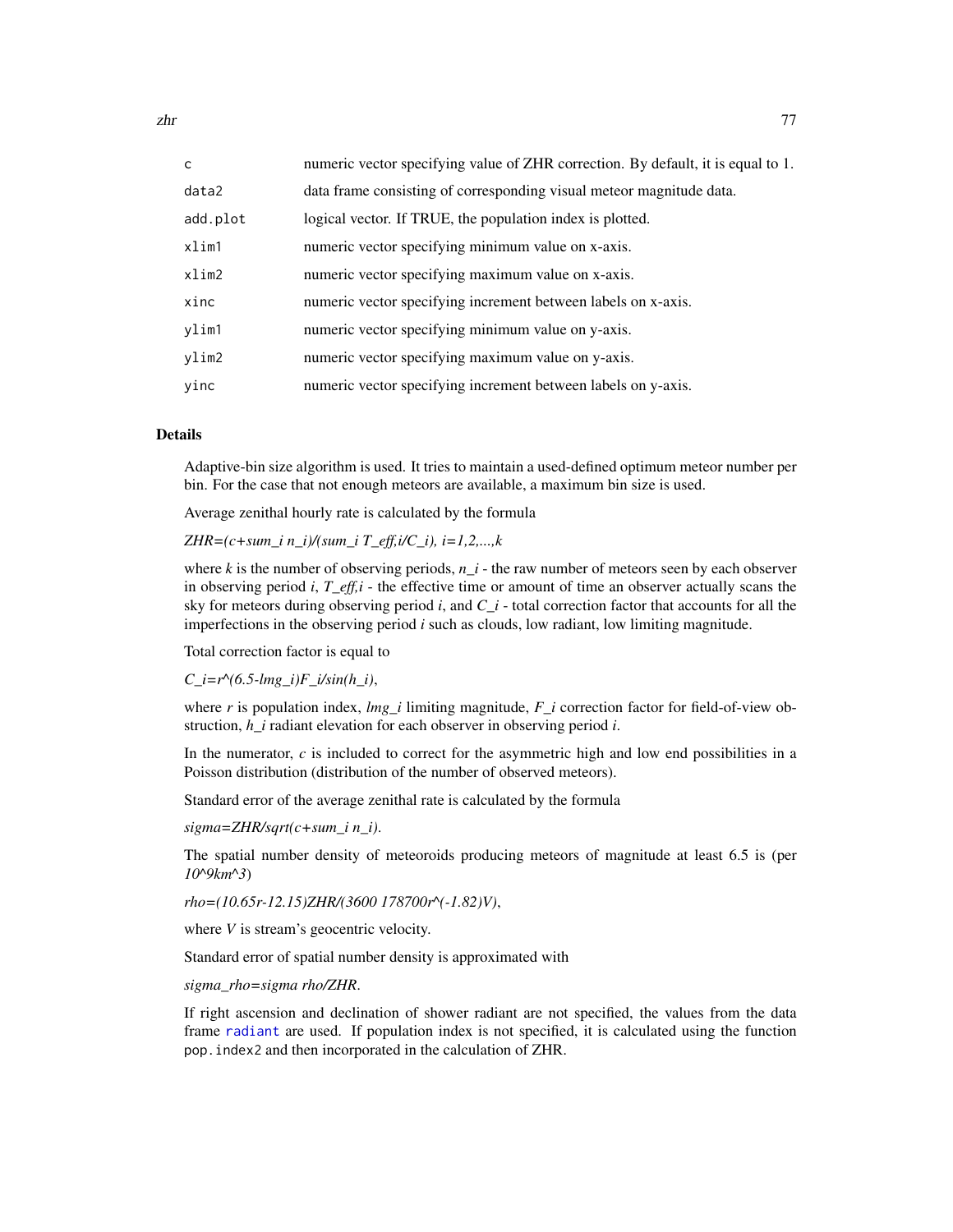# <span id="page-77-0"></span>Value

Data frame containing following vectors

start factor Calendar date and time in UTC of left bound of time interval

stop factor Calendar date and time in UTC of right bound of time interval

sollong numeric Solar longitude corresponding to the middle of time interval

nINT numeric Number of observing time intervals

nSHW numeric Number of observed meteors. String SHW is replaced with the code of meteor shower.

ZHR numeric Zenithal Hourly Rate

st.err numeric Standard error of ZHR

density numeric Spatial number density

dens.err numeric Standard error of spatial number density

If add.plot is TRUE, additionally xy plot of Zenithal Hourly Rate is made. Solar longitude is on x-axis and population index on y-axis. ZHR is represented with black filled circles and *68%* confidence intervals. Values of limits (minimum and maximum values) on x and y axis (xlim1,xlim2,ylim1,ylim2), as well as increments between the axis labels (xinc,yinc) should be provided to function call.

#### Author(s)

Kristina Veljkovic

#### References

Rendtel J. and Arlt R., editors (2008). *IMO Handbook For Meteor Observers*. IMO, Potsdam.

Bias, P.V. (2011). A Note on Poisson inference and extrapolations under low raw data and short interval observation conditions. *WGN, Journal of the IMO*,39:1, 14-19.

#### See Also

[pop.index2](#page-42-0)

#### Examples

## calculate ZHR for observations of 1997 Perseids, time period ## 27th July to 16th August, radiant elevation higher than 20 degrees, ## total correction factor smaller than 5, bin size 1 degree, population index 2.2 ## First select rate data for Perseids activity - time period 15th July to 24th August, ## radiant elevation higher than 20 degrees, total correction factor smaller than 5 ## data(rate97) ## rate<-filter(rate97,year=1997,month.beg=7,month.end=8,day.beg=27,day.end=16, ## shw="PER",h.low=20) ## zhr(rate,year=1997,month.beg=7,month.end=8,day.beg=27,day.end=16, ## shw="PER",r=2.2,k1=1,num=300) ## make graphic of ZHR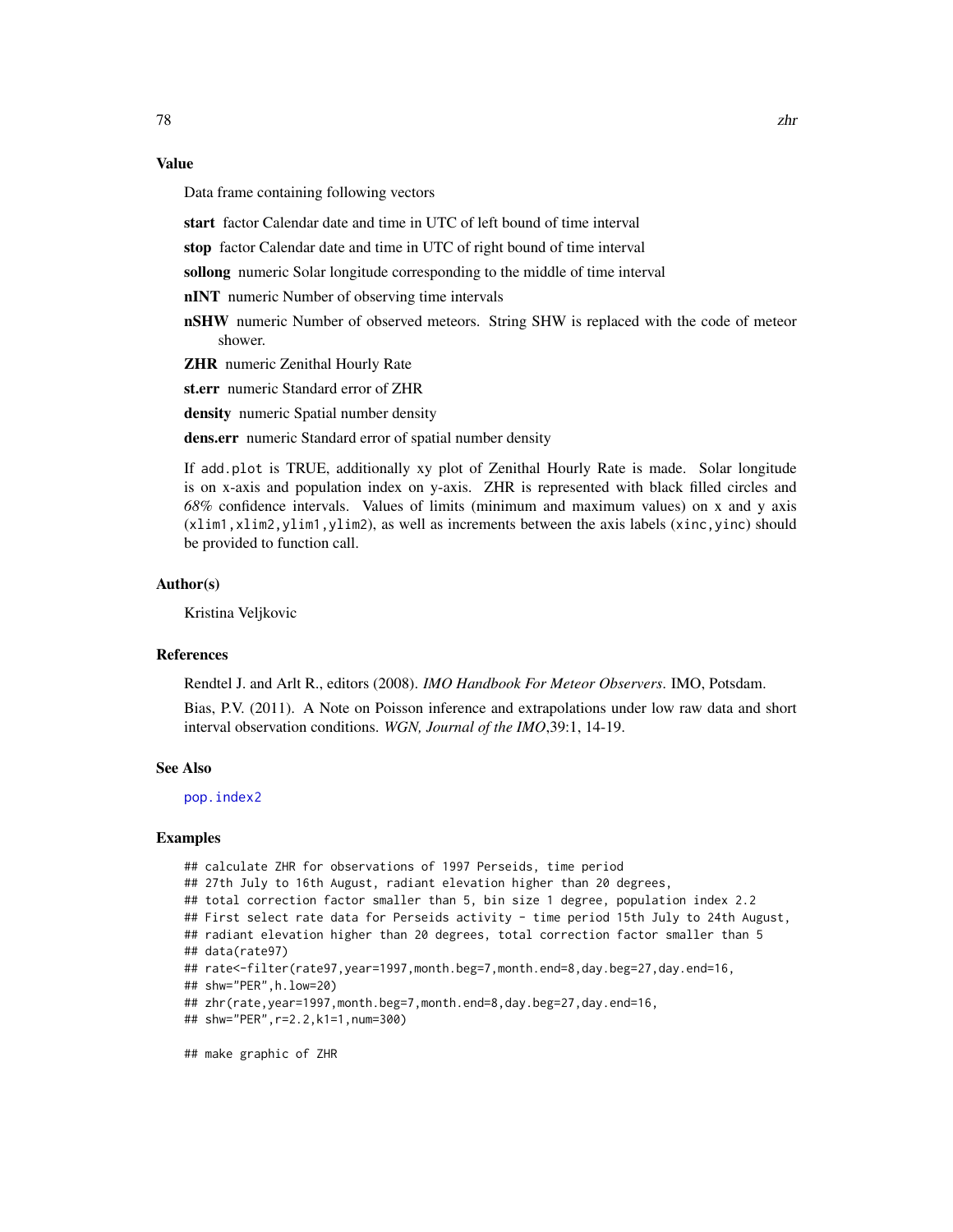```
## x-axis limits: min(sollong)=124.549, max(sollong)=144.110
## y-axis limits: min(ZHR-st.err)=5.1,max(ZHR+st.err)=68.6
## zhr(rate,year=1997,month.beg=7,month.end=8,day.beg=27,day.end=16,shw="PER",r=2.2,
## k1=1,num=300,add.plot=TRUE,xlim1=124,xlim2=145,xinc=1,ylim1=5,ylim2=70,yinc=5)
## calculate ZHR around maximum activity of 1997 Perseids, time period 10th August 19h
## to 14th August 7h, radiant elevation higher than 20 degrees, total correction
## factor smaller than 5 and population index calculated from magnitude data
## data(magn97)
## magn<-filter(magn97,year=1997,month.beg=7,month.end=8,day.beg=15,day.end=24,
## shw="PER",h.low=20)
## zhr(rate,year=1997,month.beg=8,day.beg=10,day.end=14,time.beg=1900,time.end=700,
## shw="PER",data2=magn,num=300)
## make graphic of ZHR around max activity of 1997 Perseids
## x-axis limits: min(sollong)=138.252, max(sollong)=141.471
## y-axis limits: min(ZHR-st.err)=24.7,max(ZHR+st.err)=141.4
## zhr(rate,year=1997,month.beg=8,day.beg=10,day.end=14,time.beg=1900,time.end=700,
## shw="PER",data2=magn,num=300,add.plot=TRUE,xlim1=138.2,xlim2=141.5,xinc=0.1,
## ylim1=20,ylim2=150,yinc=10)
```